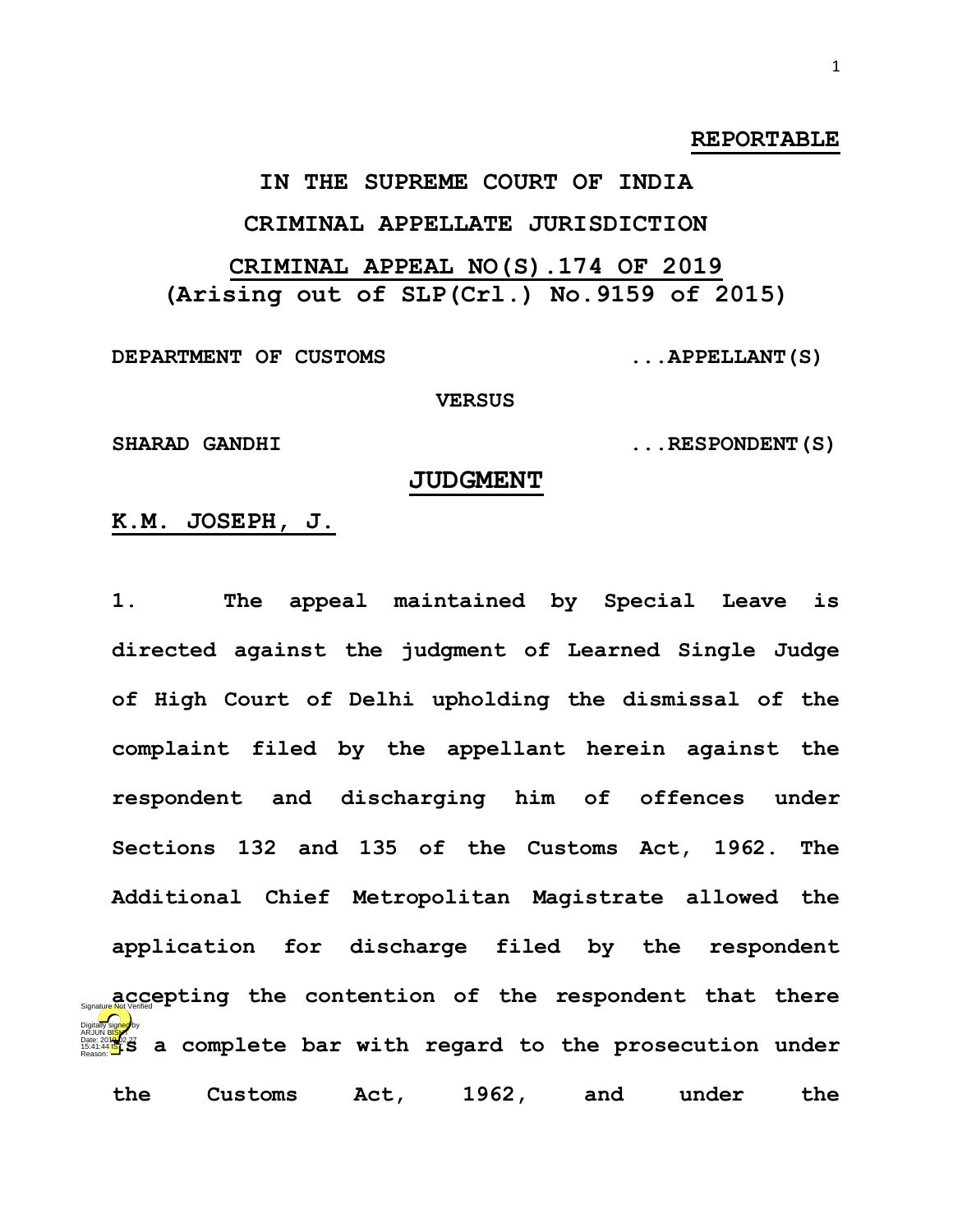**Customs Act, and the Collector of Customs has power only to confiscate the goods and impose penalty for having committed breach of Section 3 of the Antiquities and Art Treasures Act, 1972 (hereinafter referred to as "the Antiquities Act"). The Magistrate purported to follow the judgment of Learned Single judge of the High Court of Delhi in** *Dr. V.J.A. Flynn vs. S.S. Chauhan & Another.* **The High Court by the impugned order has come to endorse the said view.** 

**2. We have heard Mr. Aman Lekhi, learned Additional Solicitor General appearing for the appellant and also learned counsel appearing on behalf of the respondent.** 

**3. It must be noted that the Special Leave Petition out of which this appeal arise was ordered to be tagged with SLP(Crl.) No. 1525 of 1996. The said Special Leave Petition was filed against the judgment**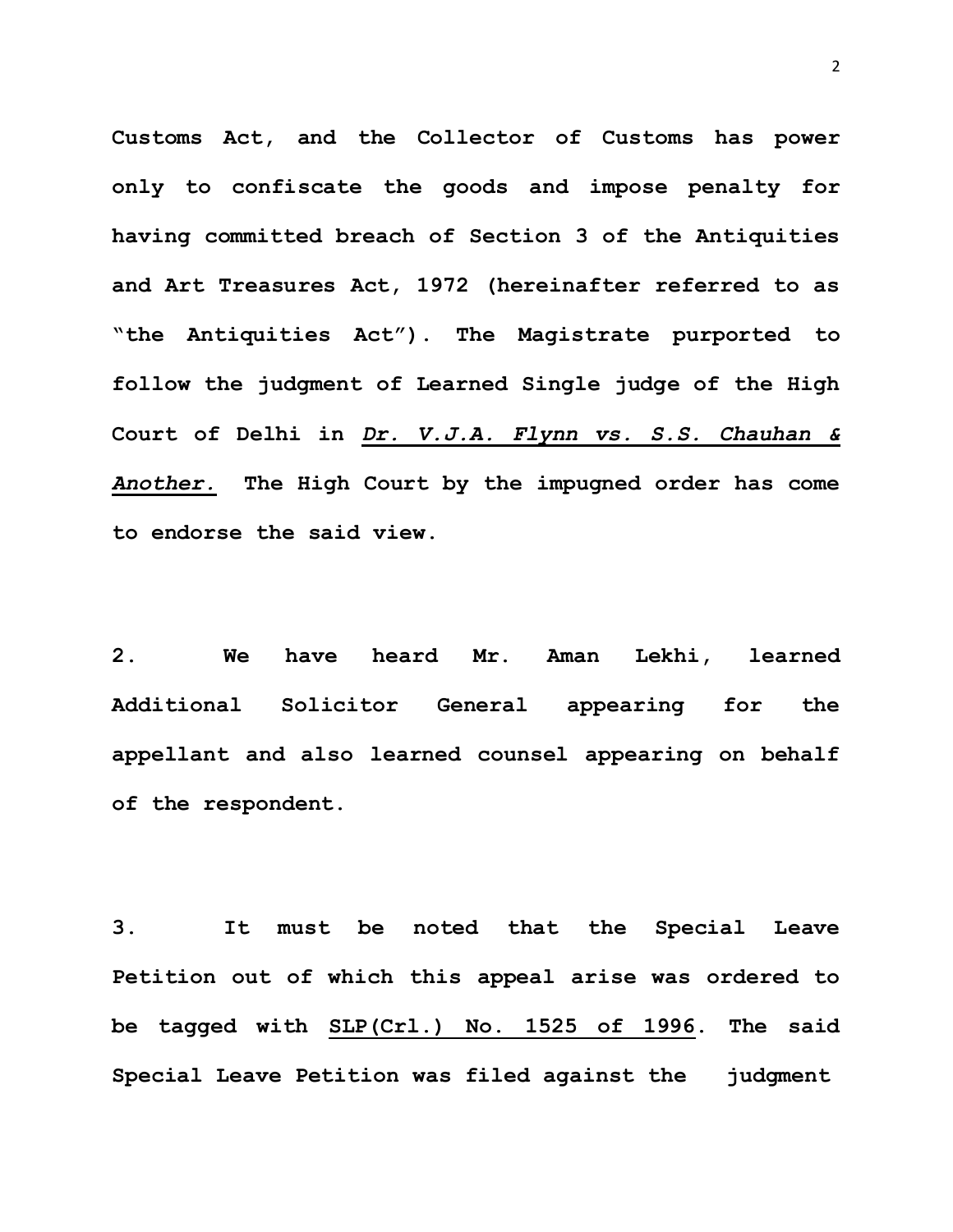**of learned Single Judge of High Court of Delhi which has been relied upon by the Court's below for discharging the accused. As it turns out, the said Special Leave Petition has been closed by order dated 09.05.2016 by reason of the death of the respondent in the said case. The learned Additional Solicitor General would contend that there is a clear error in the reasoning of the Court by which it has concluded that prosecution is not maintainable under Sections 132 and 135 of the Customs Act, 1962. The error stems from a misapprehension both of the scheme of the Act and also the principles of law which govern the situation.**

## **4. The scheme of the Antiquities and Art Treasures Act, 1972.**

**Section 3 forbids the export of Antiquities and Art Treasures. It reads as follows:-**

> **"3. Regulation of export trade in antiquities and art treasures. – (1) On and from the commencement of this Act, it shall not be lawful for any person, other than the Central Government or any authority or agency authorized by the Central Government in this behalf, to export any antiquity or art treasure.**

3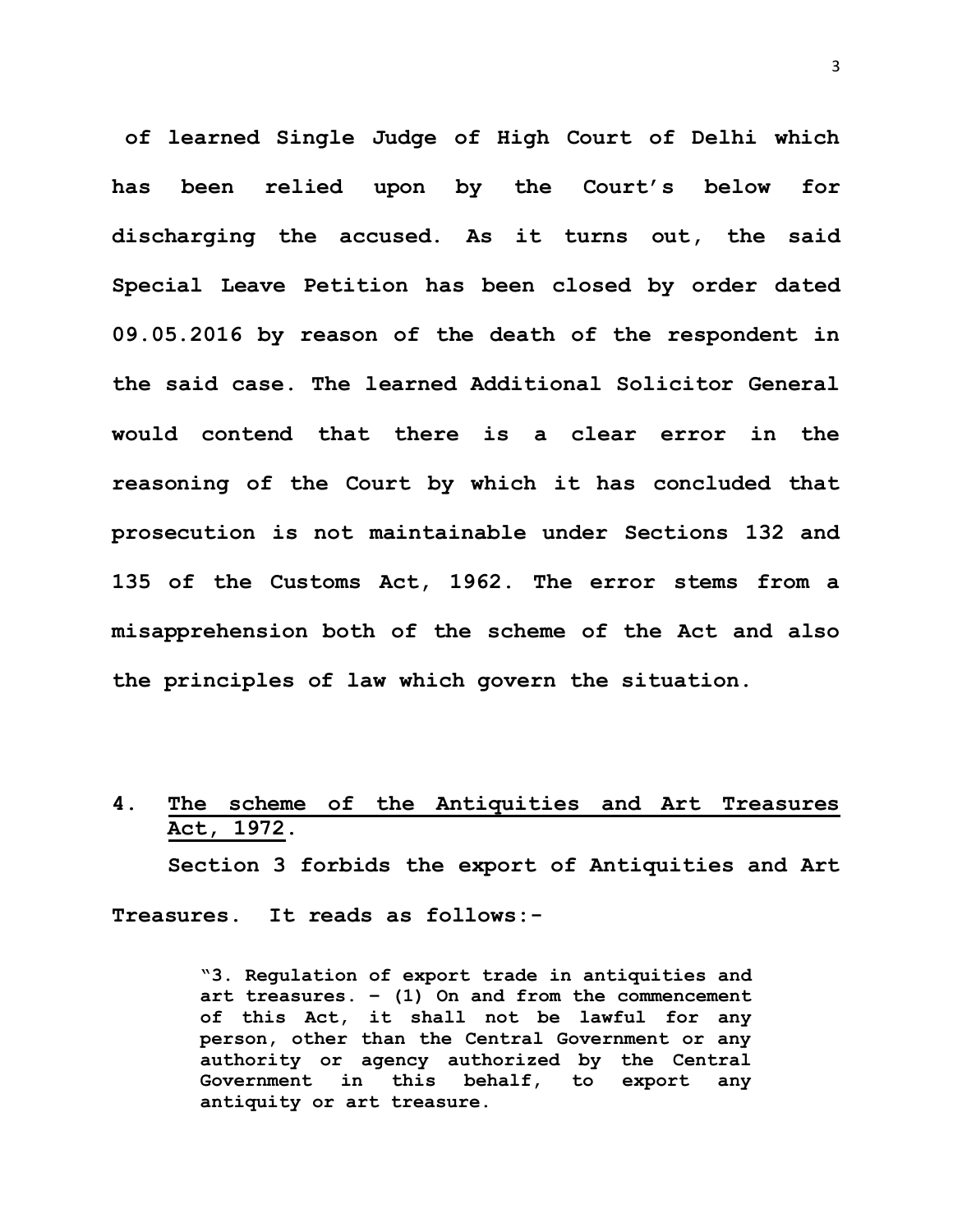**(2) Whenever the Central Government or any authority or agency referred to in sub-section (1) intends to export any antiquity or art treasure such export shall be made only under and in accordance with the terms and conditions of a permit issued for the purpose by such authority as may be prescribed."**

**5. Section 4 is another material provision and** 

**hence we advert to the same. It reads as follows: -**

**"4. Application of Act 52 of 1962. – The Customs Act, 1962, shall have effect in relation to all antiquities and art treasures, the export of which by any person (other than the Central Government or any authority or agency authorized by the Central Government) is prohibited under Section 3 save in so far as that Act is inconsistent with the provisions of this Act and except that (notwithstanding anything contained in section 125 of that Act) any confiscation authorized under that Act shall be made unless the Central Government on an application made to it in this behalf, otherwise directs."**

**6. Section 24 reads as follows:-**

**"24. Power to determine whether or not an article, etc., is antiquity or art treasure. – If any question arises whether any article, object or thing or manuscript, record or other document is or is not an antiquity or is or is not an art treasure for the purposes of this Act, it shall be referred to the Director General, Archaeological Survey of India, or to an officer not below the rank of a Director in the Archaeological Survey of India authorized by the Director General, Archaeological Survey of India and the decision of the Director General, Archaeological Survey of India or such officer,**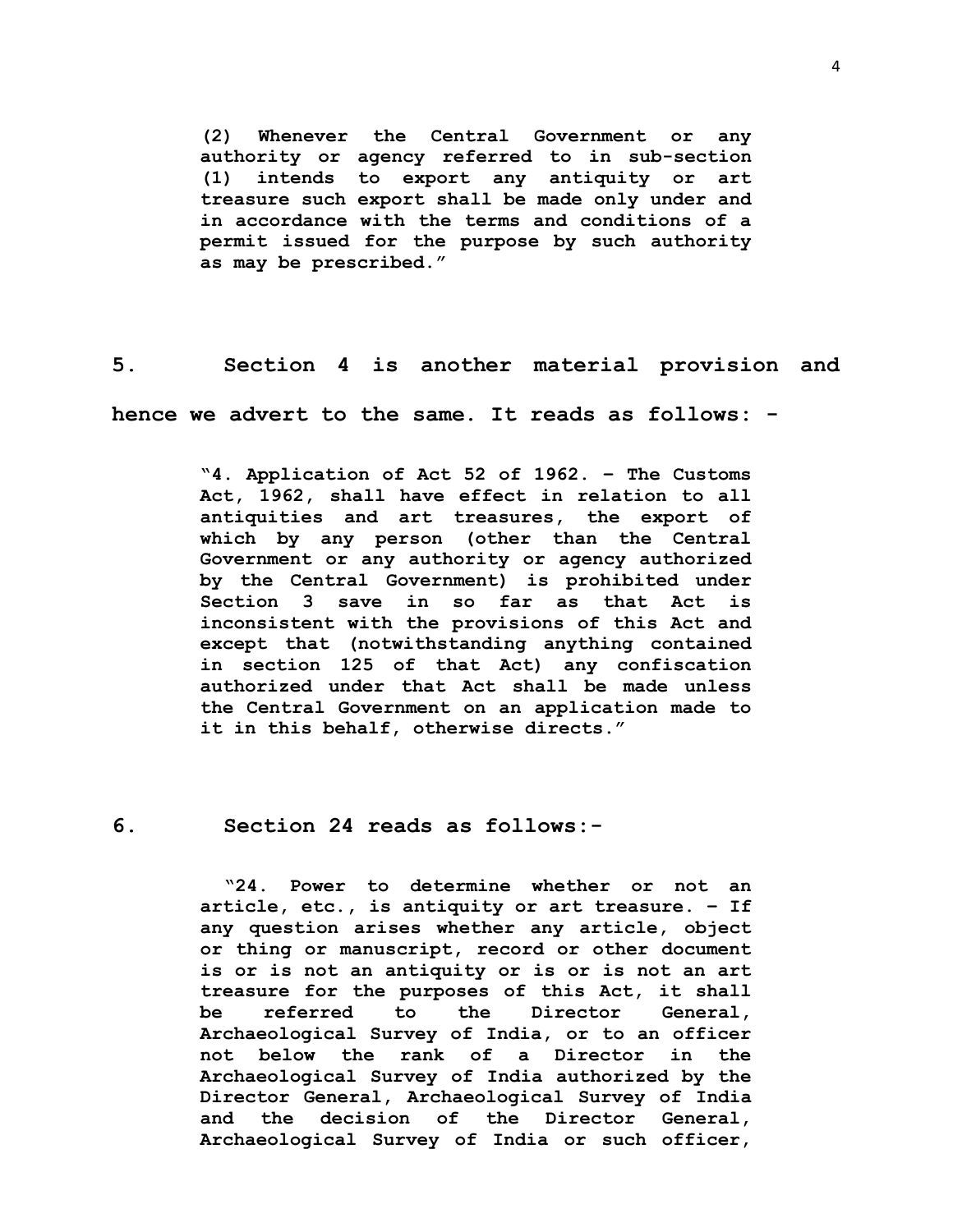**as the case may be, on such question shall be final."**

**7. The next important provision is Section 25. It reads as follows:-**

> **25. Penalty.— [\(1\)](https://indiankanoon.org/doc/670067/) If any person, himself or by any other person on his behalf, exports or attempts to export any antiquity or art treasure in contravention of section 3, he shall, without prejudice to any confiscation or penalty to which he may be liable under the provisions of the Customs Act, 1962 (52 of 1962) as applied by section 4, be punishable with imprisonment for a term which shall not be less than six months but which may extend to three years and with fine.**

> **[\(2\)](https://indiankanoon.org/doc/49401/) if any person contravenes the provisions of section 5 or section 12 or sub-section (2) or sub-section (3) of section 13 or section 14 or section 17, he shall be punishable with imprisonment for a term which may extend to six months or with fine or with both and the antiquity in respect of which the offence has been committed shall be liable to confiscation.**

> **[\(3\)](https://indiankanoon.org/doc/938458/) If any person prevents any licensing officer from inspecting any record, photograph or register maintained under section 10 or prevents any officer authorized by the Central Government under sub-section (1) of section 23 from entering into or searching any place under that subsection, he shall be punishable with imprisonment for a term which may extend to six months, or with fine, or with both."**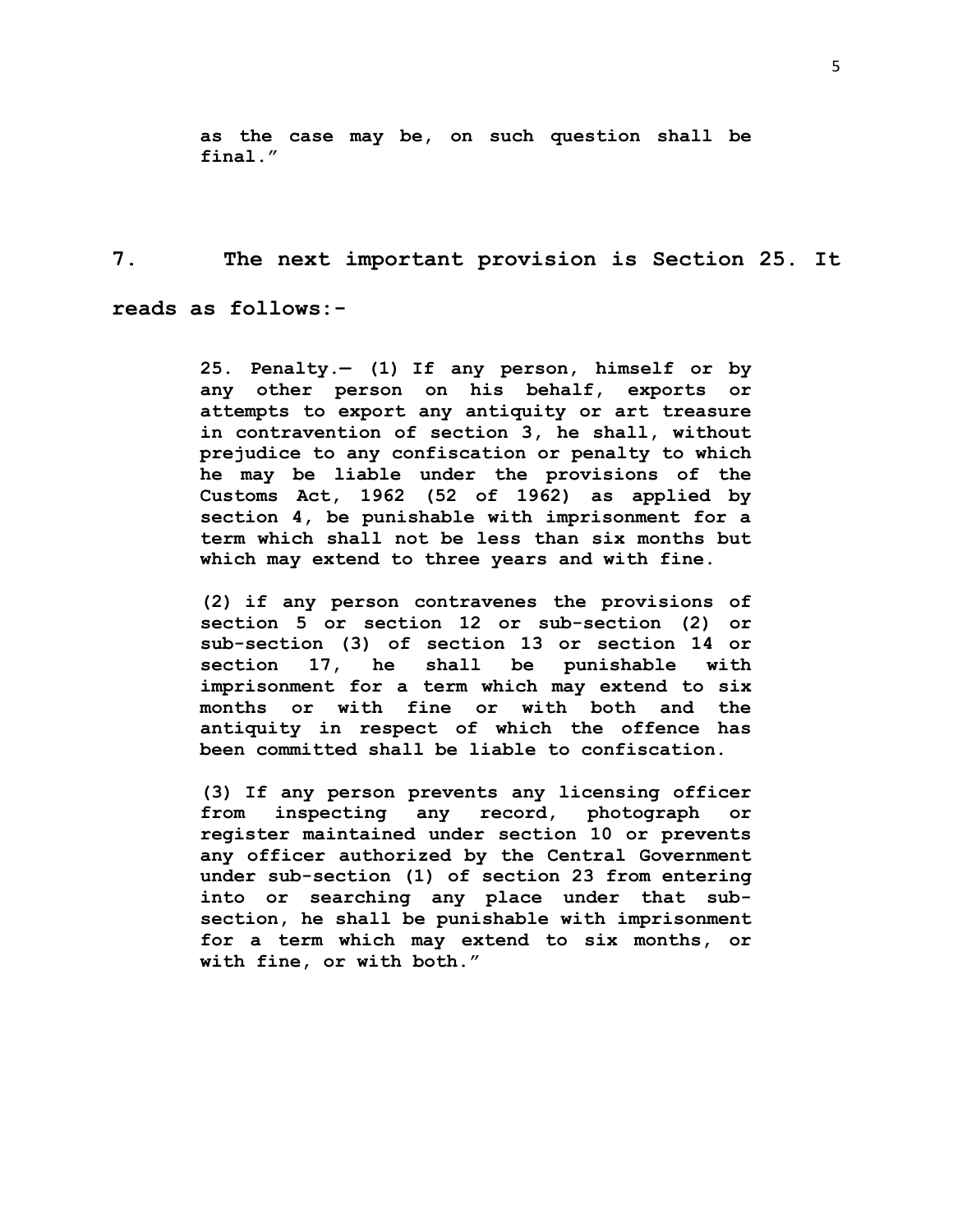**8. Section 26 is a companion section of Section 25 and must necessarily be addressed. It reads as follows:-**

> **"26. Cognizance of offences. – (1) No prosecution for an offence under sub-Section (1) of Section 25 shall be instituted except by or with the sanction of such officer of Government as may be prescribed in this behalf.**

> **(2) No court shall take cognizance of an offence punishable under sub-section (2) or sub-section (3) or section 25 except upon complaint in writing made by an officer generally or specially authorized in this behalf by the Central Government.**

> **(3) No court inferior to that of a Presidency Magistrate or a Magistrate of the First Class shall try any offence punishable under this Act."**

**9. The last provision which has been impressed upon us and which will throw light upon the scheme of the Act is Section 30. It reads as follows: -**

> **"30. Application of other laws not barred. – The provisions of this Act shall be in addition to, and not in derogation of, the provisions of the Ancient Monuments Preservation Act, 1904 (7 of 1904) or the Ancient Monuments and Archaeological Sites and Remains Act, 1958, (24 of 1958) or any other law for the time being in force."**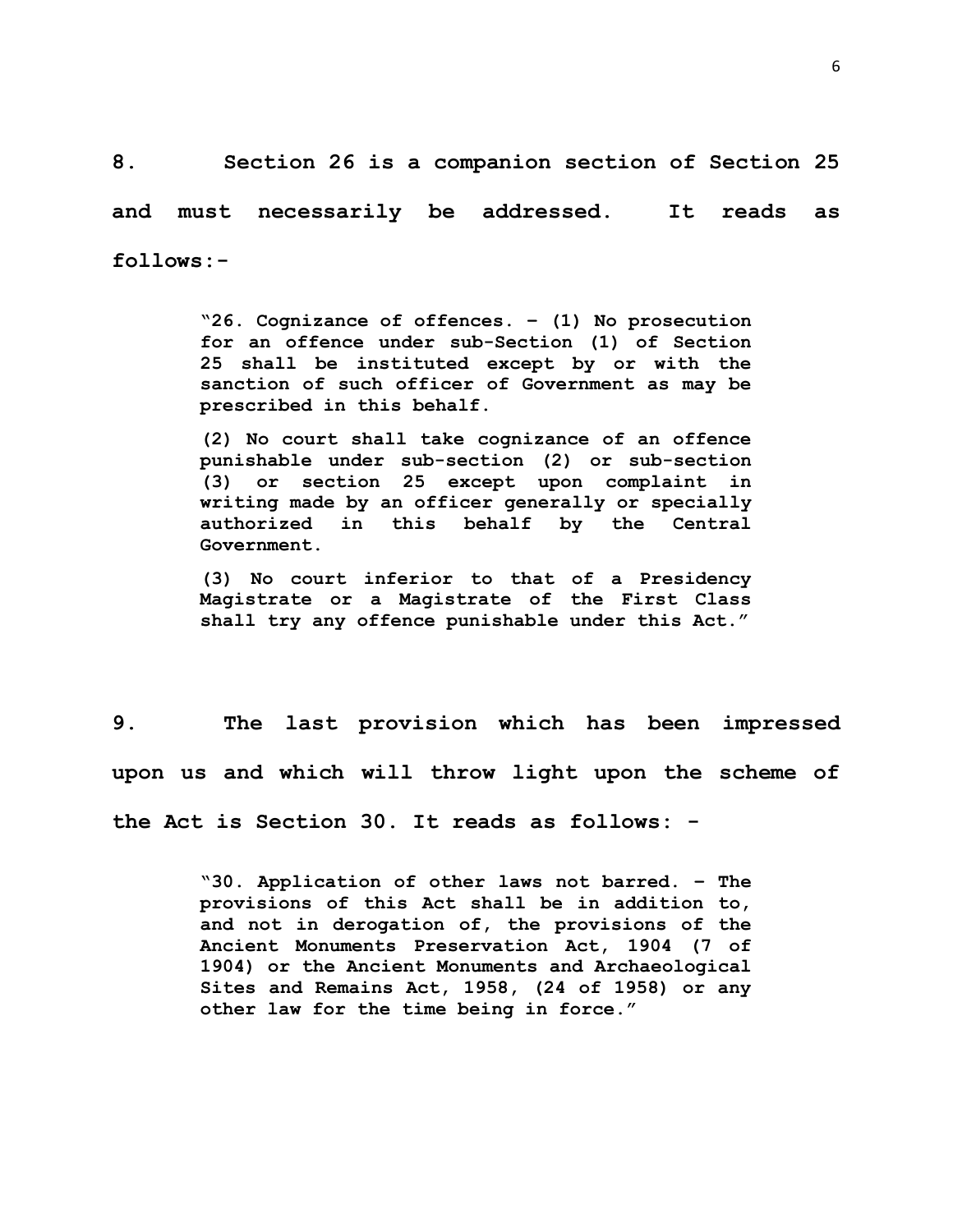**10. Mr. Aman Lekhi, Additional Solicitor General of India would contend that the prosecution was launched under Sections 132 and 135 of the Customs Act, 1962 on the basis that the ingredients of offences under Sections 132 and 135 were present. He makes it clear that this is not a case of prosecution within the meaning of Section 25(1) of the Act. There is no bar in prosecuting the respondent under Sections 132 and 135 of the Customs Act, he forcefully submitted. As far as Section 4 is concerned, he points out that in fact it saves proceedings under the Customs Act. The only taboo is that, to the extent, any inconsistency between the Customs Act and the Act exists, the provisions of the Antiquities Act will hold sway. He points out that there is no inconsistency involved in maintaining the prosecution under Sections 132 and 135 of the Customs Act, 1962. Passing on to Section 25 of the Act, he would point out that the present case is not a prosecution under Section 25 read with Section 3 of the Act. One set of facts may occasion the committing of more than one offence. The key question to be posed and** 

7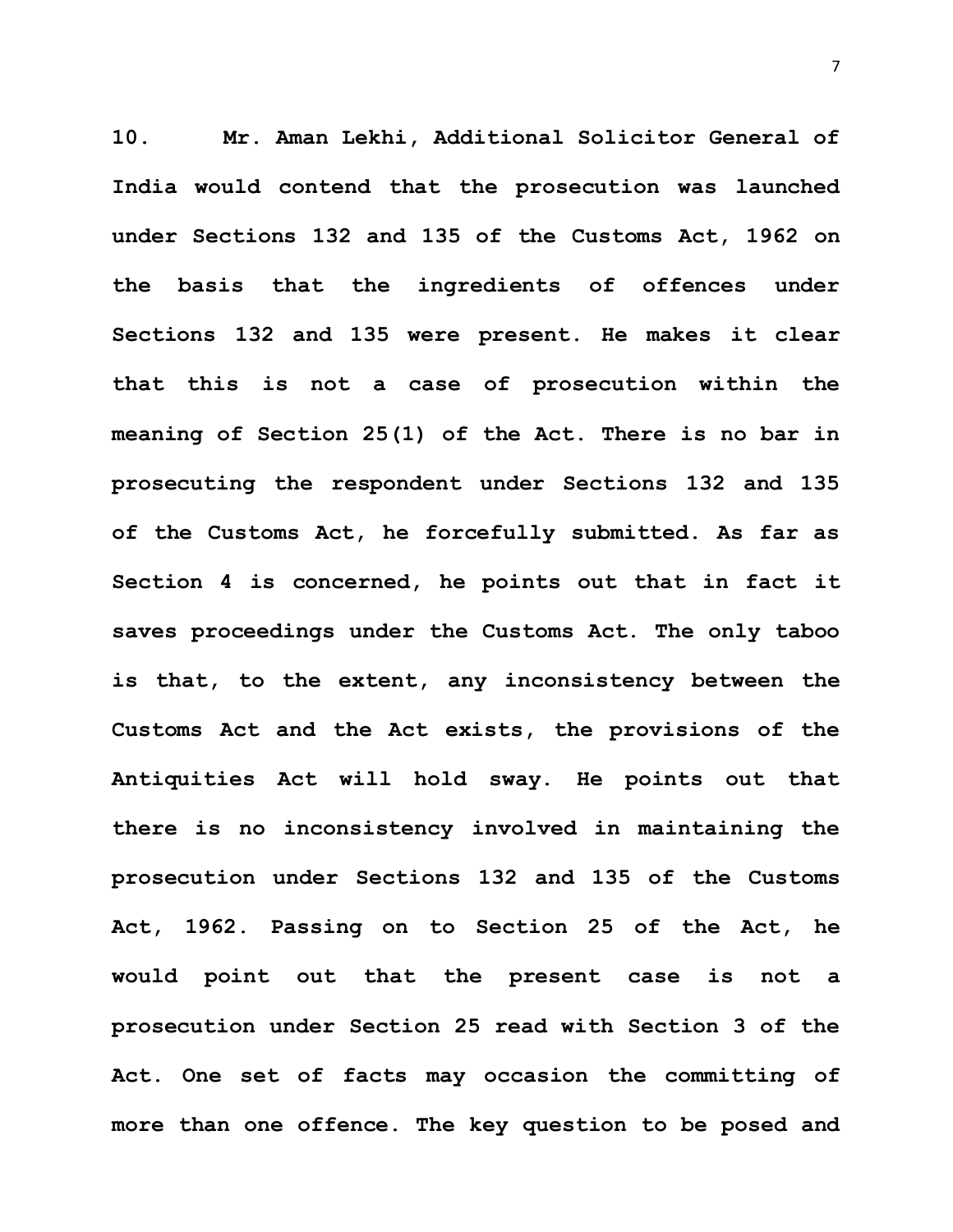**considered is what are the elements which make an offence under an enactment. A transaction may involve a person in the committing of two or more distinct offences. This is neither contrary to Article 20 of the Constitution of India nor Section 300 of the Code of Criminal Procedure. In this regard, he drew our attention to the following cases:**

**(i) 1988 (3) SCC 467**

**(ii) 1983 (3) SCC 529**

**(iii) 2012 (7) SCC 621**

**11. The next argument based on Section 25 is that a perusal of the heading of the section reveals that it relates to penalty. The reason which has found favour with the High Court both in the judgment which was relied upon and the impugned one is that under Section 25 of the Act after the amendment, [Actually, the High Court was having in mind, the provisions of Section 4 of the Antiquities (Export Control) Act, 1947 (hereinafter referred to as "the 1947 Act")], what is permissible under the Customs Act, 1962, is only the**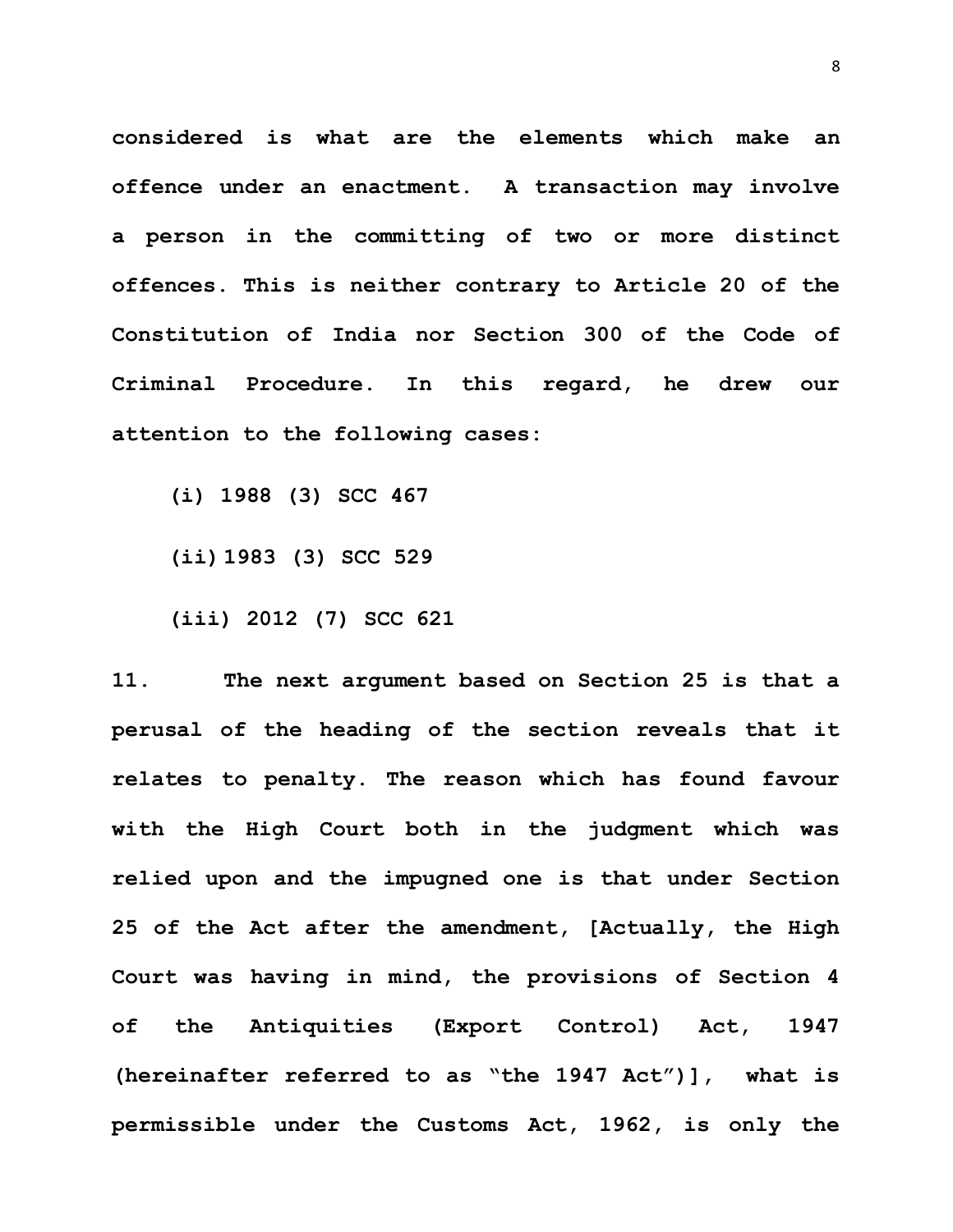**confiscation proceedings and penalty proceedings. Penalty proceedings have been understood as exaction of a monetary component. The learned Additional Solicitor General takes exception to the reasoning. In other words, it is his contention that even proceeding on to basis of the interpretation placed by the High Court that after the amendment, under Section 25 what is permitted under the Customs Act, is only confiscation and imposition of penalty, the imposition of penalty is not to bear a narrow connotation as was contemplated by the High Court. On the other hand, a penalty would include the penal consequence after a prosecution and such prosecution would include prosecution under Sections 132 and 135 of the Customs Act.** 

**12. Further, he would complain that the High Court has lost sight of the true import of Section 30 of the Act. Section 30 as we have noticed declares that the provisions of the Act shall be in addition to the specific laws which are mentioned therein but it does**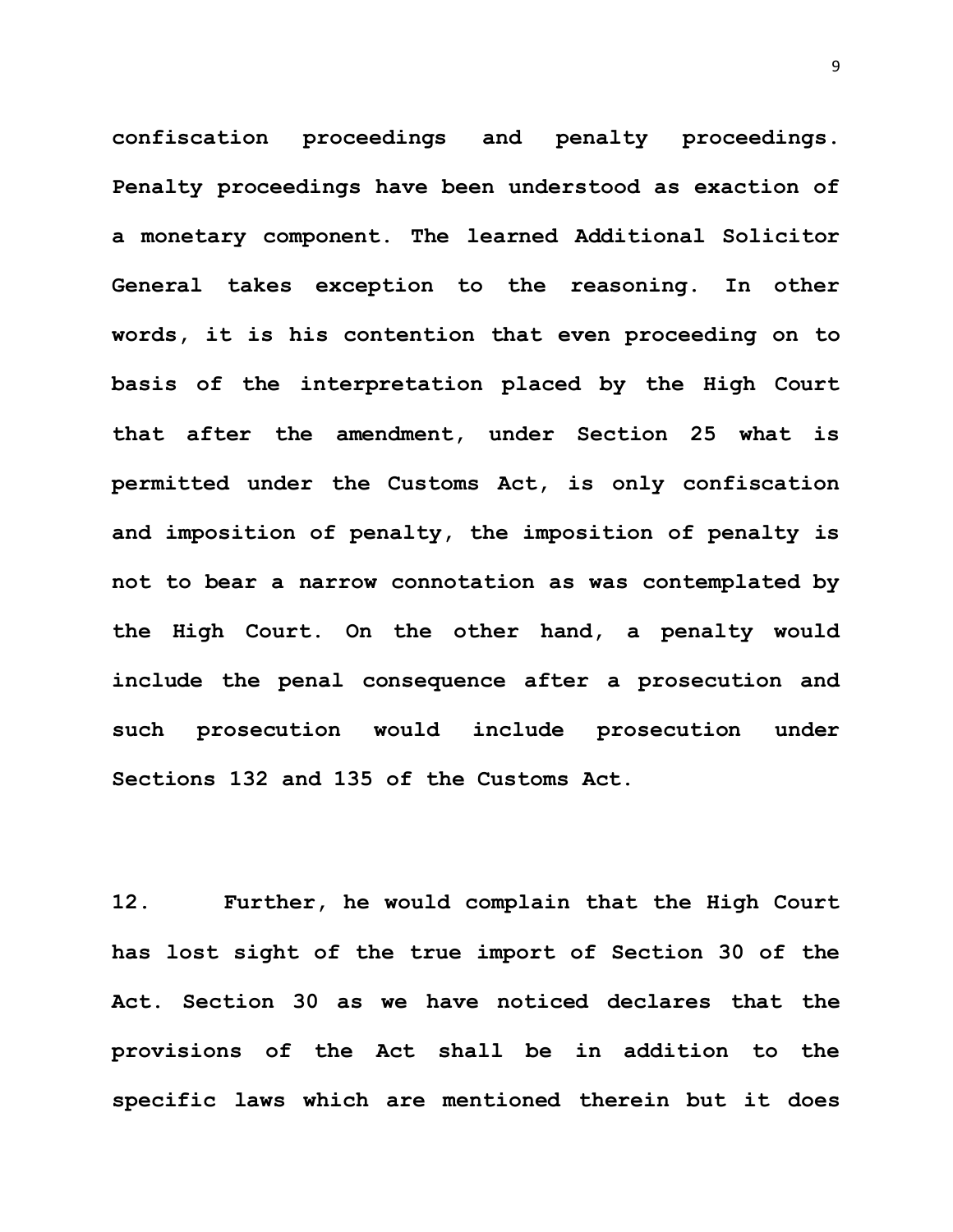**not end there. It also provides that it shall be in addition to any other existing law in force. He complains that High Court erred in applying the principles of** *ejusdem* **generis, in the interpretation of Section 30 and holding that the Customs Act will not be an Act which will be embraced within the scope of Section 30 under the last limb and therefore, it will not be an existing law.** 

**13. Per contra, learned counsel appearing on behalf of the respondent would support the order of the High Court. He would point out that the Antiquities Act which is actually enacted in the year 1972 is later in point of time than the Customs Act. The Act must prevail over the Customs Act. The Act is a special Act and it will prevail over the general law which is contained in the Customs Act.**

**14. Firstly, we will deal with the contention of the appellant that the Customs Act is also an existing**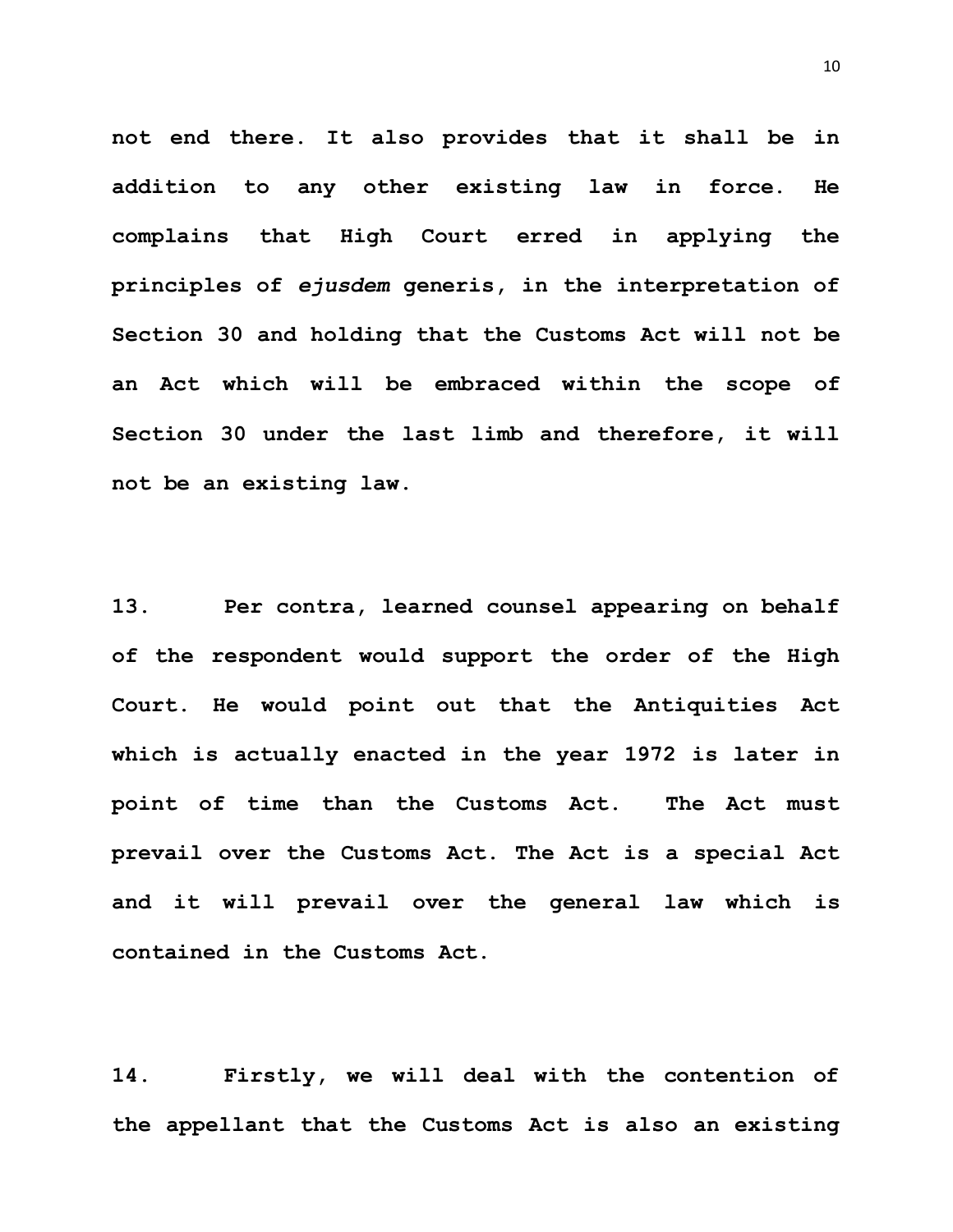**law in force within out of the meaning of Section 30 of the Antiquities Act. The High Court has proceeded to take the view that the words 'any law in force' must be construed** *ejusdem* **generis with the two laws which are indicated in Section 30 namely, The Ancient Monuments Preservation Act, 1904 and the Ancient Monuments and Archaeological Sites and Remains Act,1958.**

**15. Learned Additional Solicitor General sought support from the decision of this Court in** *Bharat Heavy Electricals Limited v. Globe Hi-Fabs Limited* **reported in 2015 (5) SCC 718 for the principle that the principles of** *ejusdem generis* **must not be used to place a narrow construction where a larger and purposive construction is called for. We would advert to the following discussion by this Court in paragraph 10. It reads as under:**

> **"10. In construing the words "a claim of set-off or other proceeding to enforce a right arising from contract", occurring in Section 69 of the Partnership Act, 1932, the Supreme Court refused to limit the generality of "other proceeding" and to apply the ejusdem generis rule as the preceding phrase 'a claim of setoff', did not constitute a genus or category.**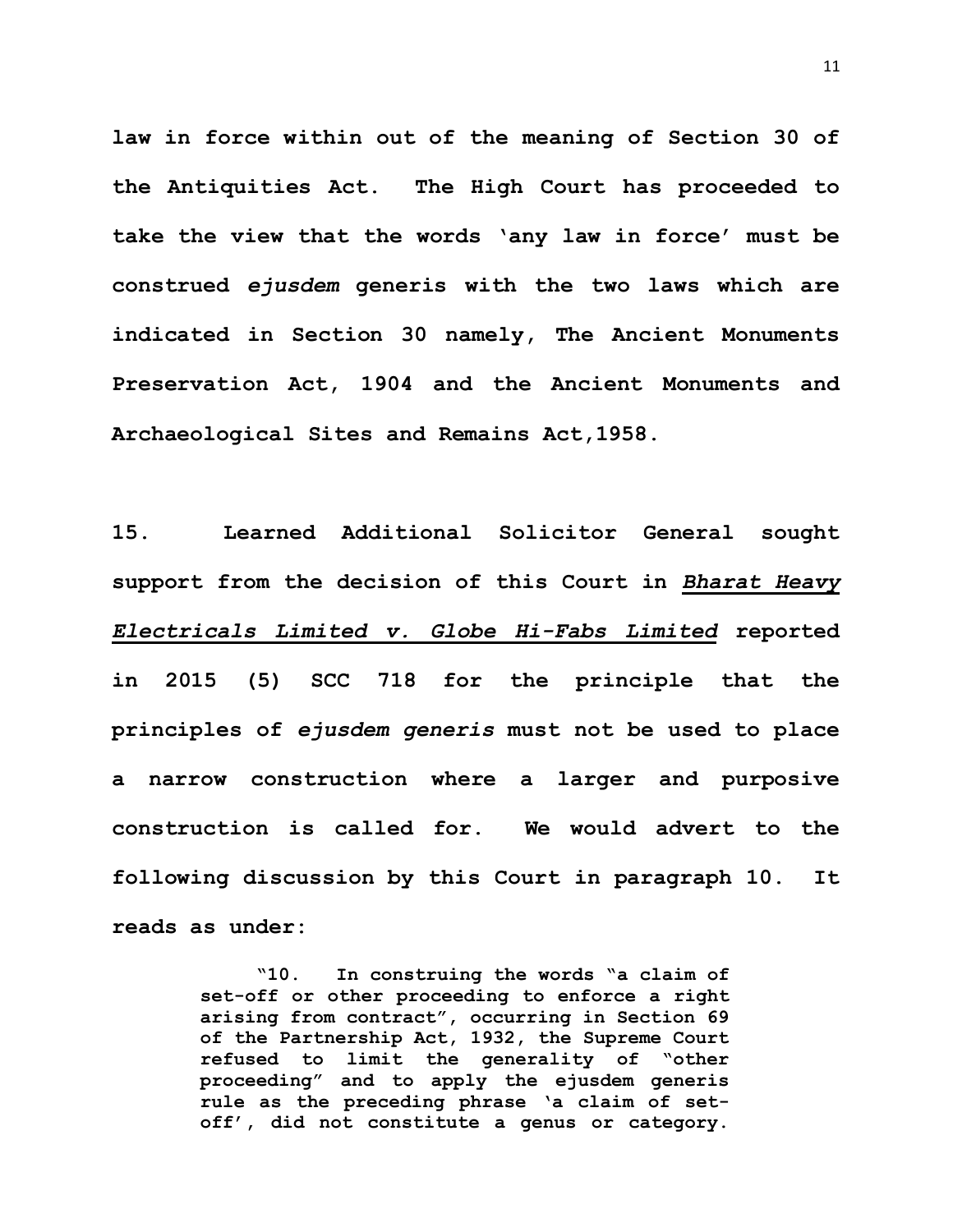**In that case, Hidayatullah, J., in explaining the principle that the rule cannot be applied unless there be "a genus constituted or a category disclosed", gave the following illustration:**

**"In the expression `books, pamphlets, newspapers and other documents', private letters may not be held included if `other documents' be interpreted ejusdem generis with what goes before. But in a provision which reads `newspapers or other documents, likely to convey secrets to the enemy', the words `other documents' would include document of any kind and would not take their colour from newspaper."**

**16. Still further we may profitably advert to the statement of law made by this Court in paragraph 12. The same reads as under:**

> **"12. The rule of ejusdem generis has to be applied with care and caution. It is not an inviolable rule of law, but it is only permissible inference in the absence of an indication to the contrary, and where context and the object and mischief of the enactment do not require restricted meaning to be attached to words of general import, it becomes the duty of the courts to give those words their plain and ordinary meaning. As stated by Lord Scarman:**

**"If the legislative purpose of a statute is such that a statutory series should be read ejusdem generis, so be it, the rule is helpful. But, if it is not, the rule is more likely to defeat than to fulfil the purpose of the statute. The rule like many other rules of statutory interpretation, is a useful servant but a bad master."**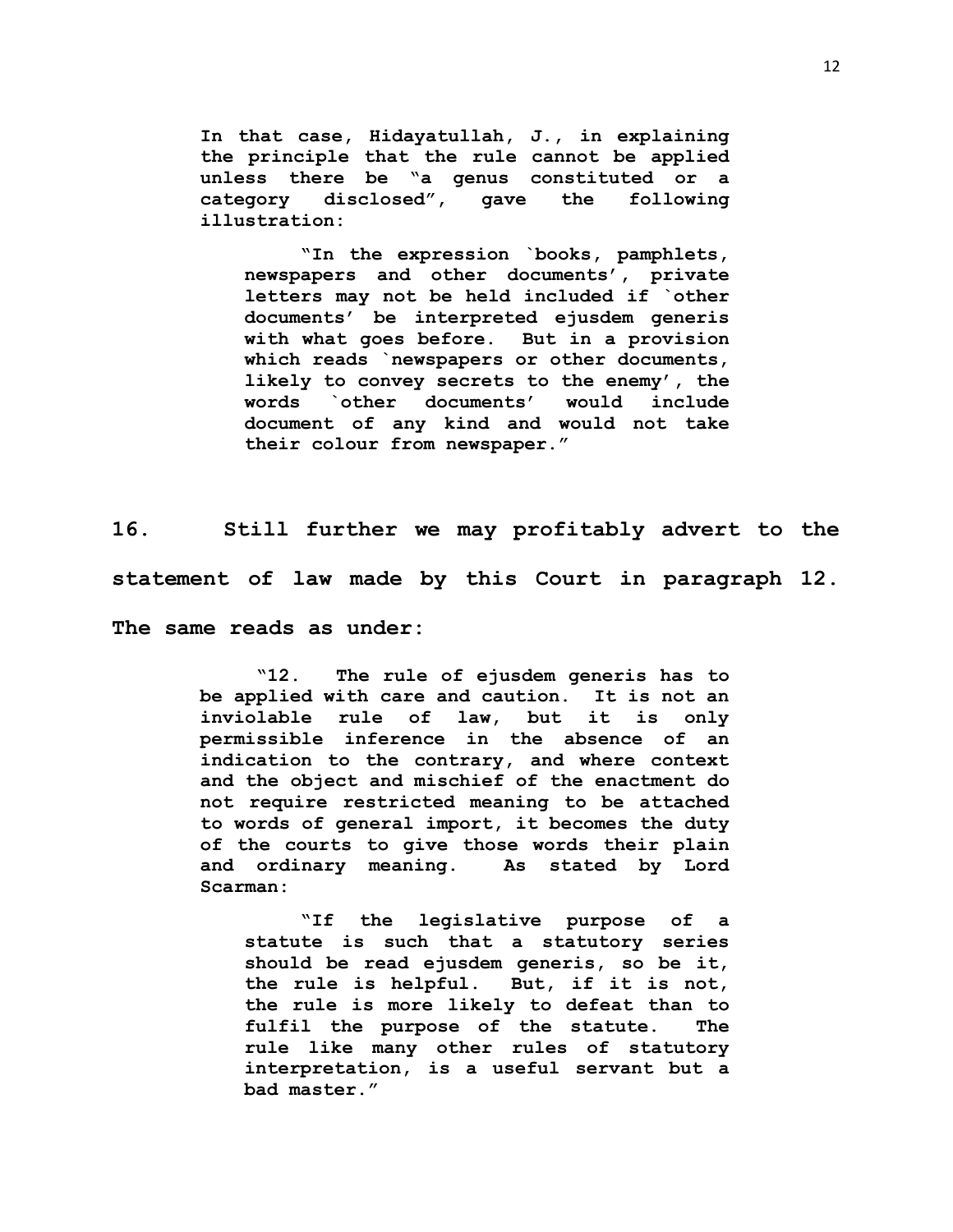**So a narrow construction on the basis of ejusdem generis rule may have to give way to a broader construction to give effect to the intention of Parliament by adopting a purposive construction."**

**17. The question would be whether the High Court is right in applying the principles of** *ejusdem generis***. In order that it applies, the court must find the existence of enumerated things before general words. In other words, specified categories must have a common golden thread of commonality running through them. The specified words must be followed by general words. Since the purpose of interpretation of statute is to glean the legislative intention and purposive interpretation being an important tool of statutory interpretation, the demands made by the same may overwhelm, the temptation to place a restrictive interpretation by adopting the principles of** *ejusdem generis unless it is warranted***. Two views being possible, a view which advances the object may be preferred but the question arises whether the learned Additional Solicitor General would be justified in**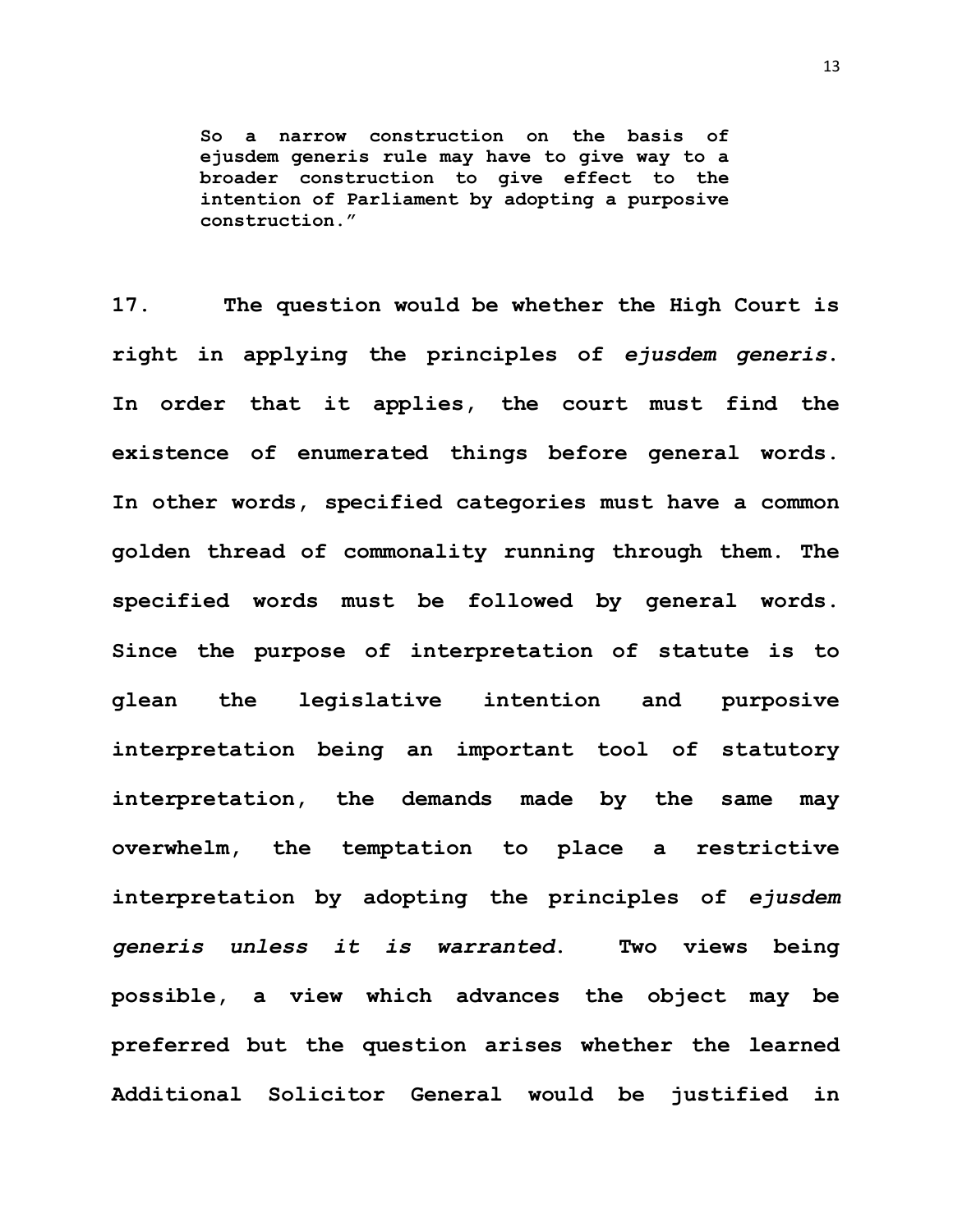**relying upon the principles relating** *ejusdem generis* **in the facts. When the legislature makes a law, the presumption is that it is aware of all existing laws. The Court does not begin with a presumption of ignorance. The Act in question, would indeed furnish a lucid illustration of the aforesaid principles. The legislature was fully conscious that the Customs Act, 1962 exists on the statute book. The legislature was conscious of its operation and it wanted to articulate the manner in which both laws were to co-exist. It is accordingly that in Section 4 it has expressly provided that the Customs Act shall apply in relation to all antiquities and art treasures, the export of which by any person other than the Central Government or authorized or agency is prohibited under Section 3 of the Act. The only area where it tabooed the application of the Customs Act is where the Act contains provisions which were irreconcilable being inconsistent with the Antiquities Act. Equally, it also expressly provided for the situation that any confiscation, notwithstanding Section 125 of the** 

14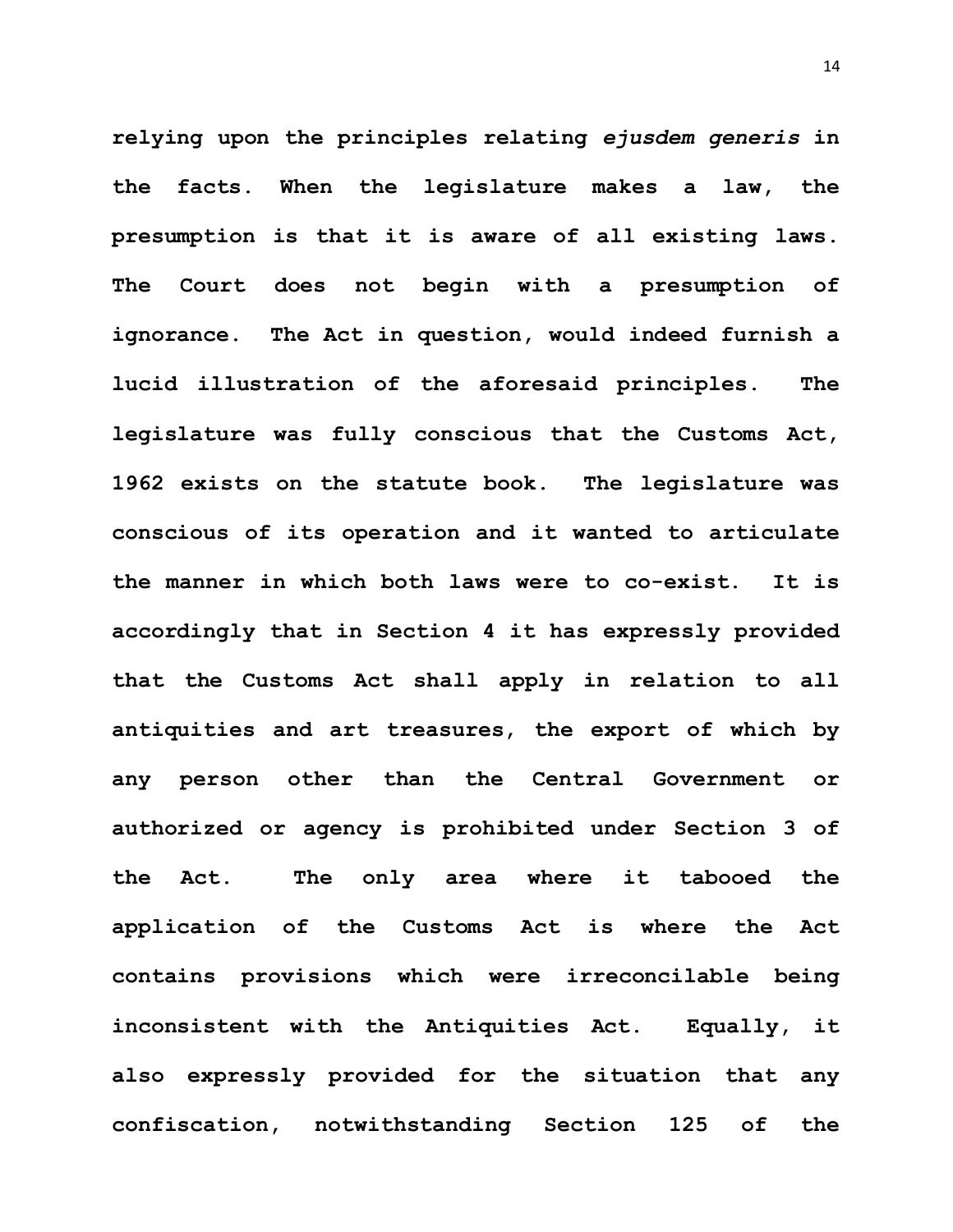**Customs Act thereof, shall be made in regard to antiquities and art treasure unless on an application made to the Central Government, it otherwise directs. Section 125 of the Customs Act is a provision which enables the officer adjudging the confiscation proceedings to give an option to pay a fine in lieu of confiscation. The obvious intention of the legislature is to provide that once an order for confiscation is passed under the Customs Act in respect of antiquities or art treasure the powers ordinarily available under Section 125 of the Customs Act will not be available.**

**18. Still further the legislative light is shone by the words used in Section 25 of the Act. The legislature has provided for penalty for contravention of Section 3 of the Act with the rider that a prosecution under Section 3 of the Act would not deprive the competent authority under the Customs Act to exercise its power of confiscation or imposition of penalty. The question as to what is meant by the word 'penalty' in Section 25(1) is a separate matter which**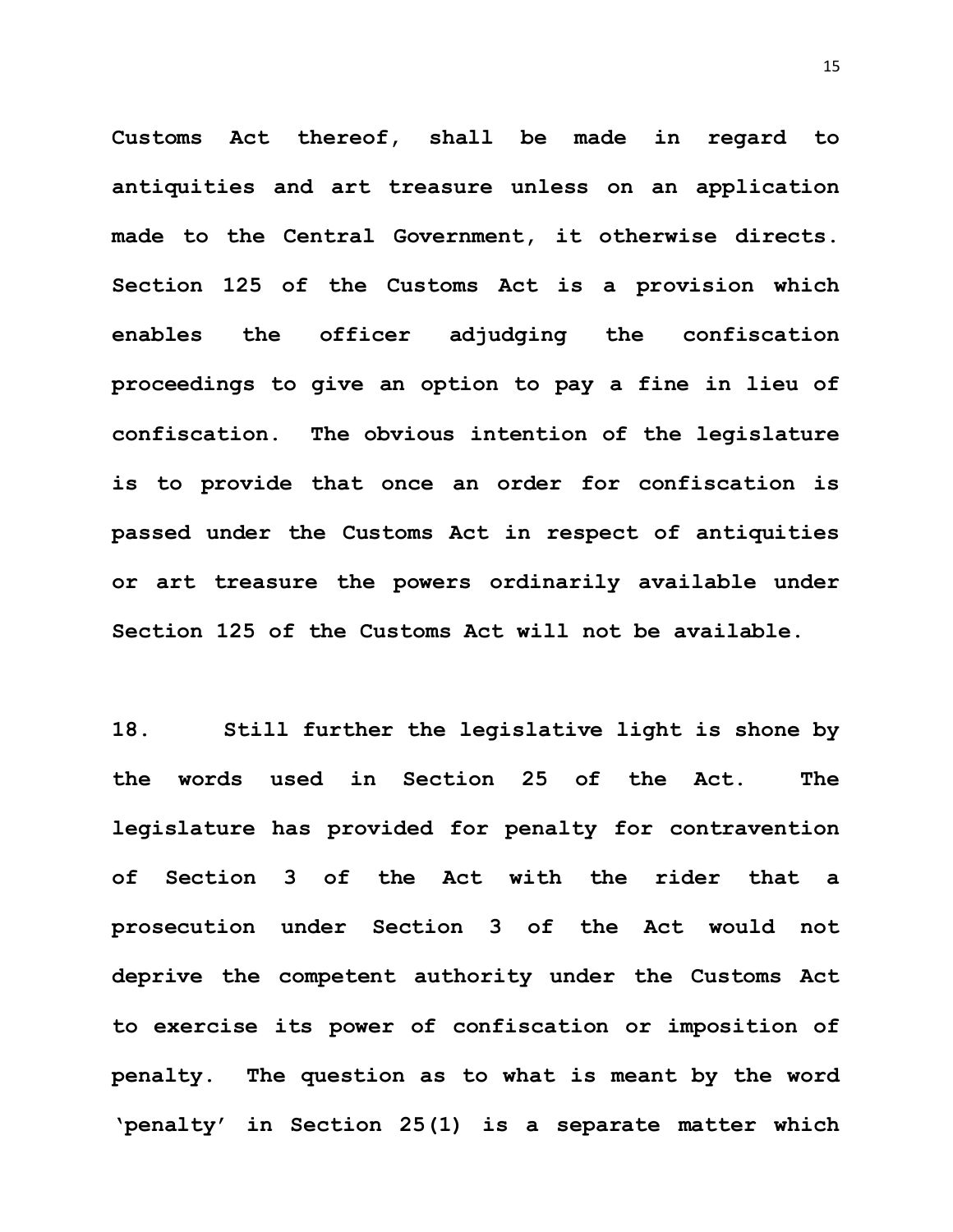**we will advert to at the appropriate juncture. It is thereafter that Section 30 provides that the provisions of the Act are not intended to override the Ancient Monument Preservation Act, 1904 or the Ancient Monument and Archeological Site and Remains Act, 1958 or any other law for the time being in force. The question which we are to ponder upon and decide is whether the expression 'any other law' which is cast in general terms is to be influenced by the company it keeps or the neighbourhood it is found in or is it possible to accept the case of the appellant that the words 'any other law' for the time being in force must admit of a wider meaning. There can be no doubt that the Antiquities Act is a special enactment. We may at this juncture refer to the statement of objects and reasons of The Antiquities and Art Treasures Act, 1972 which reads as follows:**

> **"At present Antiquities (Export Control) Act, 1947, provides for controlling the export of objects of antiquarian or historical interest or significance. Experience in the working of the Act has shown that in the modern set-up the**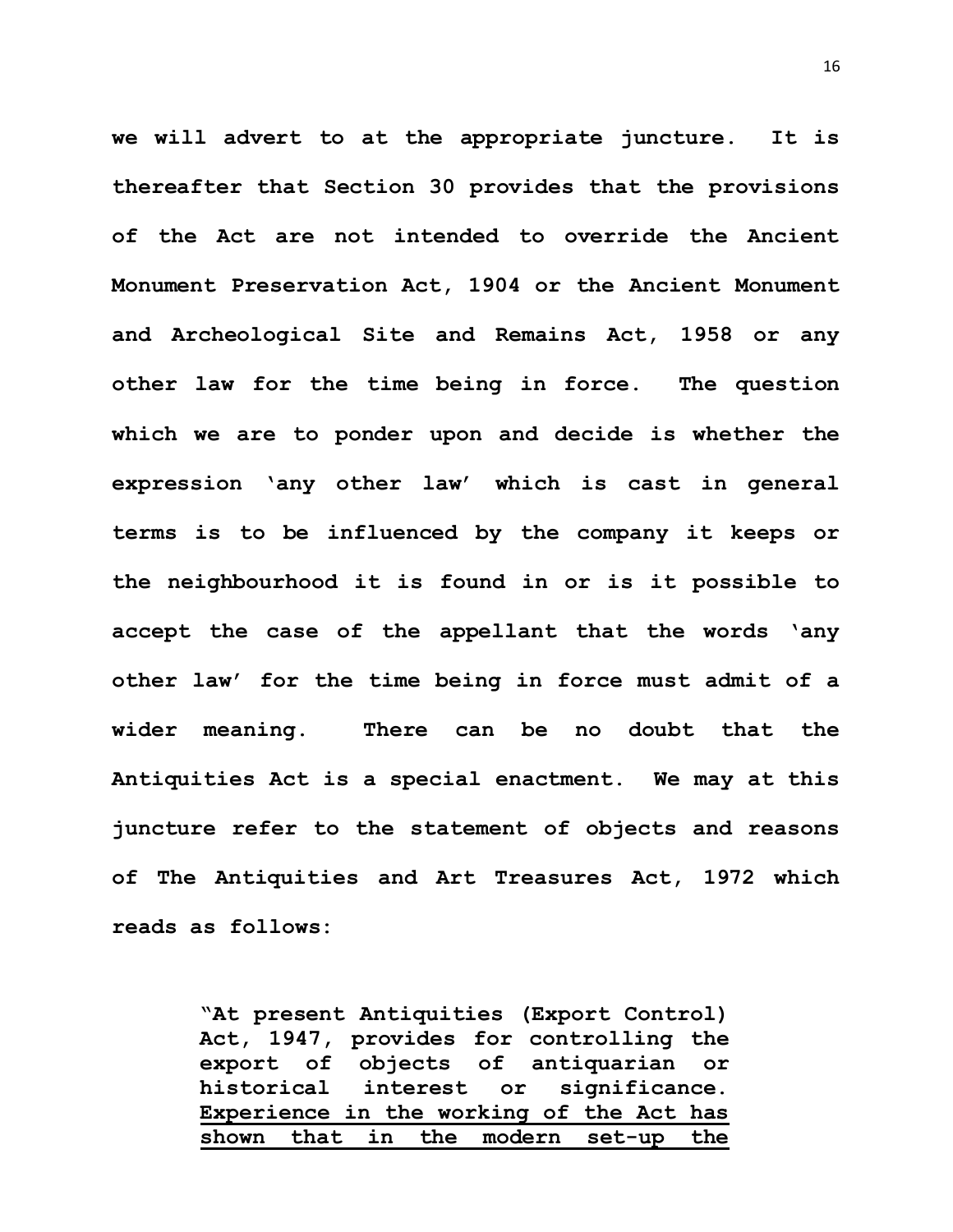**provisions contained therein are not sufficient with a view to preserving objects of antiquity and art treasures in India. It is proposed to make a comprehensive law to regulate the export trade in antiquities and art treasures and to provide for the prevention of smuggling of, and fraudulent dealings in antiquities. It is also considered necessary to make provision in such law for the compulsory acquisition of antiquities and art treasures for preserving in public places. The present Bill is intended to achieve the above objectives."**

 **(Emphasis supplied)**

**19. Firstly, we must ascertain whether there is a common genus contained in the specific enumeration of two laws namely the Ancient Monuments Preservation Act, 1904 and the Ancient Monuments and Archaeological Sites and Remains Act, 1958.**

**20. Let us examine the historical perspective which led to the passing of these two aforesaid enactments.**

**21. The statement of objects and reasons for the enactment of the Ancient Monuments Preservation Act, 1904 is as follows:**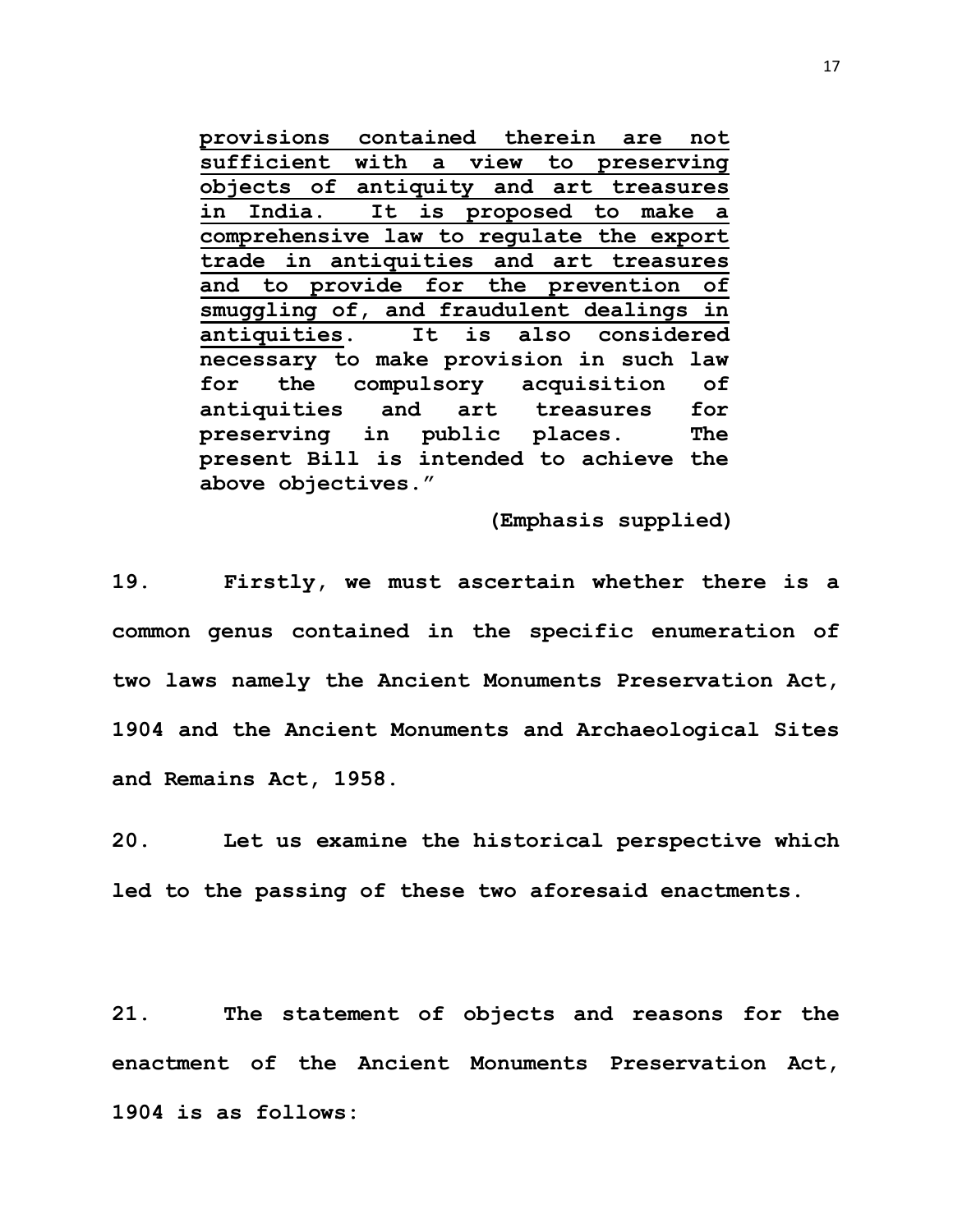**"**"**The object of this measure is to preserve to India its ancient monuments in antiquities and to prevent the excavation by unauthorised persons of sites of historic interest and value.** 

**2. In 1898 the question of antiquarian exploration and research attracted attention and the necessity of taking steps for the protection of monuments and relics of antiquity was impressed upon the Government of India. It was then apparent that legislation was required to enable the Government to discharge their responsibilities in the matter and a Bill was drafted on the lines of the existing Acts of Parliament modified so as to embody certain provisions which have found a place in recent legislation regarding the antiquities of Greece and Italy. This draft was circulated for the opinions of local Governments and their replies submitted showed that the proposals incorporated in it met with almost unanimous approval, the criticism received being directed, for the most part, against matters of detail. The draft has since been revised, the provisions of the Draft Bill prepared by the Government of Bengal have been embodied so far as they were found suitable and the present Bill is the result.** 

**3. The first portion of the Bill deals with protection of "Ancient monuments" an expression which has been defined in clause 2 (now section 2). The measure will apply only to such of these as are from time to time expressly brought within its contents though being**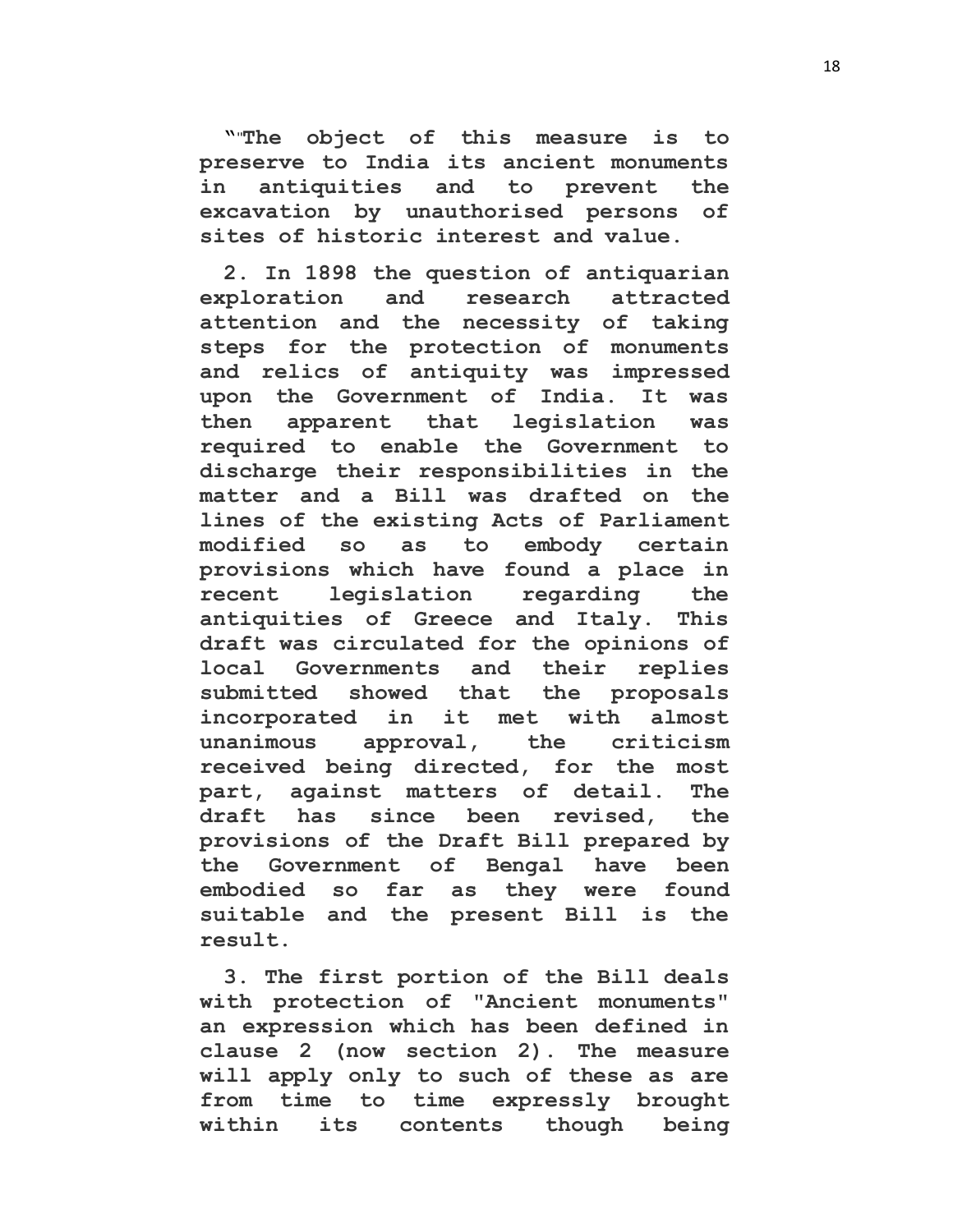**declared to be "protected monuments". A greater number of more famous buildings in India are already in possession or under the control of the Government; but there are others worthy of preservation which are in the hands of private owners. Some of these have already been insured or are fast falling into decay. The preservation of these is the chief object of the clause of the Bill now referred to and the provisions of the Bill are in general accordance with the policy enunciated in section 23 of the Religious Endowments Act, 1863 (20 of 1863), which recognises and saves the right of the Government "to prevent injury to and preserve buildings remarkable in their antiquity and for their - historical or architectural value or required for the convenience of the public". The power to intervene is at present limited to cases to which section 3 of the Bengal Regulation 19 of 1810 or section 3 of the Madras Regulation VII of 1817 applies. In framing the present Bill the Government has aimed at having the necessity of good will and securing the cooperation of the owners concerned and it hopes that the action which it is proposed to take may tend rather to the encouragement than to the suppression of private effort. The Bill provides that the owner or the manager of the building which merits greater care than it has been receiving may be invited to enter into an agreement for its protection and that in the event of his refusing to come to terms the collector may proceed to acquire it compulsorily or take proper course to secure its application.**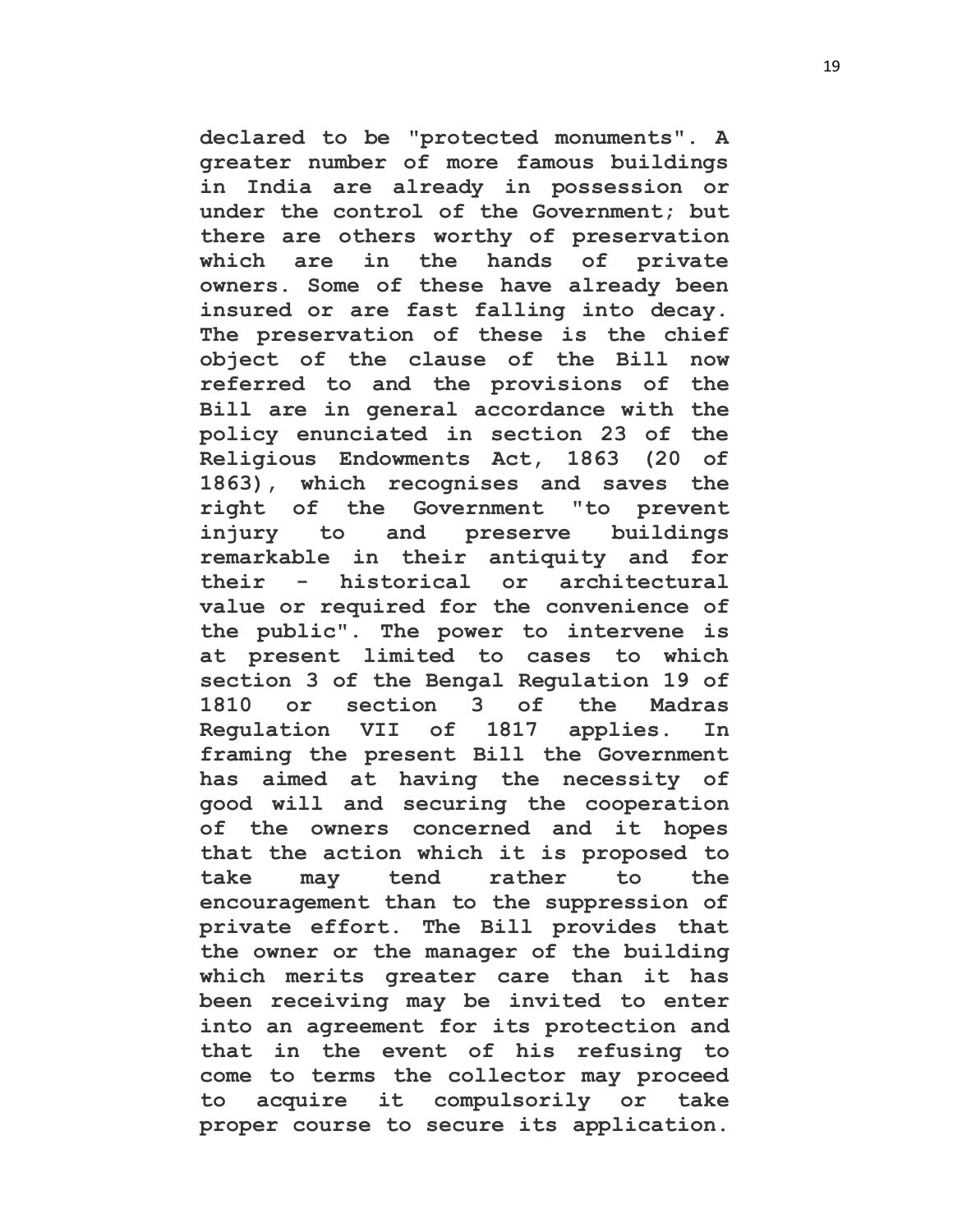**It has been made clear that there is to be no resort to compulsory acquisition in the case the monument is used in connection with religious observances or in other case until the owner has had an opportunity of entering into an agreement of the kind indicated above; and it is expressly provided that the monument maintained by the Government under the proposed Act, shall not be used for any purpose inconsistent with its character or with purpose of its foundation, and that, so far as is compatible with the object in view the public shall have access to it free of charge. By the 4th proviso of clause 11 (now section 10) it is laid down that in assessing the value of the monument for the purpose of compulsory acquisition under the Land Acquisition Act, 1894 (1 of 1894) its archaeological, artistic or historical merits shall not be taken into account. The object of the Government as purchaser being to preserve at the public expense and for the public benefit an ancient monument with all its associations, it is considered that the value of those associations should not be paid for.** 

**[Note:- As the 4th proviso of clause 11 was the subject of unfavourable comment, it was omitted by the Select Committee.]**

**4. The second portion of the Bill deals with movable objects of historical or artistic interest and these may be divided into two classes: the first consists of ornaments, enamels, silver and copper vessels, Persian and Arabian Manuscripts, and curios general. These**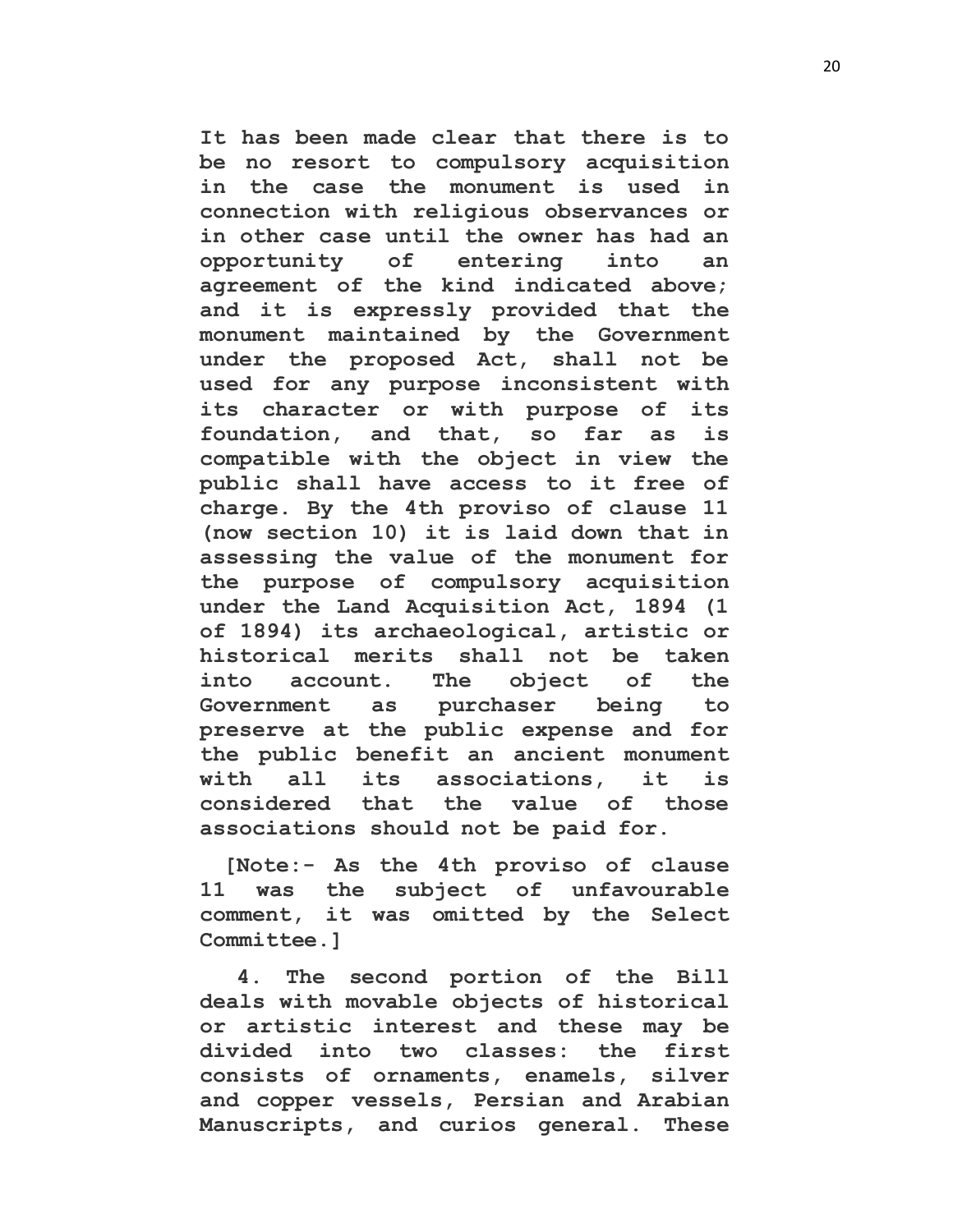**are for the most part portable and consequently difficult to trade; they are as a rule artistic; are of historic interest and it would be impracticable even were it desirable to prevent a dealer from selling and a traveller from buying them. The sculptural carvings, images, bas-reliefs inscriptions and the like form a distinct class by themselves, in that their value depends upon their local connection. Such antiquities may as in the case of those of Swat, be found outside India or in Native States and this the Legislature cannot reach directly; while as the regards the British territory and under the existing law, it is impossible to go beyond the provisions of the Indian Treasure Trove Act, 1878 (6 of 1878). (In these circumstances, it is proposed, by clause 18 of the Bill to take power to prevent the removal from British India of any antiquities which it may be deemed desirable to retain in the country, and at the same time to prevent importation. By thus putting a stop on draft in such articles it is believed that it will be possible to protect against spoliation a number of interesting places situated without and beyond British territory. Clause 19 aims at providing for antiquities such as sculptures and inscriptions which belong to another place and ought therefore to be kept** *in situ* **or deposited in local museums. The removal of these, it is proposed to enable the local Government to prohibit by notification and the clause also provides that, if the object is moveable, the owner may require the Government to purchase it outright and**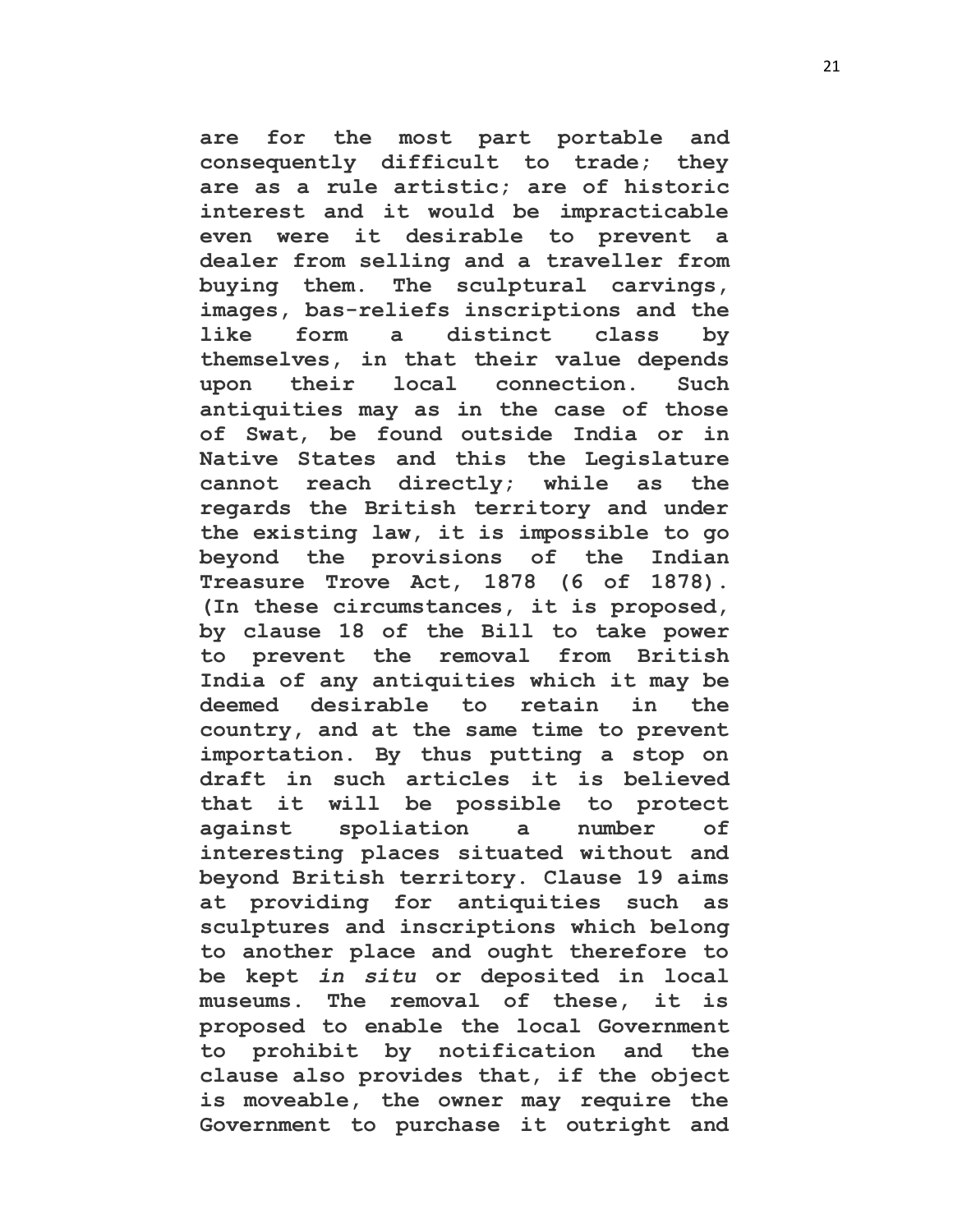**that, if it is immovable the Government shall compensate the owner for any loss caused to him by the prohibition. Clause 20 (now section 19) deals with the compulsory purchase of such antiquities if that is found to be necessary for their preservation and the owner is not willing on personal or religious grounds to part with them. In such cases it is proposed that the price to be paid should be assessed by the Collector, subject to a right of appeal to the local Government but it is for consideration whether the Land Acquisition Act of 1894should be followed and reference to the Courts allowed.** 

**5. The third portion of the Bill deals with excavations and gives power to make rules to prohibit or regulate such operations.** 

**6. The general power to make rules is given by clause 22 (now section 23), and clause 23 (now section 24) is intended to protect acts done or in good faith intended to be done, under the law which it is now proposed to enact"** 

**22. Section 2, inter alia, provides as follows:-**

**"2. DEFINITIONS - In this Act, unless there is anything repugnant in the subject or context,-**

**(1) "ancient monument" means any structure, erection or monument, or any tumulus or place of interment, or any cave, rock-sculpture, inscription or monolith, which is of historical, archaeological or artistic**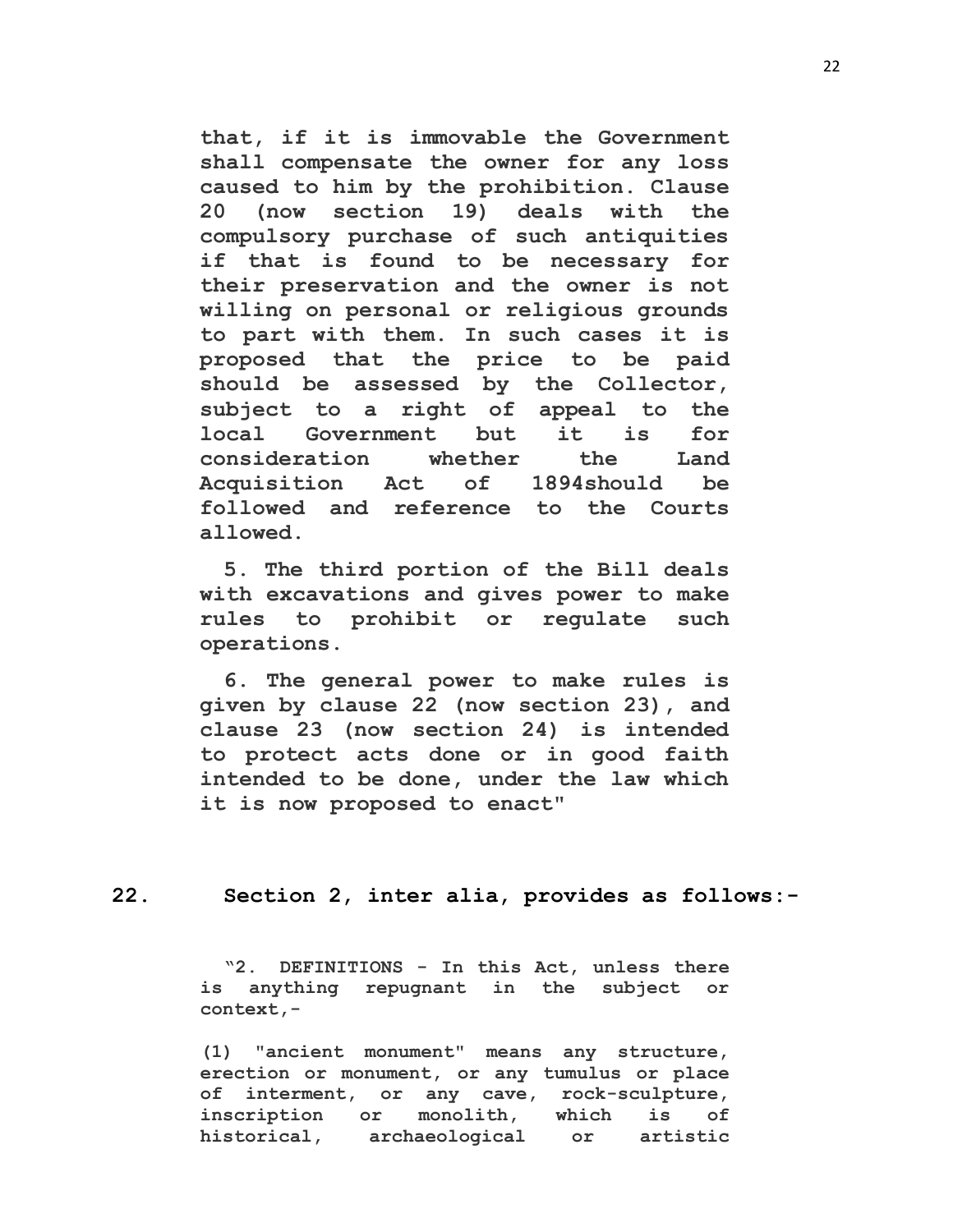**interest, or any remains thereof, and includes-**

 **(a) the site of an ancient monument;**

 **(b) such portion of land adjoining the site of an ancient monument as may required for fencing or covering in or otherwise preserving such monument; and**

 **(c) the means of access to and convenient inspection of an ancient monument;**

**(2) "antiquities" include any moveable objects which[the Central Government], by reason of their historical or archaeological associations, may think it necessary to protect against injury, removal or dispersion;**

**(3)"Commissioner" includes any officer authorized by the [Central Government] to perform the duties of a Commissioner under this Act;**

**(4)"maintain" and "maintenance" include the fencing, covering in, repairing, restoring and cleansing of a protected monument, and the doing of any act which may be necessary for the purpose of maintain a protected monument or of securing convenient access thereto;**

**(5) "land" includes a revenue-free estate, a revenue-paying estate, and a permanent transferable tenure, whether such an estate or tenure by subject to incumbrances or not; and** 

**(6) "owner" includes a joint owner invested with power of management on behalf of himself and other joint owners, and any manager or trustee exercising powers of management over an ancient monument, and the successor in title of any such owner and the successor in office of any such manager or trustee:**

**Provided that nothing in this Act shall be deemed to extend the powers which may lawfully be exercised by such manager or trustee.**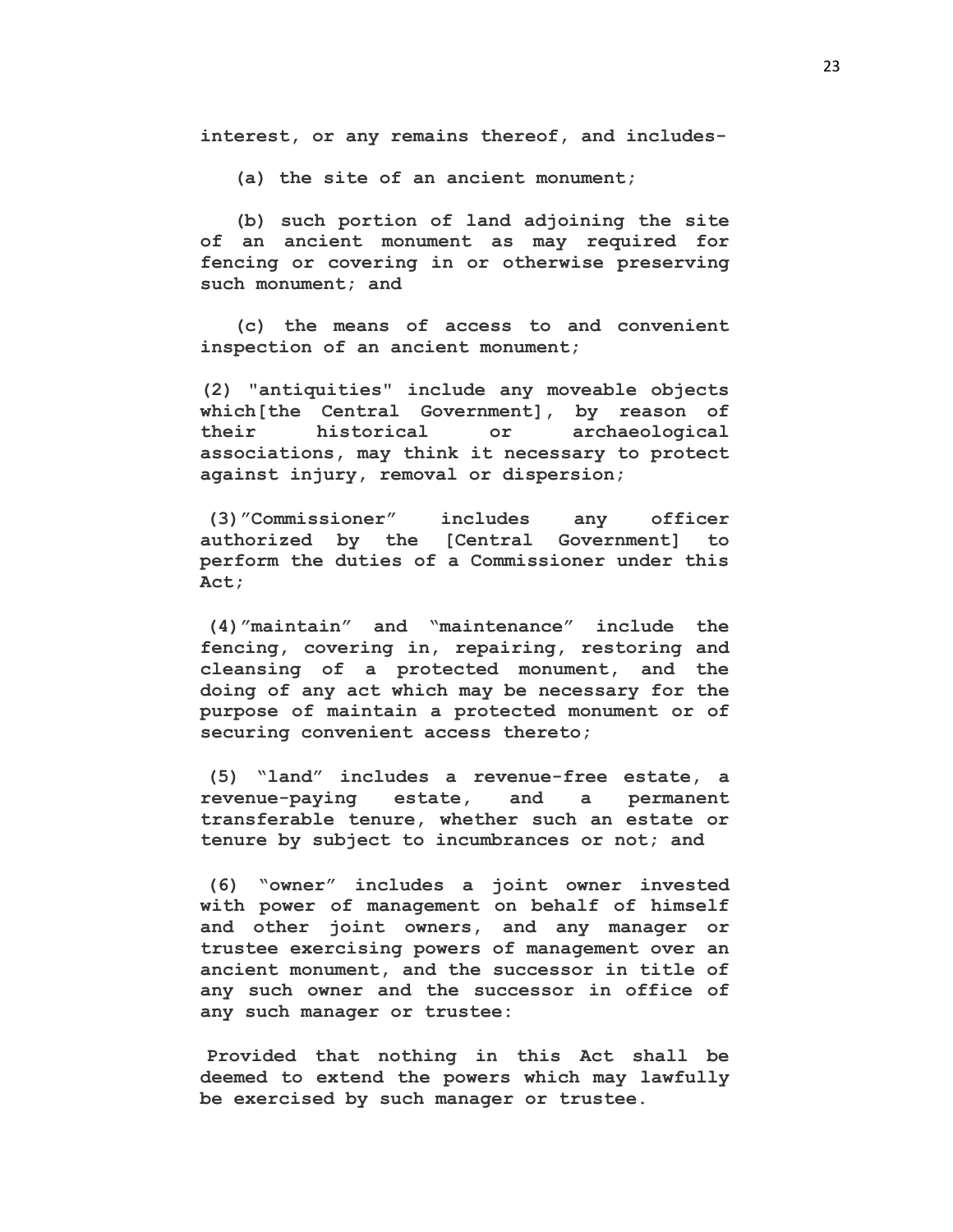**23. Section 17 deals with the transfer of Antiquities:-**

> **"17. Transfer of ownership, etc., of antiquities to be intimated to the registering officer. – Whenever any person transfers the ownership, control or possession of any antiquity specified in any notification issued under sub-section (1) of Section 14 such person shall intimate, within such period and in such form as may be prescribed the fact of such transfer to the registering officer."**

**24. Section 22 reads as follows:-**

**"22. Jurisdiction – A Magistrate of the third class shall not have jurisdiction to try any person charged with an offence against this Act."**

**25. It may be noticed that the Antiquity (Export Control) Act, 1947 came into force. The said Act has been repealed by the Antiquities Act but we will refer to certain provisions contained in the Act in connection with one of the contentions of the appellant.**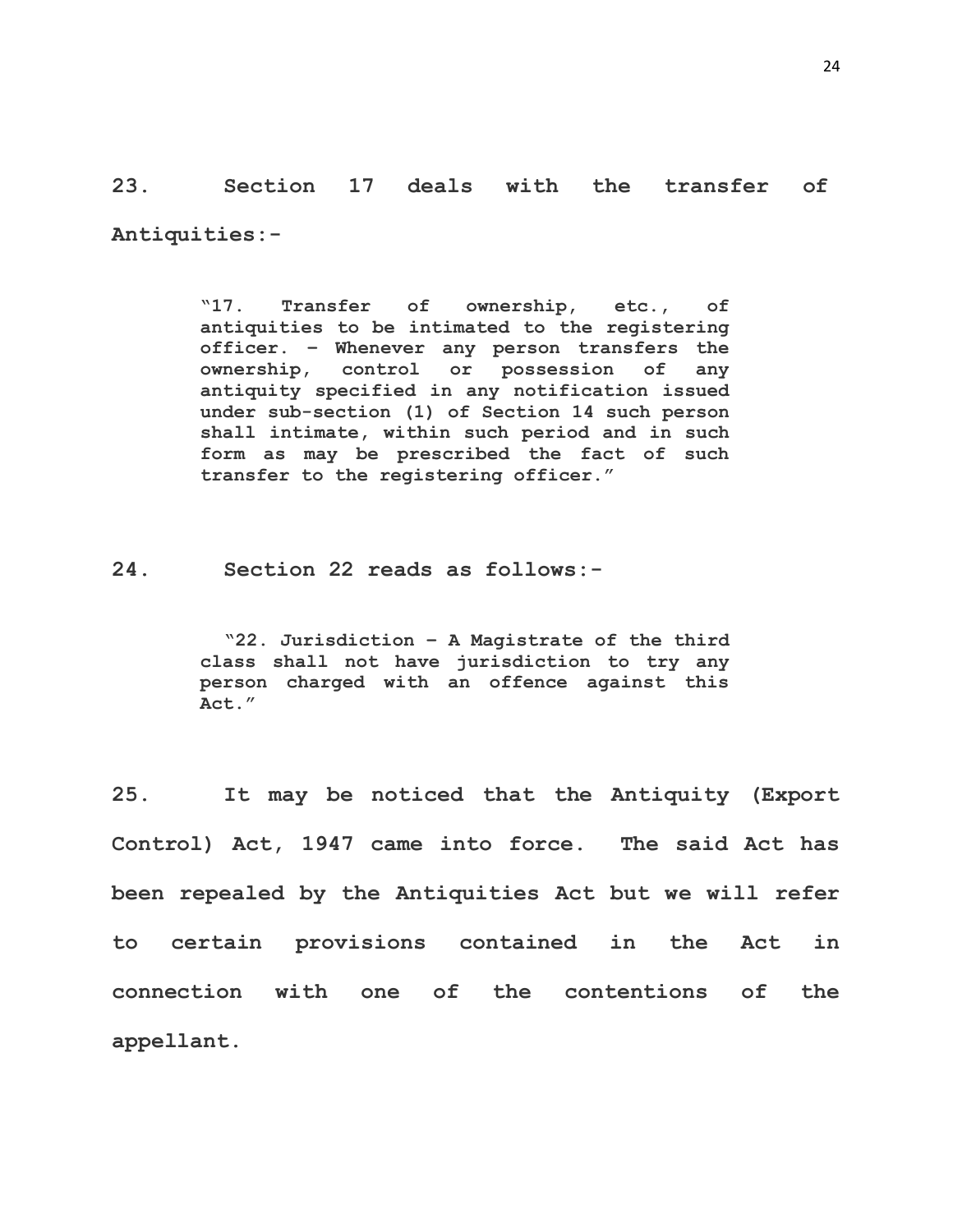**26. It is thereafter that the Ancient Monuments and Archaeological Sites and Remains Act, 1958 which is another enactment specifically enumerated in Section 30 of the Act in question came to be enacted.** 

**27. The statement of objects and reasons would indicate,** *inter alia,* **that the Ancient Monuments Preservation Act, 1904 and the Ancient and Historical Monuments and Archaeological Sites and Remains (Declaration of National Importance) Act, 1951, were two Acts in force relating to ancient monuments.**

**It is further stated as follows :**

**"While the Constitution has distributed the subject-matter under three different heads the Act of 1904 governs all ancient monuments whether falling the Central field or the State field, and vests all executive power in the Central Government. The position of the existing law relating to ancient monuments is far from satisfactory. The present Bill purports to be a selfcontained law at the Centre which will apply exclusively to ancient monument, etc. of national importance falling under Entry 67 of List 1 and to archaeological sites and remains falling under Entry 40 in the Concurrent List.**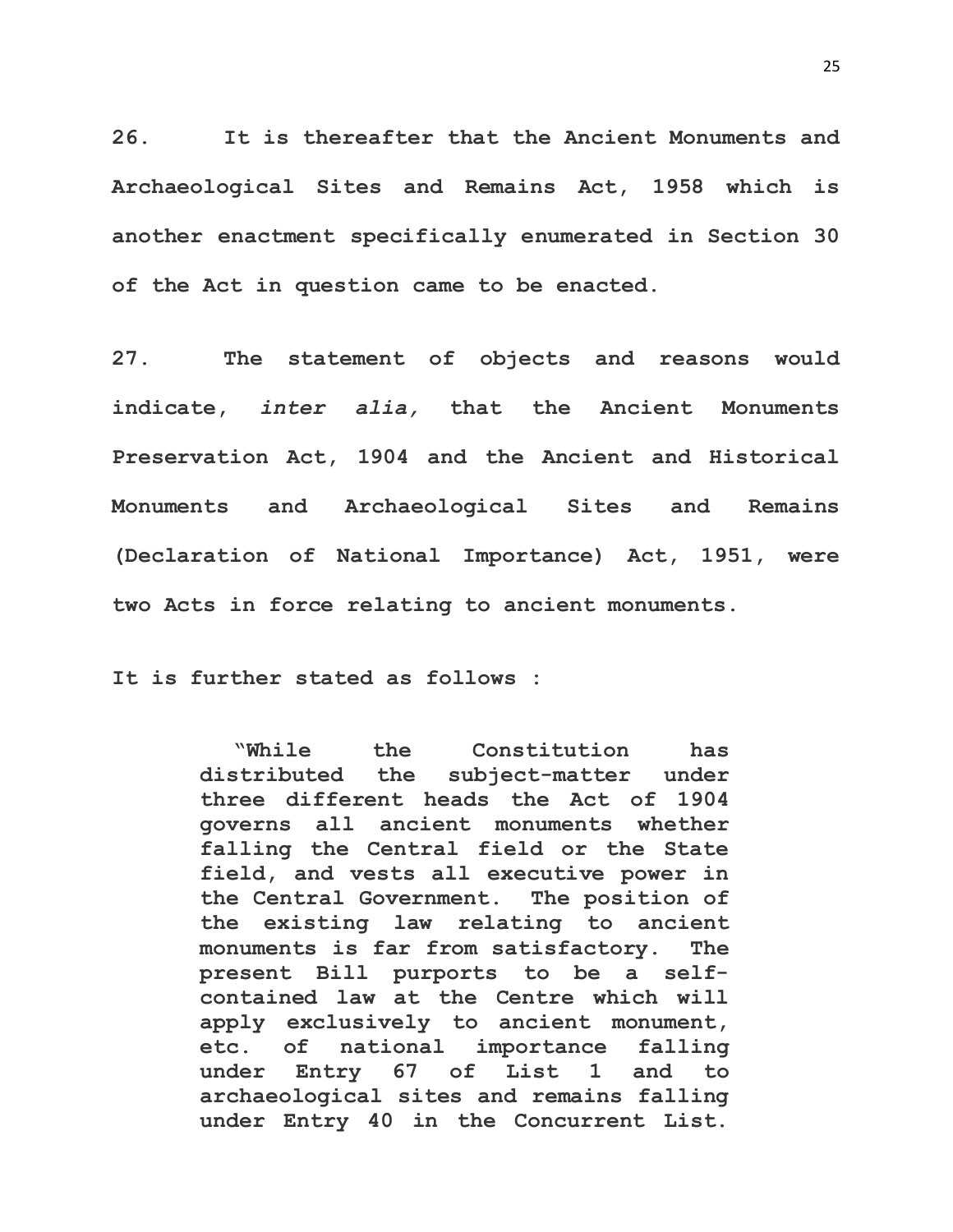**Simultaneously, the State Governments would be advised to enact a similar law in respect of ancient monument etc., falling under Entry 12 in the State List. In this manner, the Central and State fields will be clearly demarcated and the existing confusion and overlapping of jurisdiction arising from the Act of 1904 will be eliminated."** 

**28. Section 2(b) defines antiquity in similar terms as antiquity has been defined under the Antiquities Act. The two differences are as follows:**

**The word "painting" is also included in the Act in question before us, whereas the word "painting" was not included specifically in the first part of the definition. Besides the same the definition did not contain the words in Clause 2 which deals with manuscript, record or other documents as it is contained in the present enactment. The words "art treasure" was not included in the enactment. The Act deals with monuments, protected areas, prohibited and regulated areas. It has created a National Monuments Authority (w.e.f. 29.3.2010) vide** 

26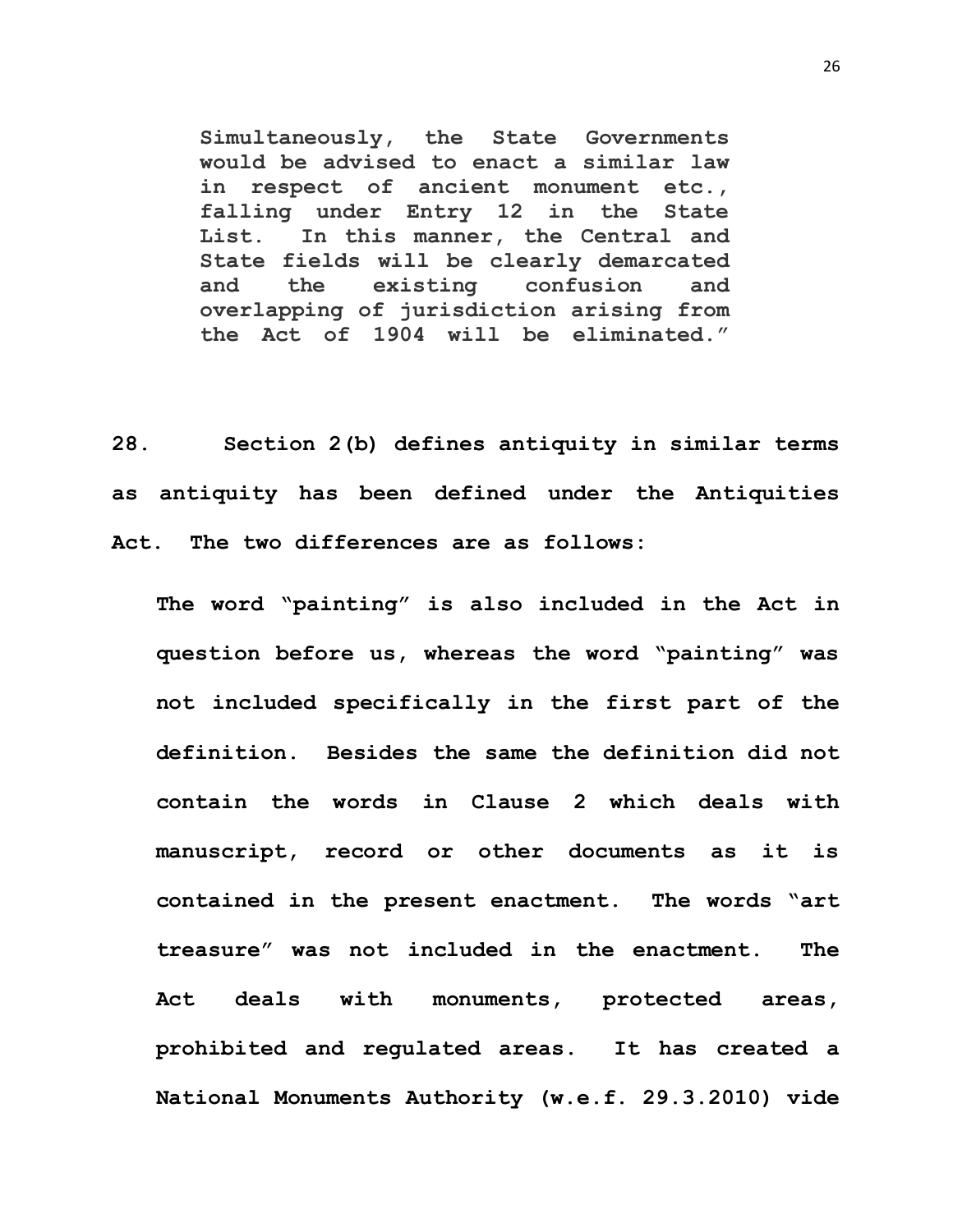**Section 20F. There are specific provisions dealing with antiquity contained in Sections 25 and 26 of the Act, which read as follows :**

**"25. Power of Central Government to control moving of antiquities.- (1) If the Central Government considers that any antiquities or class of antiquities ought not to be moved from the place where they are without the sanction of the Central Government, the Central Government may, by notification in the Official Gazette, direct that any such antiquity or any class of such antiquities shall not be moved except with the written permission of the Director General.** 

**(2) Every application for permission under sub-section (1) shall be in such form and contain such particulars as may be prescribed.** 

**(3) Any person aggrieved by an order refusing permission may appeal to the Central Government whose decision shall be final.**

**26. Purchase of antiquities by Central Government.- (1) If the Central Government apprehends that any antiquity mentioned in a notification issued under sub-section (1) of section 25 is in danger of being destroyed, removed, injured, misused or allowed to fall into decay or is of opinion that, by reason of its historical or archaeological importance, it is desirable to preserve such antiquity in a public place, the Central Government may make an order for the [compulsory acquisition of such antiquity] and the Collector shall thereupon give notice to the owner of the antiquity [to be acquired].** 

**(2) Where a notice of [compulsory acquisition] is issued under sub-section (1) in respect of any antiquity, such antiquity shall vest in the Central Government with effect from the date of the notice.**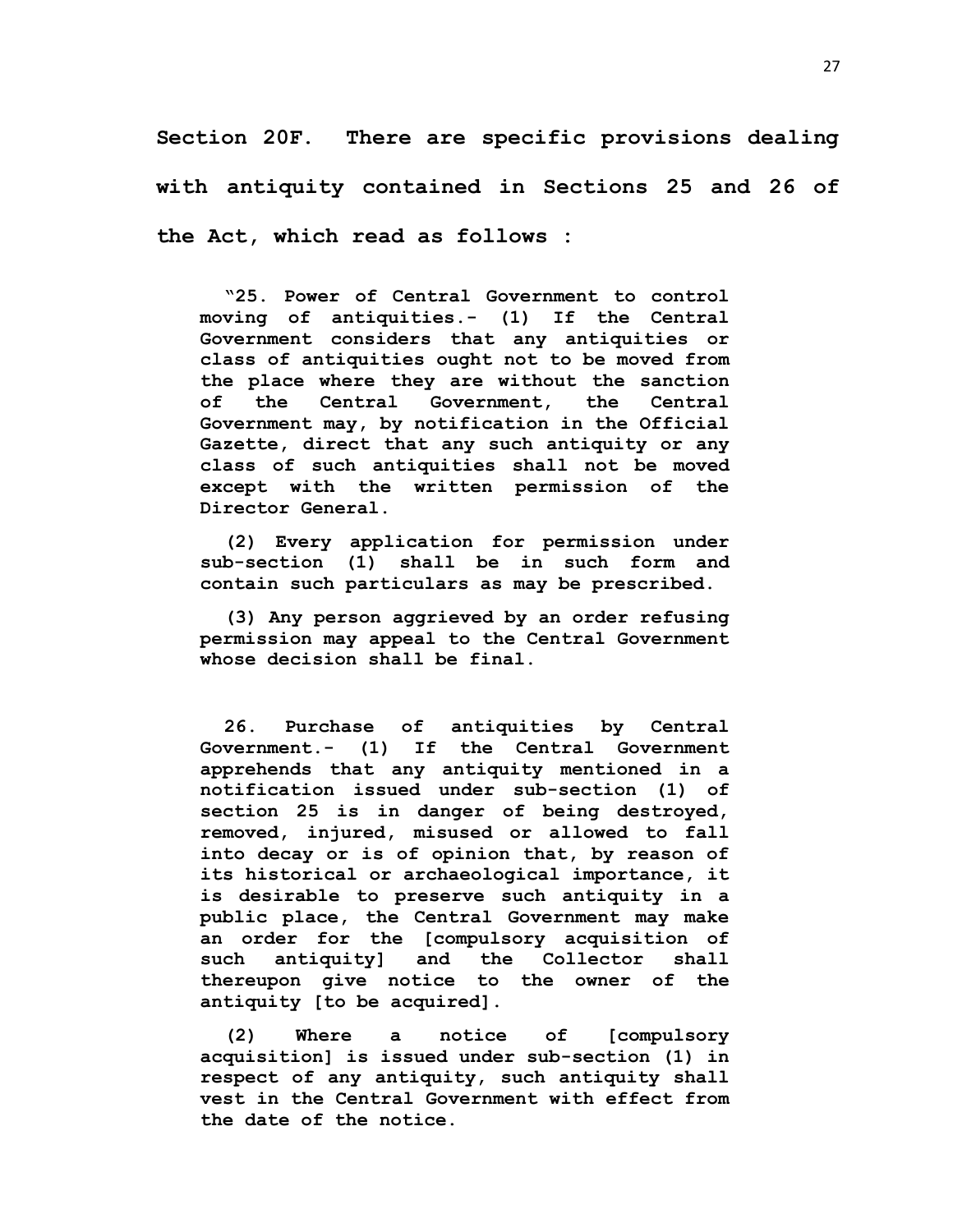**(3) The power of [compulsory acquisition] given by this section shall not extend to any image or symbol actually used for** *bona fide* **religious observances."** 

**29. Section 30 provides for penalties and it reads** 

**as follows :**

**"30. Penalties.- (1) Whoever—**

**(i) destroys, removes, injures, alters, defaces, imperils or misuses a protected monument, or** 

**(ii) being the owner or occupier of a protected monument, contravenes an order made under subsection (1) of section 9 or under subsection (1) of section 10, or**

**(iii) removes from a protected monument any sculpture, carving, image, bas-relief, inscription, or other like object, or** 

**(iv) does any act in contravention of subsection(1) of section 19, shall be punishable with [imprisonment which may extend to two years], or with [fine which may extend to one lakh rupees], or with both.**

|                                                 |  |  | (2) Any person who moves any antiquity in    |  |  |  |  |  |     |
|-------------------------------------------------|--|--|----------------------------------------------|--|--|--|--|--|-----|
|                                                 |  |  | contravention of a notification issued under |  |  |  |  |  |     |
| sub-section (1) of<br>section 25 shall          |  |  |                                              |  |  |  |  |  |     |
| be punishable with [imprisonment which<br>may   |  |  |                                              |  |  |  |  |  |     |
|                                                 |  |  | extend to two years or with fine which       |  |  |  |  |  | may |
| extend to one lakh rupees or with both] and the |  |  |                                              |  |  |  |  |  |     |
|                                                 |  |  | Court convicting a person of any such        |  |  |  |  |  |     |
| contravention may by order direct such person   |  |  |                                              |  |  |  |  |  |     |
|                                                 |  |  | to restore the antiquity to the place from   |  |  |  |  |  |     |
| which it was moved."                            |  |  |                                              |  |  |  |  |  |     |

 **(Emphasis supplied)**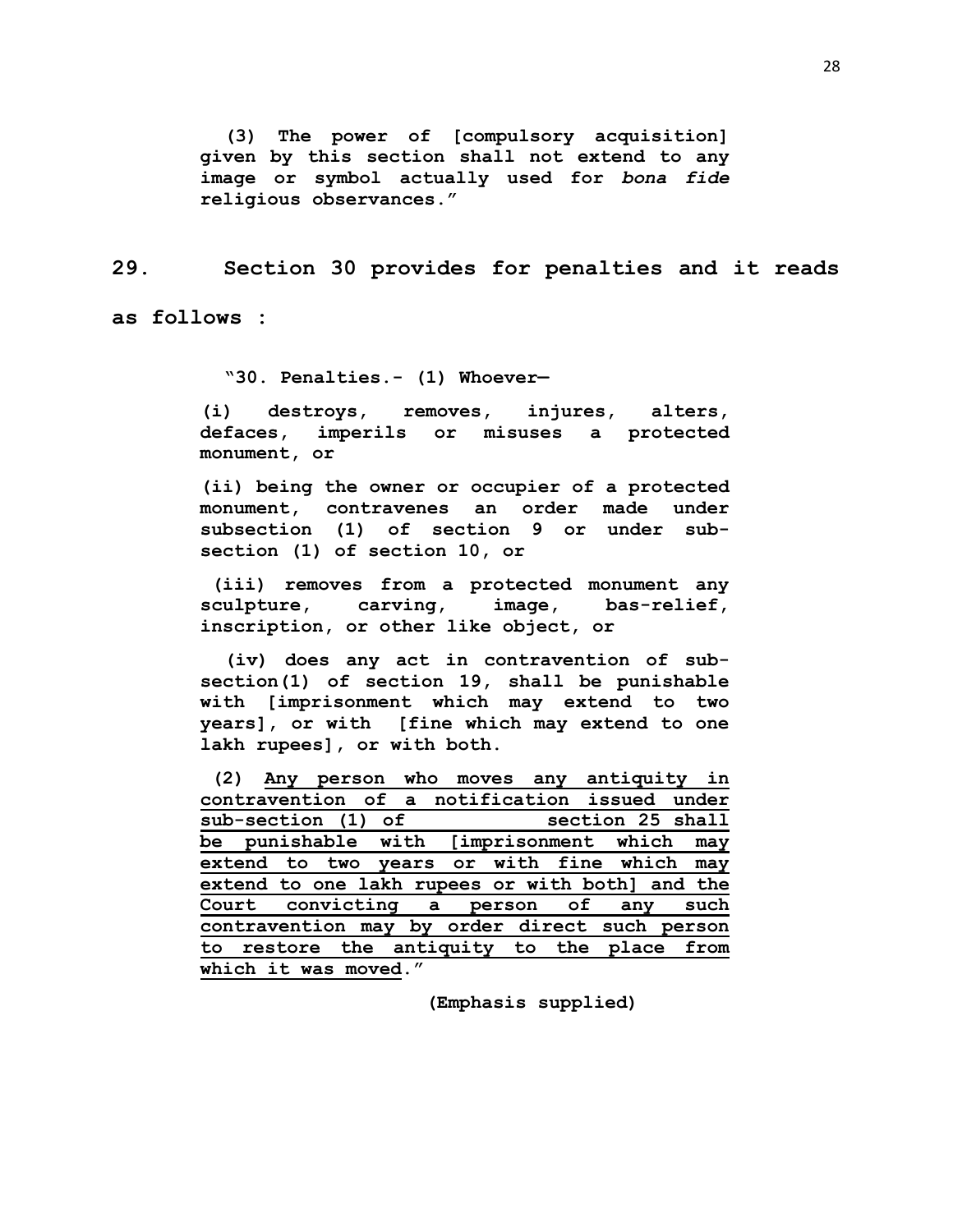**30. Section 39 is a repealing provision and it** 

**reads thus:**

**"39. Repeals and saving.- (1) The Ancient and Historical Monuments and Archaeological Sites and Remains (Declaration of National Importance) Act, 1951 (71 of 1951), and section 126 of the States Reorganisation Act, 1956 (37 of 1956), are hereby repealed.** 

**(2) The Ancient Monuments Preservation Act, 1904 (7 of 1904), shall cease to have effect in relation to ancient and historical monuments and archaeological sites and remains declared by or under this Act to be of national importance, except as respects things done or omitted to be done before the commencement of this Act."**

**31. Now the time is ripe to look at the Constitution in order to find out the division of legislative field in regard to the subject.**

**32. Entry 67 of the Union List reads as follows:**

**"Entry 67, Union List-Ancient and historical monuments and records, and archaeological sites and remains, declared by or under law made by Parliament to be of national importance.**

**33. Entry 12 of the State List provides for ancient and historical monuments and records other than those**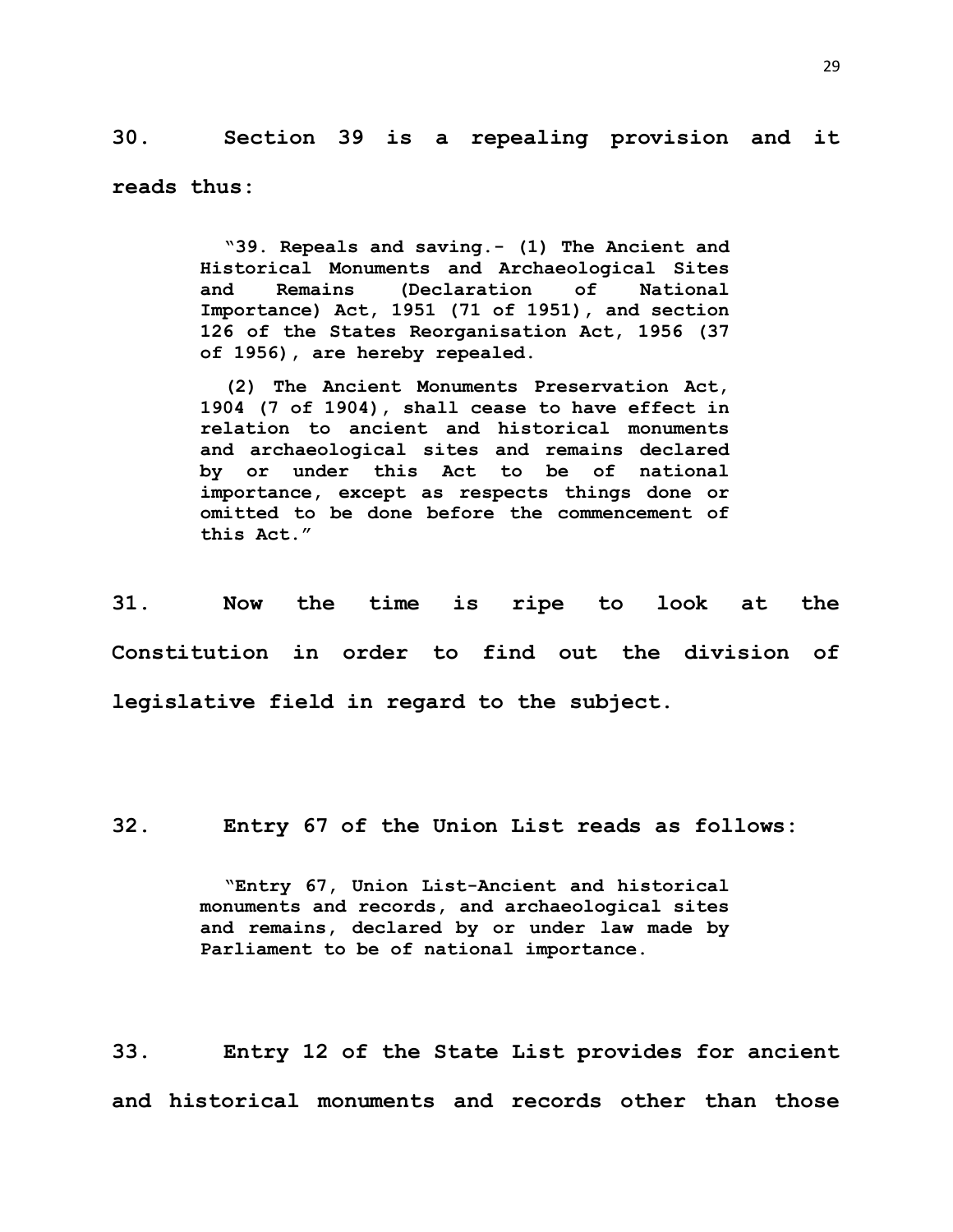**declared by or under law made by Parliament to be of national importance.**

**34. Entry 40 of the Concurrent List provides for archaeological sites and remains other than those declared by or under law made by Parliament to be of national importance.** 

**35. There are laws enacted by state legislature. We have noticed that in the Statement of Objects and Reasons for the passing of the Act and providing for the repeal of the earlier law based in the year 1947 was to provide for comprehensive law relating to antiquities. Antiquities made their appearance in the law which was made in the year 1904 as we have already noticed. Broadly the heritage of the nation can be said to be contained in immovable properties in the form of ancient monuments. Antiquities on the other hand would be essentially moveable objects. What makes it an**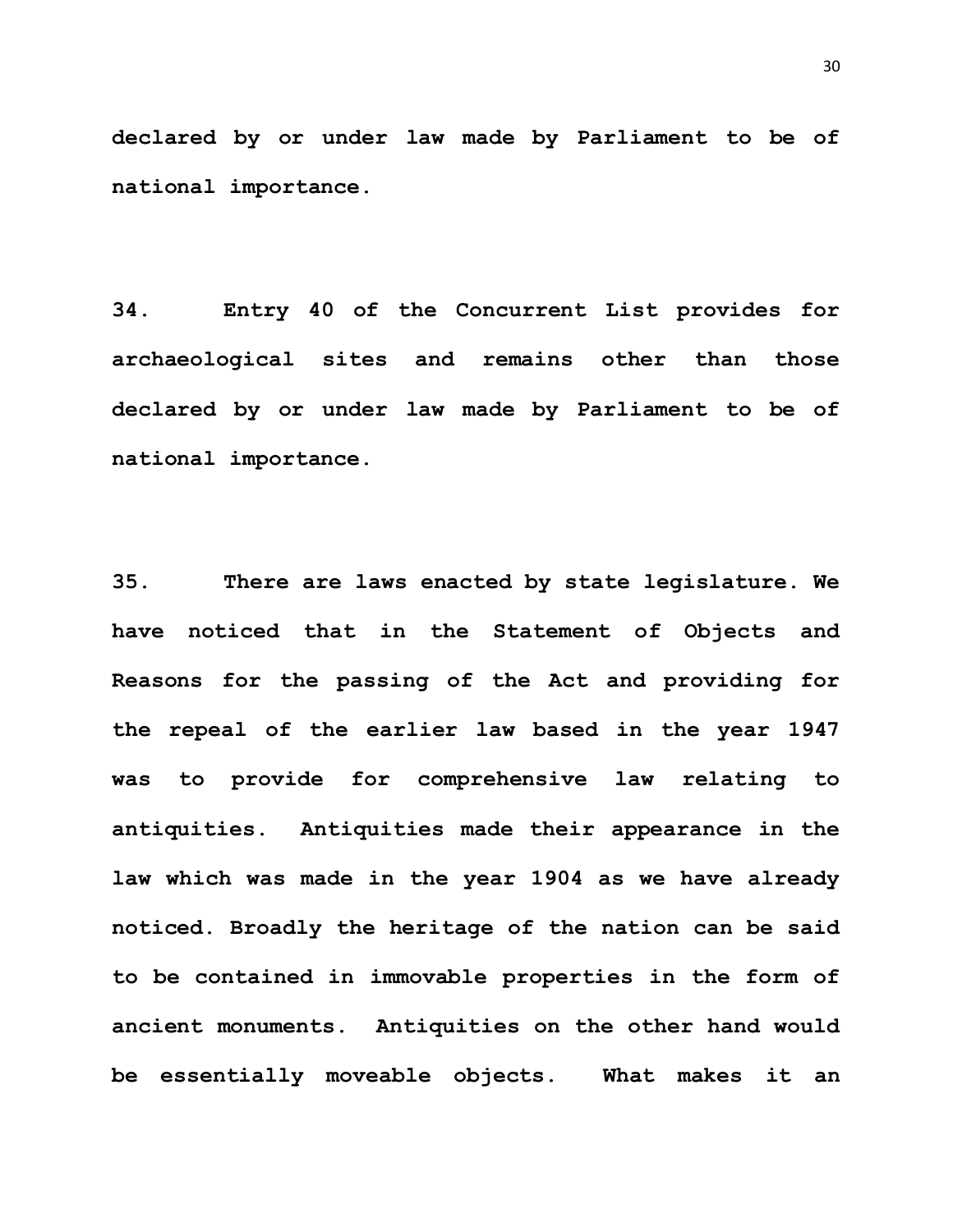**antiquity is the historical or archaeological value which is associated with the object.** 

**36. The 1904 Act and The Ancient Monuments and Archaeological Sites and Remains Act, 1958 indicate, therefore, a one common genus. The context for the commonality is provided essentially by history. It is, inextricably intertwined with the heritage and history of the nation. All the laws reflect the legislation intention to protect the Ancient Monuments and Archaeological Sites and remains as also antiquities. Apart from the same no doubt under the Antiquities Act, art treasures being human work of art which are not antiquities but which become art treasures by way of notification declaring them to be art treasures are also dealt with. One of the questions to be answered before the principle of** *ejusdem generis* **is applied is whether the genus is already exhaustively enumerated in the specified categories. See in this regard the**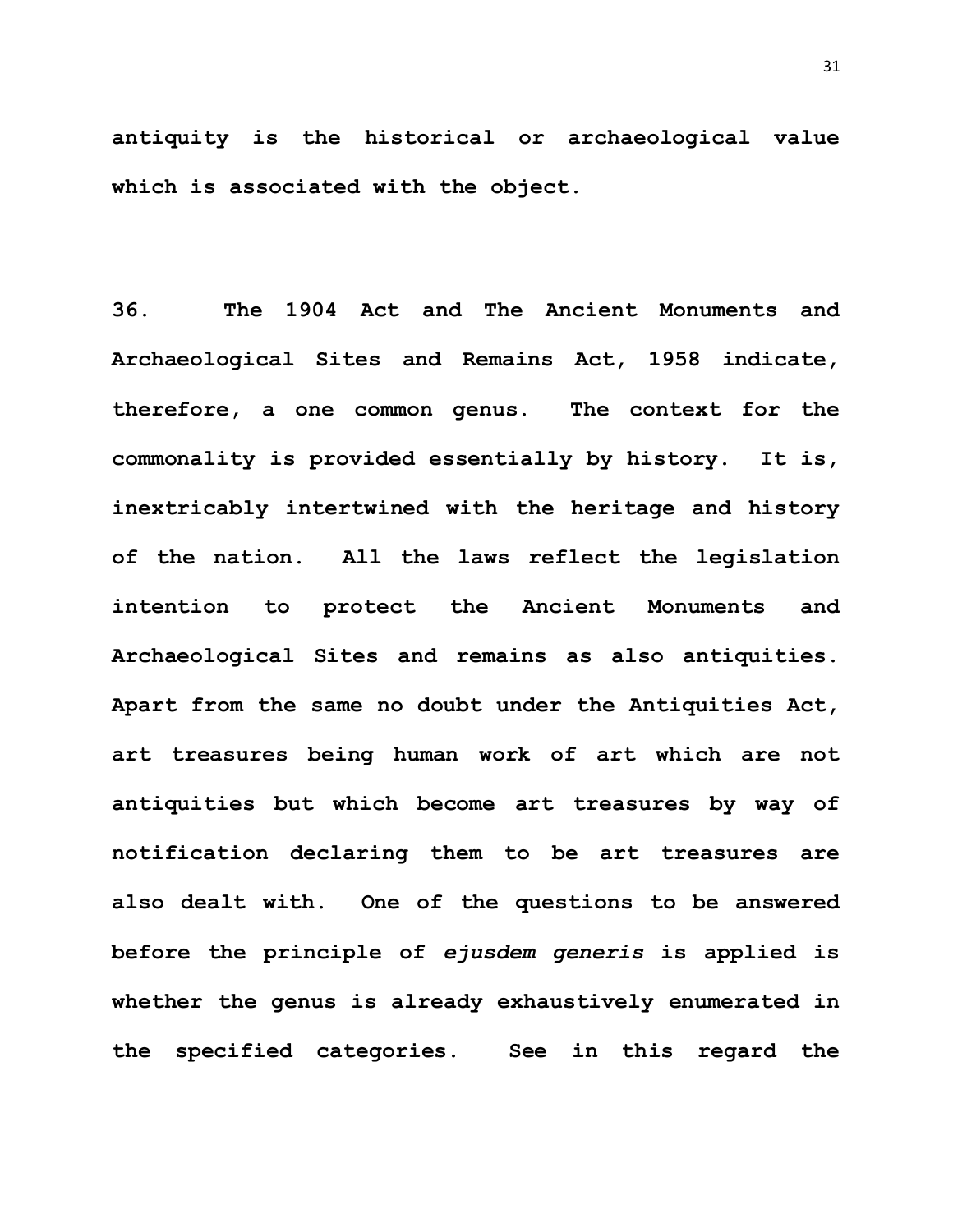**following discussion in Principles of Statutory Interpretation by Justice G.P. Singh (page 512):**

> **"…If the preceding words do not constitute mere specifications of a genus but constitute description of a complete genus, the rule has no application. In a policy of insurance, the insurance were given as option to terminate the policy if they so desired `by reason of such change or from any other cause whatever'; the words `by reason of such change' in the context referred to any and every act done to the insured property whereby the risk of fire was increased; the Privy Council in these circumstances refused to construe the words `or from any other cause whatever' by the rule of** *ejusdem generis.* **Lord Watson said: "In the present case, there appears no room for its application. The antecedent clause does not contain a mere specification of particulars but the description of a complete genus…"**

**37. But the aforesaid principle may not have application as after enumerating enactments which we have already held constituted one genus there is nothing to indicate that the categories of genus are exhausted. Rather these two enactments which are specifically embodied in Section 30 are followed by general words which allow the application of the**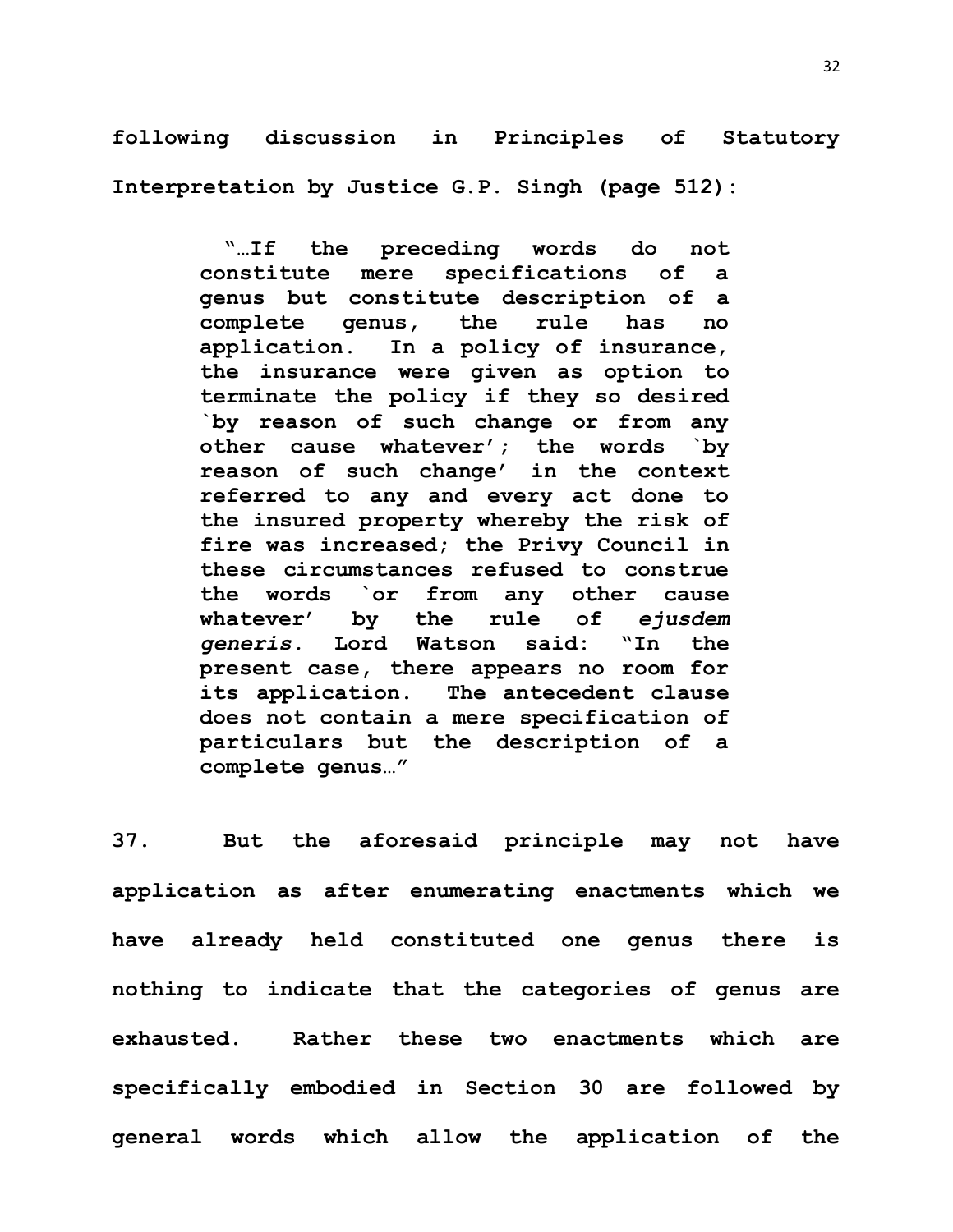**principle of** *ejusdem generis.* **This is for the reason that the words "any other law for the time being in force" are employed. A wide interpretation or narrow interpretation can be placed on the words 'any other law'. In particular, the use of the word "any" preceding the words "other law" interpreted literally may allow us to declare that all laws in force are intended to apply even after the passing of the Antiquities Act. The other view would be to bear in mind the context of the Act and still further the object which is sought to be achieved by the enactment. It is also well settled that every attempt must be made to place a harmonious construction on each and every provision of the enactment.**

**38. We would think that though the words 'any other law for the time being in force' has been used, the context for the use of the provision is not to be overlooked. We have referred to the relevant provisions of the two specific enactments which show**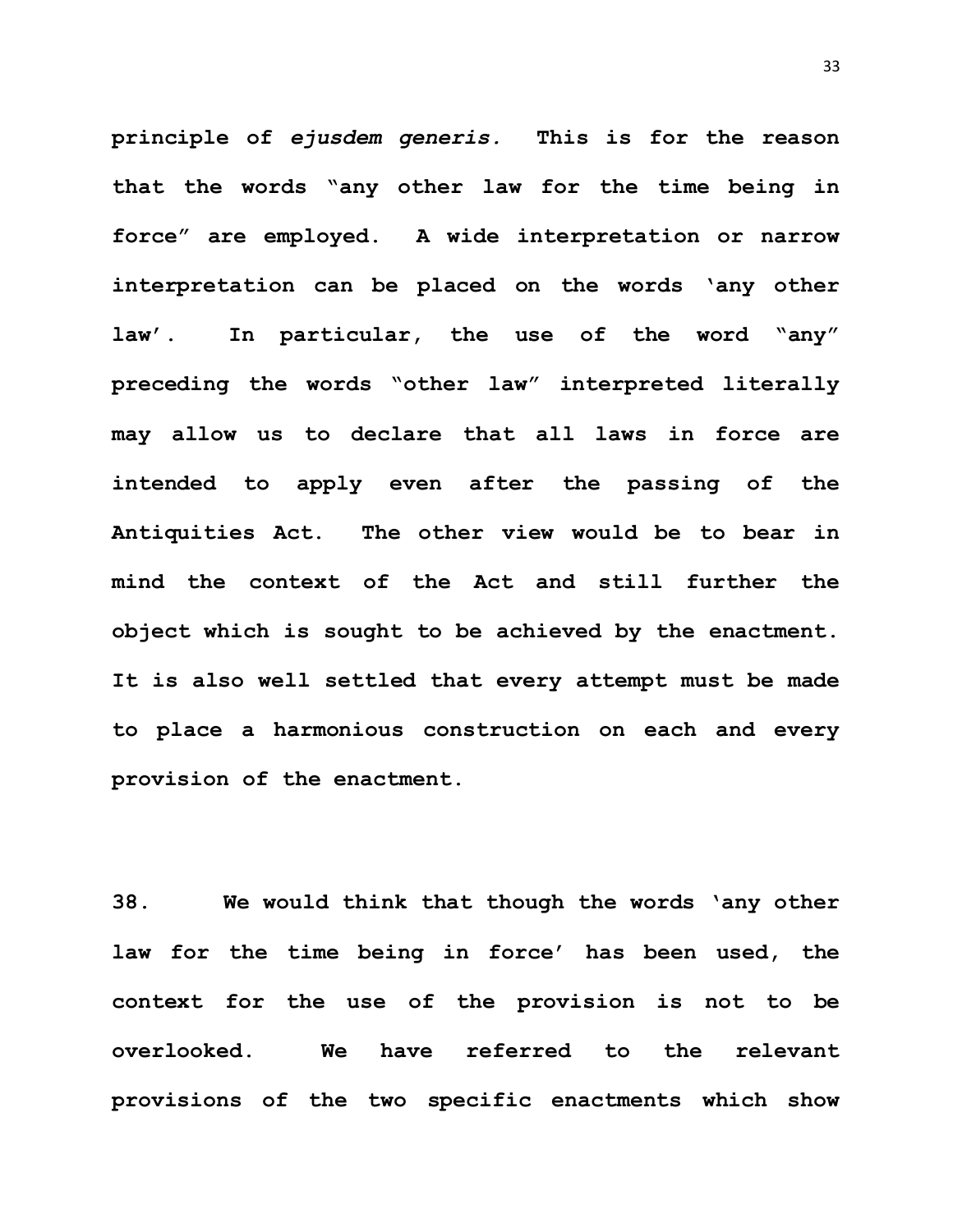**that the said legislation also deals with antiquities as it deals with cognate subjects namely ancient monuments and archaeological sites. The common genus is manifest. The legislative intention was to declare that the Antiquities Act should not result in the provision contained in allied or cognate laws being overridden upon passing of the Antiquity Act. Full play was intended for the provisions contained in relation to antiquities contained in the two engagements. Despite the passage of the Antiquity Act, a prosecution for instance would be maintainable if a case is otherwise made out under the two enactments in relation to antiquity. The Antiquities Act in other words is not to be in derogation of those provisions. They were to supplement the existing laws. It is therefore in the same context that we should understand the words 'any other law for the time being in force'. For instance, there may be laws made by the State legislatures which relate to antiquity. There may be any other law which deal with a subject with a common genus of which the specific law would be an integral** 

34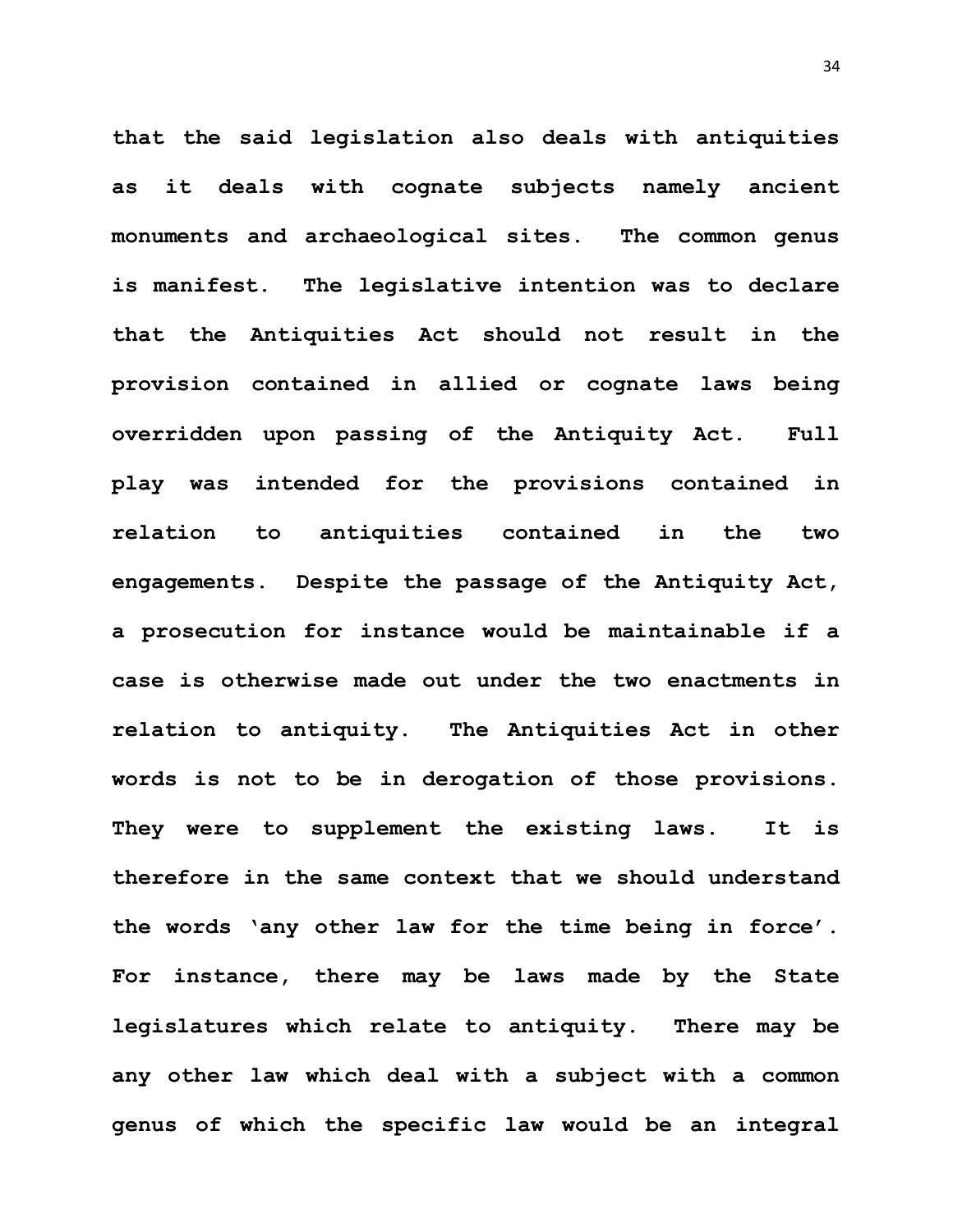**part. It is all such laws which legislature intended to comprehend within the expression 'any other law for the time being in force'. Take for example, a case where there is a theft of an antiquity. Can it be said that the prosecution under Section 379 of the IPC would not be maintainable. The answer will be an emphatic No. Certainly, the prosecution will lie. The Sale of Goods Act which relate to movable items generally will be applicable, to the extent that it is not covered by any provision in the Acts in question. The Contract Act may continue to applicable. But it is not the question of applying general laws that engage the attention of the legislature. The intention behind Section 30 was as noted is to provide for any other law which deal with antiquity to continue to have force and declare its enforceability even after passing of the Antiquity Act. In that view of the matter we are of the view that the words 'any other law for the time being in force' must be construed as** *ejusdem generis***.**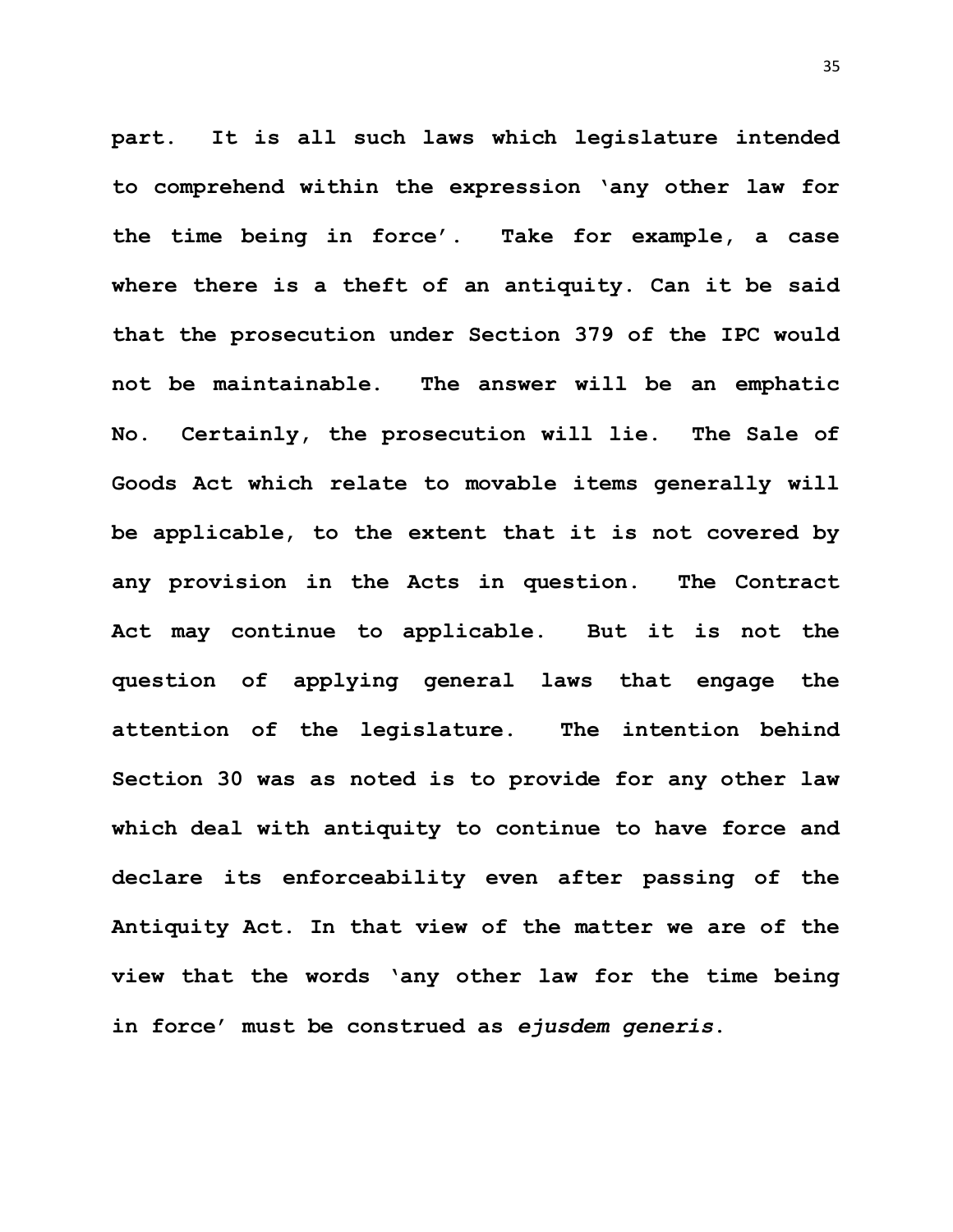**39. More importantly, a wider import may be negatived by other evidence available in the Act itself.**

**40. Section 4 of the Antiquities Act, it must be remembered, has already provided for the applicability of the Customs Act in the manner which we have already explained. In other words, the Customs Act is applicable subject to two qualifications. Firstly, it will apply except where the provisions of the Customs Act are inconsistent with the provisions of the Antiquities Act. In other words, if there are provisions in the Antiquity Act, which are inconsistent with the Customs Act, the provisions of the Antiquity Act will prevail over the Customs Act.**

**41. The Second limitation on the applicability of the Customs Act is as regards the specific provisions contained in Section 125 and an option ordinarily made available under Section 125 is not to be extended as**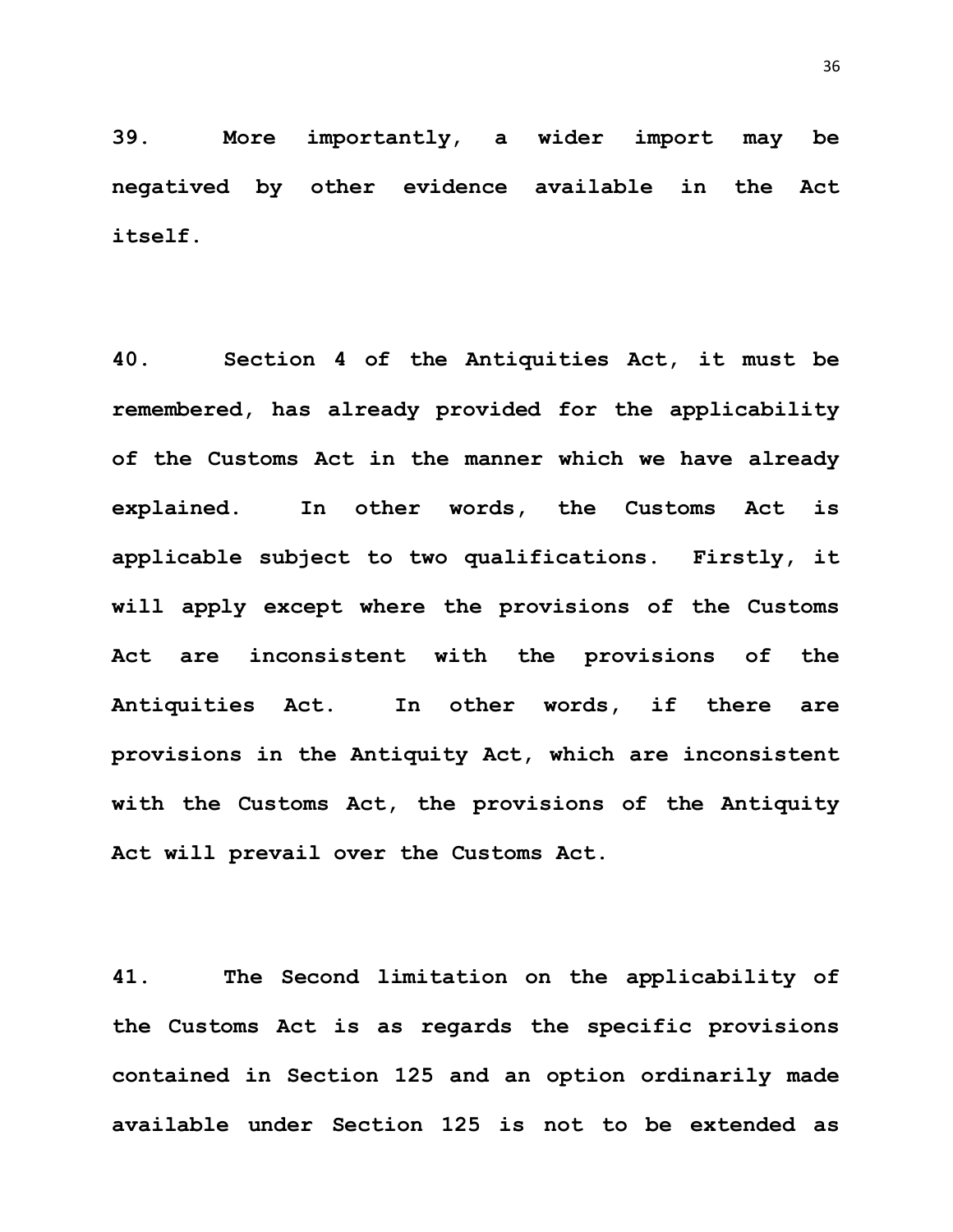**provided in Section 4 of the Act. Still further legislature has taken care to incorporate certain aspects under the Customs Act under Section 25. The provision that a prosecution under Section 25 will not take away the power to confiscate or impose a penalty under the Customs Act is explicitly provided. It has provided for sanction for prosecution in Section 26. The legislature was fully conscious of the extant provisions of the Customs Act when it passed the Antiquity Act, 1972. It was conscious of the interplay of the two enactments and it accordingly made the Customs Act applicable in the manner provided in Section 4 and Section 25. Now with Section 4 and Section 25 as it stands, if we were to accept the argument of the learned Additional Solicitor General that the Customs Act must be also included as 'any other law for the time being in force' under Section 30 and therefore we are persuaded to hold that the Antiquity Act is in addition and not in derogation of the Customs Act 1962 the result will be as follows :**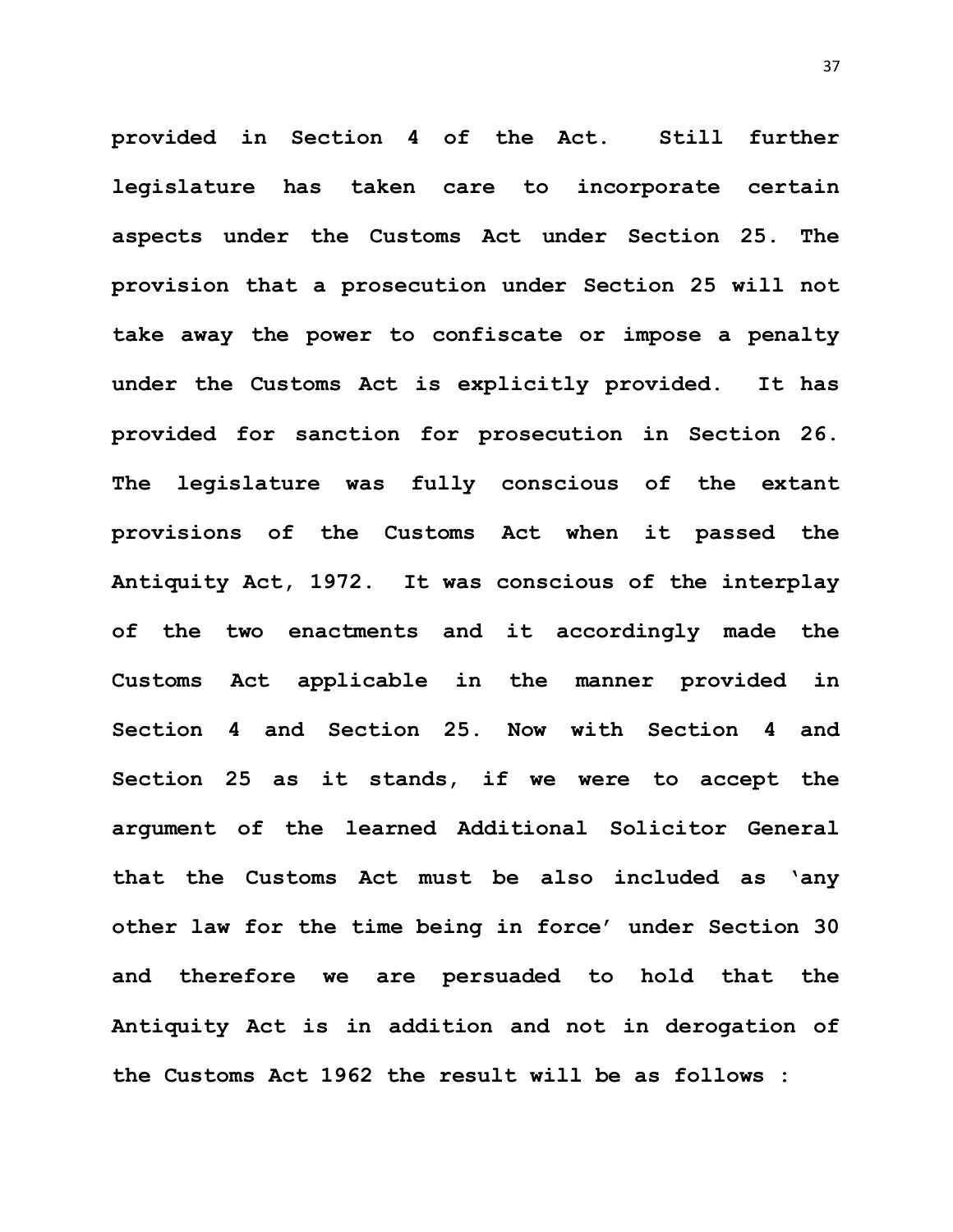**The Customs Act will apply with all force and what would be the effect of such application on Section 4 of the Antiquities Act? On the one hand Section 4 declares that the Customs Act will apply except where it is in consistent with the Antiquities Act. The Antiquities Act will, therefore, prevail over the Customs Act in case of an inconsistency. So also there is a modified application of the Customs Act qua Section 125 thereof. The application of Customs Act through the mechanism provided under Section 30 of the Act will thus bring it into conflict with the Section 4 of the Act and this in our view certainly would not have been the legislative intention. Equally as we have noted that legislature has taken care to provide for the saving of powers to impose penalties and order confiscation despite the prosecution under Section 25 of the Antiquities Act. In view of the clear provisions contained in the Act, we are of the view that the word "any**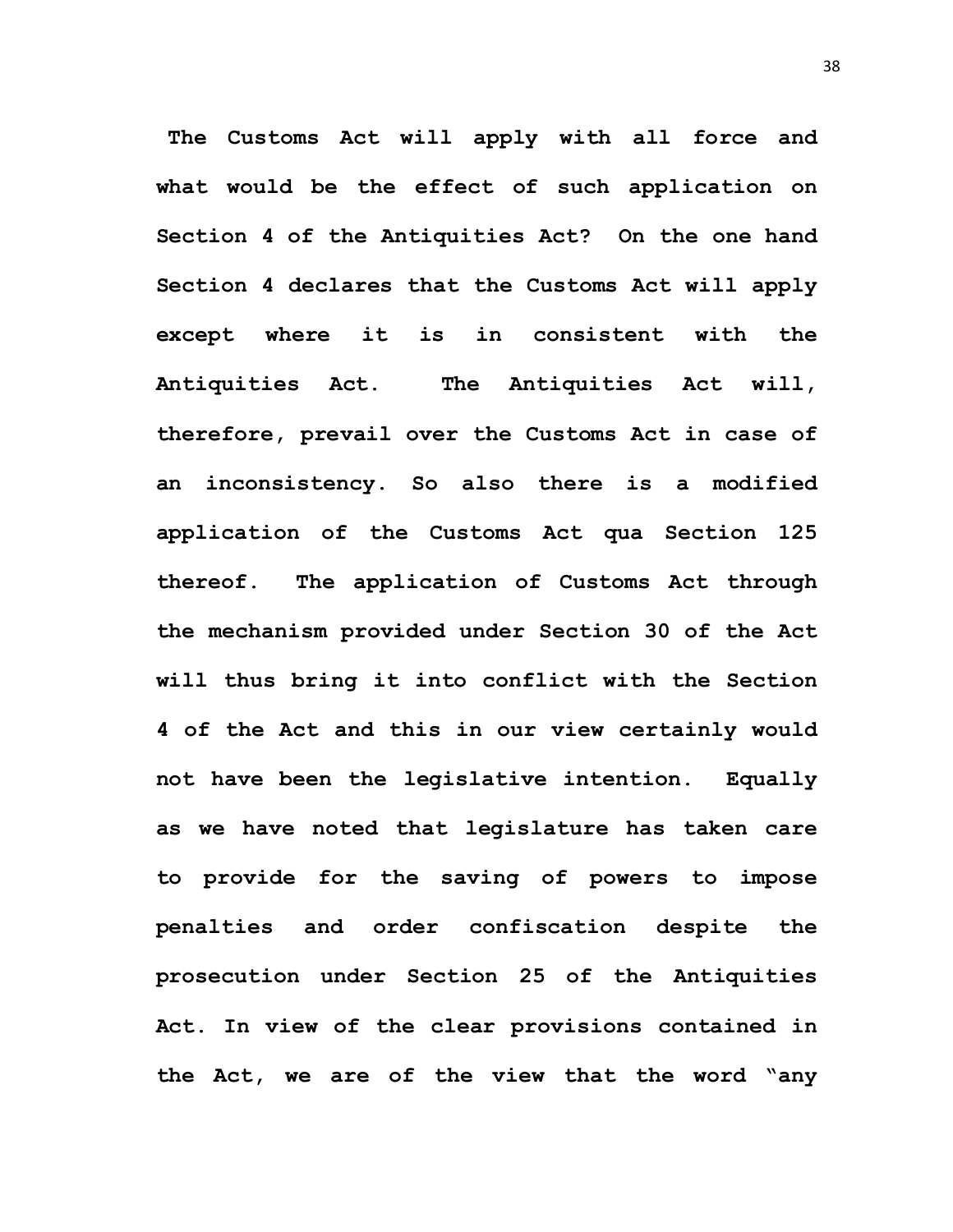**other law" in Section 30 of the Antiquities Act, would not include the Customs Act, 1962.**

**42. The next question, is whether prosecution under Sections 132 and 135(1)(a) of the Customs Act, 1962 is permitted under Section 4 of the Antiquities Act and what is the impact of Sections 25 and 26 of the Antiquities Act. Before we examine the relevant provisions of the Customs Act, we may advert to a few decisions about the maintainability of more than one prosecution.** 

**43. In** *Shiv Dutt Rai Fateh Chand & Ors. Vs. Union of India & Anr.,* **1983 (3) SCC 529, the matter arose under the Central Sales Tax Act, 1956. We think it appropriate to advert to paragraphs 25 and 26 which read as follows:**

> **25. The contention of the petitioners is that any act or omission which is considered to be a default under the Act for which penalty is leviable is an offence, that such act or omission was not an offence and no penalty**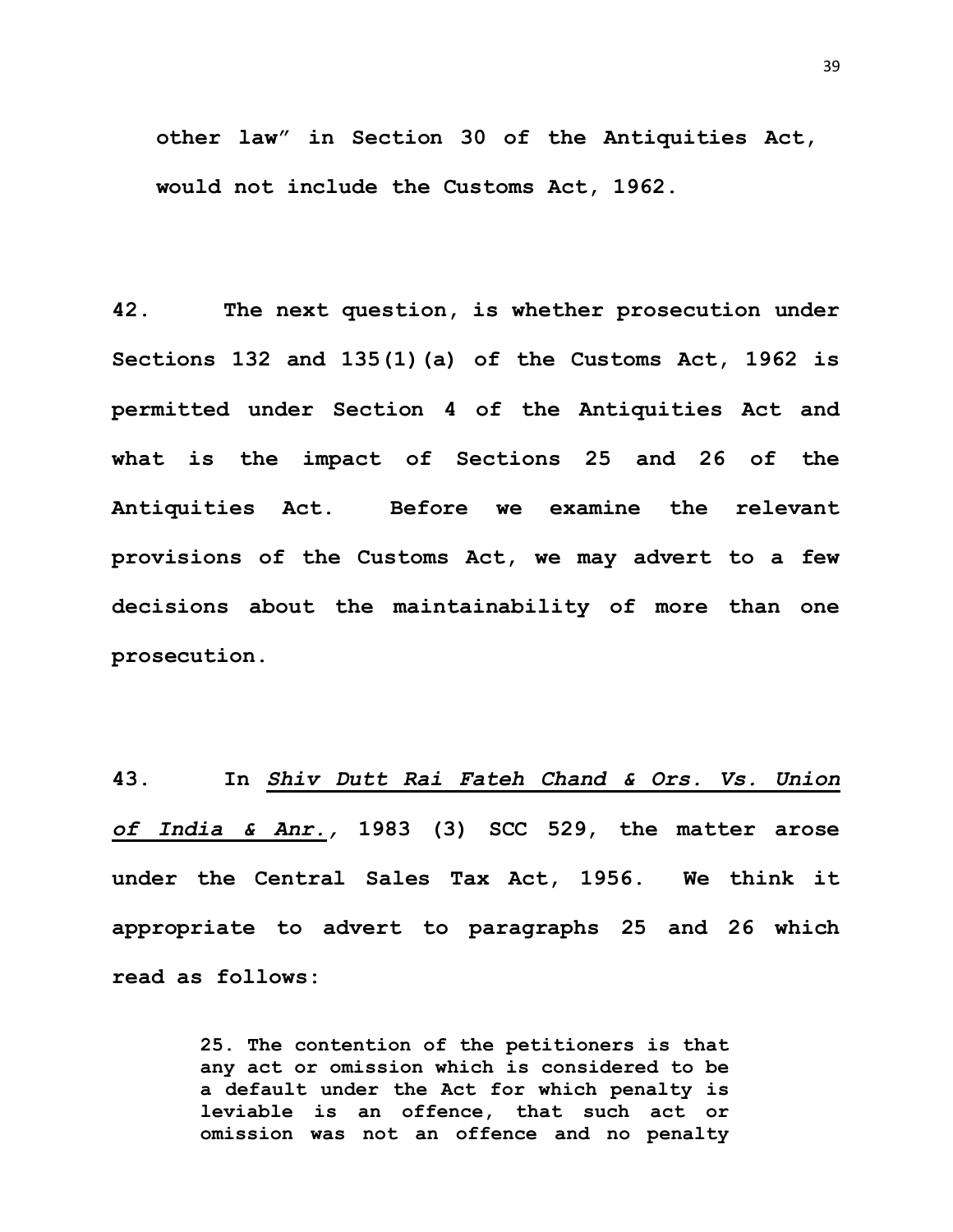**was payable under the law in force at the time when it was committed and hence they cannot be punished by the levy of penalty under a law which is given retrospective effect. They principally rely on [Article 20](https://indiankanoon.org/doc/1501707/)  [\(1\)](https://indiankanoon.org/doc/1501707/) in support of their case. [Article](https://indiankanoon.org/doc/1501707/) 20 [\(1\)](https://indiankanoon.org/doc/1501707/) is modelled on the basis of [section 9](https://indiankanoon.org/doc/1596533/) (3) of [Article 1](https://indiankanoon.org/doc/1406924/) of the Constitution of the United States of America which reads: "No bill of attainder or ex post facto law shall be passed." This clause has been understood in the United States of America as being applicable only to legislation concerning crimes. (See Calder v. Bull 3 Dall 386 : IL Ed. 648(1798)). The expression 'offence' is not defined in the Constitution. [Article](https://indiankanoon.org/doc/579323/)  [367](https://indiankanoon.org/doc/579323/) of the Constitution says that unless the context otherwise provides for words which are not defined in the Constitution, the meaning assigned in the [General Clauses Act,](https://indiankanoon.org/doc/905940/) 1897 may be given. [Section 3](https://indiankanoon.org/doc/230008/) (38) of the [General Clauses Act](https://indiankanoon.org/doc/905940/) defines 'offence' as any act or omission made punishable by any law for the time being in force. The marginal note of our [Article 20](https://indiankanoon.org/doc/655638/) is 'protection in respect of conviction for offences'. The presence of the words 'conviction' and 'offences', in the marginal note 'convicted of an offence', 'the act charged as an offence' and 'commission of offence' in clause (1) of [Article 20,](https://indiankanoon.org/doc/655638/) 'prosecuted and punished' in clause (2) of [Article 20](https://indiankanoon.org/doc/655638/) and 'accused of an offence' and 'compelled to be a witness against himself' in clause (3) of [Article 20](https://indiankanoon.org/doc/655638/) clearly suggests that [Article 20](https://indiankanoon.org/doc/655638/) relates to the constitutional protection given to persons who are charged with a crime before a criminal court. [See H.M. Seervai:** *Constitutional Law of India*  **(3rd Edition) Vol. 1, page 759]. The word 'penalty' is a word of wide significance. Sometimes it means recovery of an amount as a penal measure even in a civil proceeding. An exaction which is not of compensatory character is also termed as a penalty even though it is not being recovered pursuant to**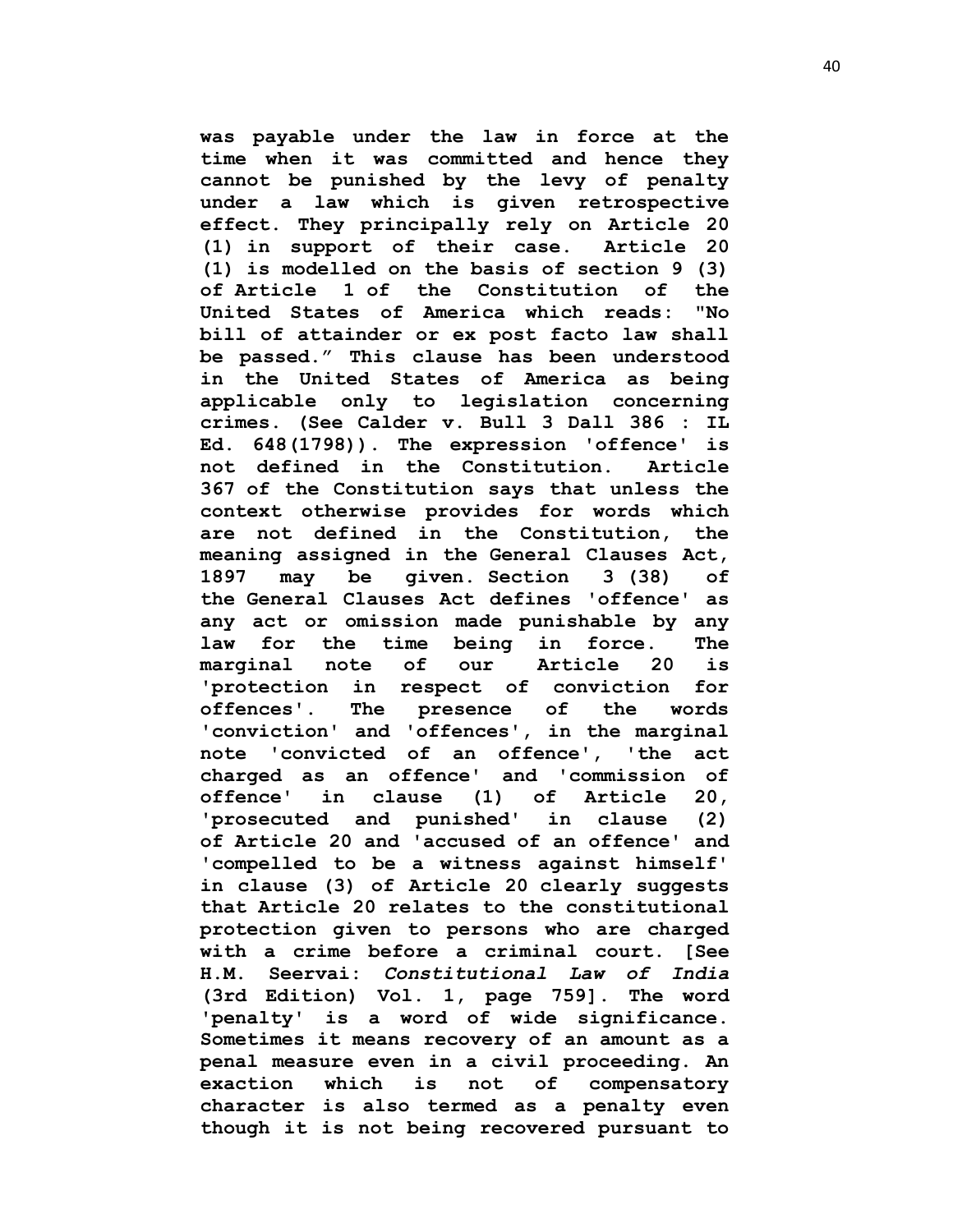**an order finding the person concerned guilty of a crime. In [Article 20 \(1\)](https://indiankanoon.org/doc/1501707/) the expression 'penalty' is used in the narrow sense as meaning a payment which has to be made or a deprivation of liberty which has to be suffered as a consequence of a finding that the person accused of a crime is guilty of the charge.**

**26. [In Maqbool Hussain v. The State of Bombay](https://indiankanoon.org/doc/1815080/)  1953 SCR 730, the question for consideration was whether when the Customs authorities confiscated Certain goods under the Sea Customs Act there was a prosecution and the order of confiscation constituted a punishment within the meaning of clause (2) of [Article 20.](https://indiankanoon.org/doc/655638/) Negativing the said plea, this Court observed at SCR pages 738-739:**

**"The very wording of [Article 20](https://indiankanoon.org/doc/655638/) and the words used therein:- "convicted", "commission of the act charged as an offence", "be subjected to a penalty", "commission of the offence", "prosecuted and punished", "accused of any offence", would indicate that the proceedings therein contemplated are of the nature of criminal proceedings before a court of law or a judicial tribunal and the prosecution in this context would mean an initiation or starting of proceedings of a criminal nature before a court of law or a judicial tribunal in accordance with the procedure prescribed in the statute which creates the offence and regulates the procedure."**

**44. In** *V.K. Agarwal, Assistant Collector of customs v.* **Vasantraj Bhagwanji Bhatia And Others 1988 (3) SCC 467, the Court was faced with an acquittal of the**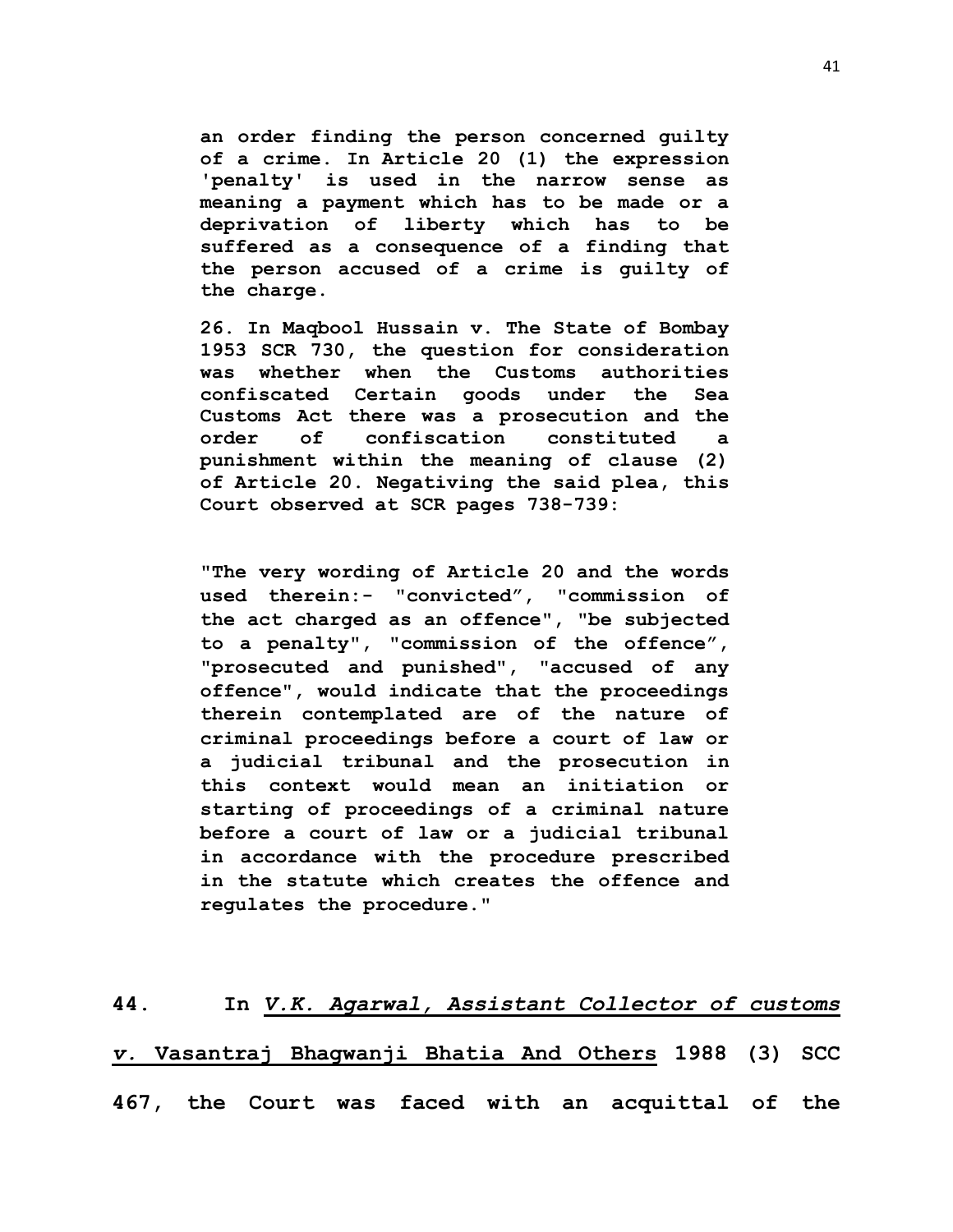**accused person under Section 111 and 135 of the Customs Act and yet he was sought to be prosecuted under Section 85 of the Gold (Control) Act, 1968. The Court**  *inter alia* **held as follows:**

> **8. We have also concluded that a separate charge could have been framed in respect of the distinct offence under Gold Control Act Under the circumstances the plea raised by the defence cannot succeed. The two conclusions reached by us brings the matter squarely within the parametres of the law settled by this Court decades ago in S. L. Apte's case 1961 (3) SCR 107. In that case the element of 'dishonesty' was required to be established under [section 409](https://indiankanoon.org/doc/1326844/) of Indian Penal Code whereas it was not required to be established under Section 105 of the Indian Insurance Act. In this backdrop this Court has enunciated the law in the context of the plea based on [Article 20\(2\)](https://indiankanoon.org/doc/17858/) of the Constitution, [Section 26o](https://indiankanoon.org/doc/87754/)f General Clauses Act and [section 403\(2\)](https://indiankanoon.org/doc/803870/) of the Criminal Procedure Code in no uncertain terms:**

> **"If, therefore, the offences were distinct there is no question of the rule as to double-jeopardy as embodied in [Art. 20\(2\)](https://indiankanoon.org/doc/17858/) of the Constitution, being applicable.**

> **The next point to be considered is as regards the scope of [s. 26](https://indiankanoon.org/doc/87754/) of the General Clauses Act. Though [s. 26](https://indiankanoon.org/doc/1245578/) in its opening words refers to "the act or omission constituting an offence under two or more enactments", the emphasis is not on the facts alleged in the two complaints but rather on the ingredients which constitute the two offences with which a person is charged. This is made clear by the concluding portion of the section which**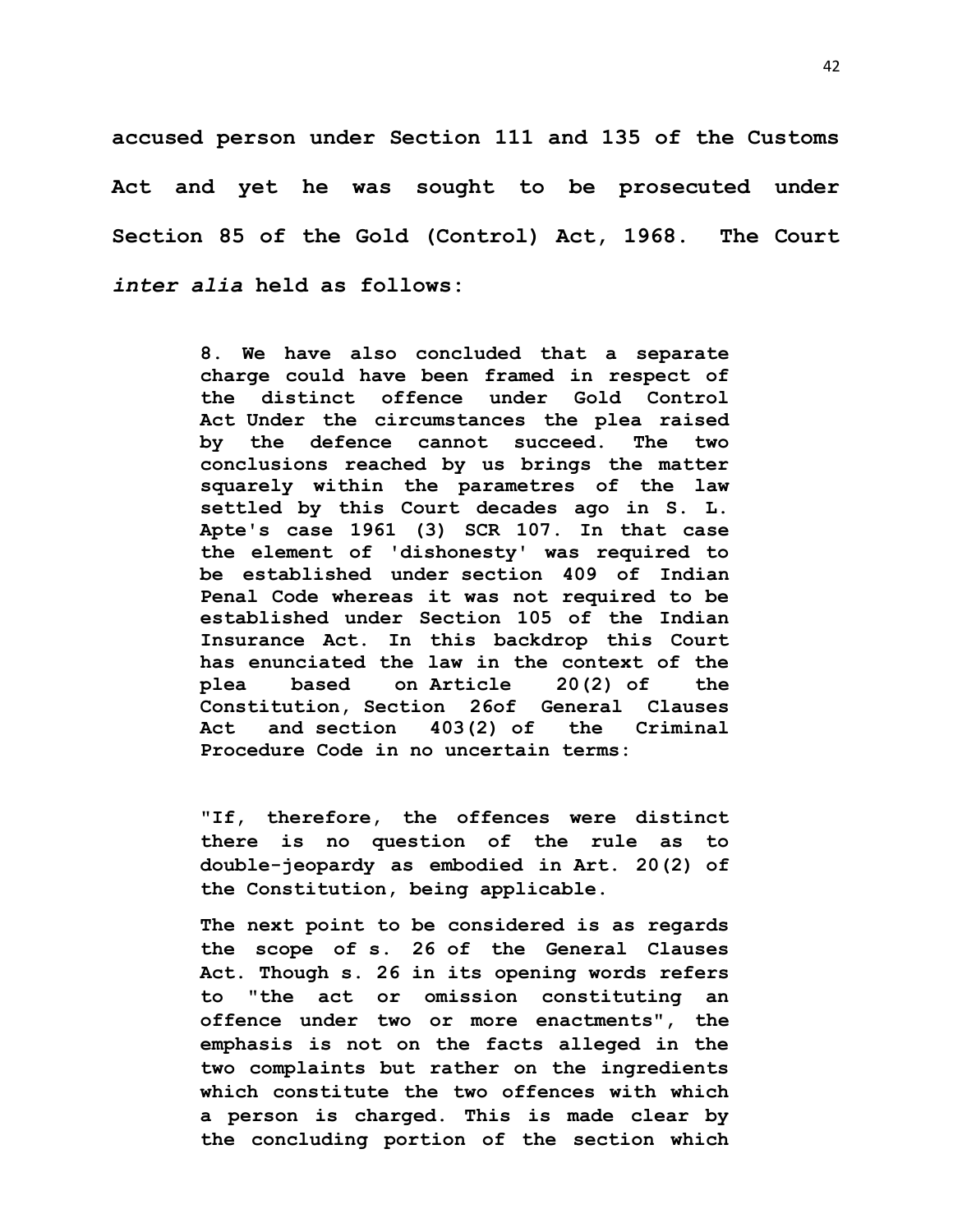**refers to "shall not be liable to be punished twice for the same offence". If the offences are not the same but are distinct, the ban imposed by this provision also cannot be invoked. It therefore follows that in the present case as the respondents are not being sought to be punished for "the same offence" twice but for two distinct offences constituted or made up of different ingredients the bar of the provision is inapplicable.**

**In passing, it may be pointed out that the construction we have placed on [Art. 20\(2\)](https://indiankanoon.org/doc/17858/) of the Constitution and [s. 26](https://indiankanoon.org/doc/87754/) of the General Clauses Act is precisely in line with the terms of [s. 403\(2\)](https://indiankanoon.org/doc/803870/) of the Criminal Procedure Code which runs:**

**403(2) A person acquitted or convicted of any offence may be afterwards tried for any distinct offence for which a separate charge might have been made against him on the former trial under [section 235,](https://indiankanoon.org/doc/1059693/) sub-section (1)".**

**There is no manner of doubt that [section](https://indiankanoon.org/doc/1059693/)  [403\(1\)](https://indiankanoon.org/doc/1059693/) does not come to rescue of the respondents 1 to 3 whereas [section 403\(2\)](https://indiankanoon.org/doc/803870/) of the Code clearly concludes the matter against them."**

**45. In a recent judgment of this Court reported in**  *State of Jharkhand V. Lalu Prasad Yadav* **2017 (8) SCC 1 this Court conducted a survey of earlier case law and this is what the court** *inter alia* **held:**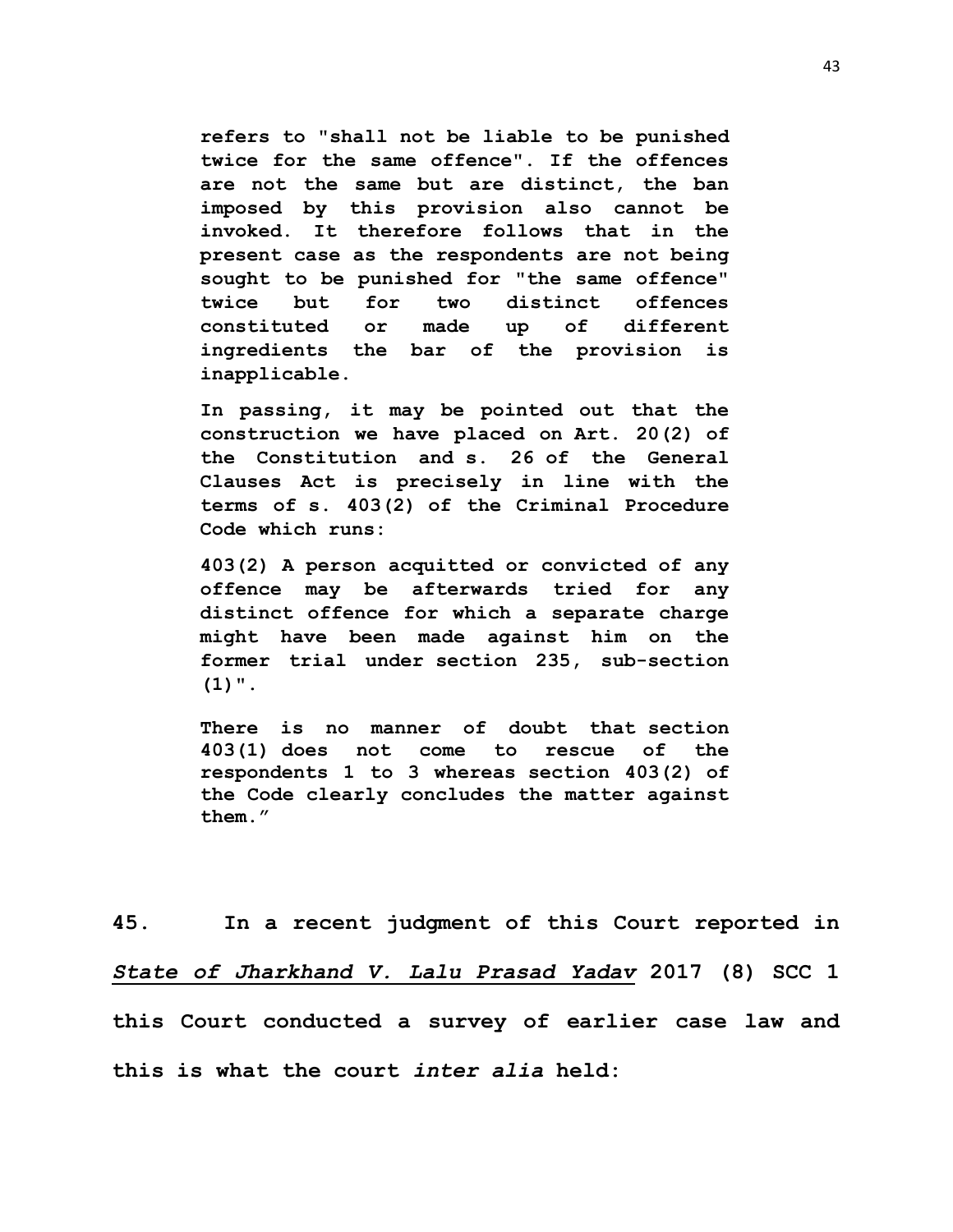**"40.8 In** *Monica Bedi v. State of A.P.;***2011 (1) SCC 284, this Court considered the meaning of the expression "same offence" employed in Article 20(2) and observed that second prosecution and conviction must be for the same offence. If the offences are distinct, there is no question of the rule as to double jeopardy being applicable. This Court has observed thus: (SCC pp. 293 & 295, paras 26 & 29)**

**"26. What is the meaning of the expression used in Article 20(2) "for the same offence"?**

**What is prohibited under Article 20(2) is, that the second prosecution and conviction must be for the same offence. If the offences are distinct, there is no question of the rule as to double jeopardy being applicable.** 

**29. It is thus clear that the same facts may rise to different prosecutions and punishment and in such an event the protection afforded by Article 20(2) is not available. It is settled law that a person can be prosecuted and punished more than once even on substantially same facts provided the ingredients of both the offences are totally different and they did not form the same offence."**

**46. In** *State (NCT of Delhi) V. Sanjay* **2014 (9) SCC 772, a criminal prosecution was launched under the Indian Penal Code and/or Mines and Minerals (Development & Regulation) Act 1957 (hereinafter called 'MMDR Act') for mining from river beds without valid licence and permits under the latter Act. There was no complaint from the authorised officer under the Act.**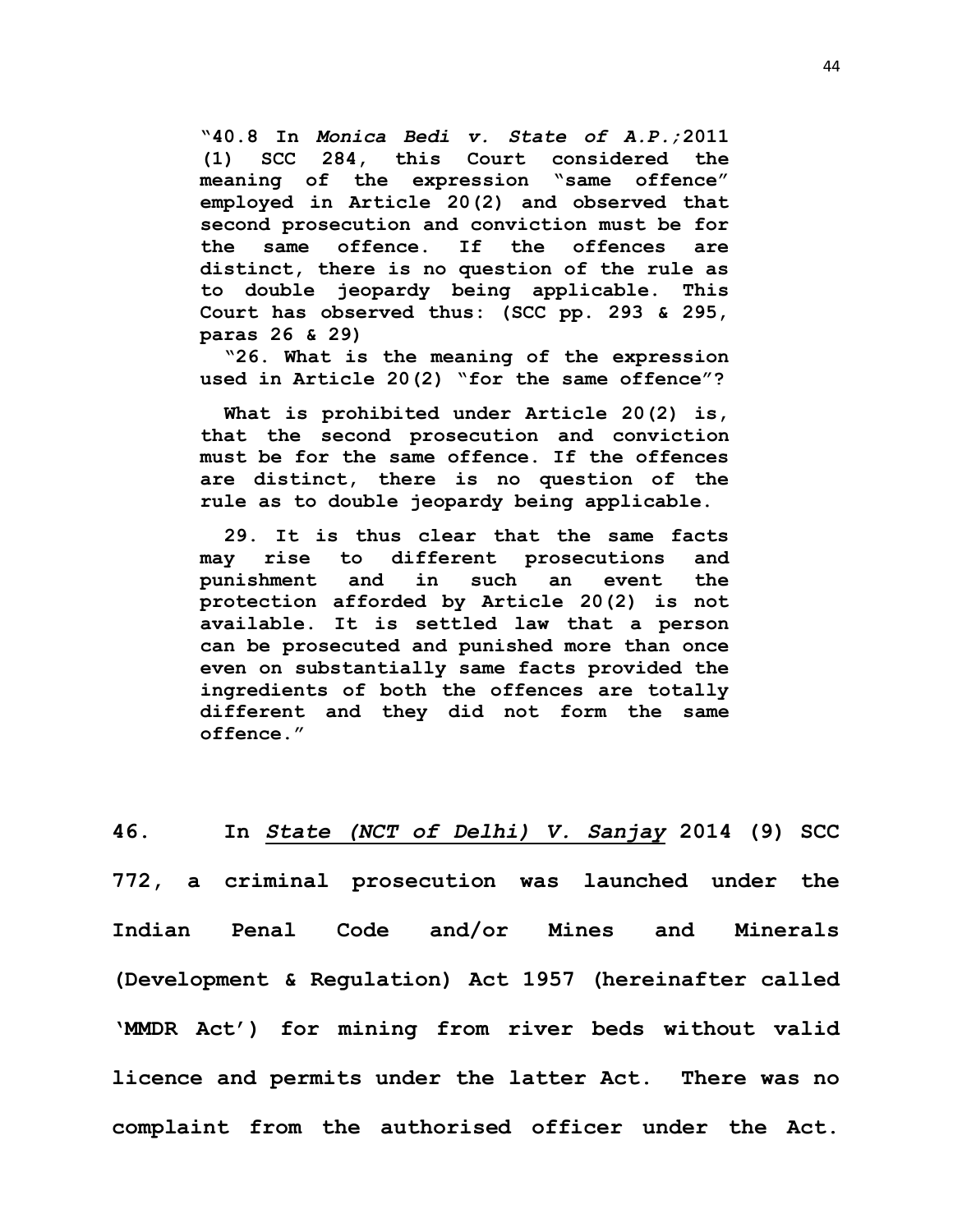**This Court took the view that the ingredients constitute the offence under the MMDR Act and the ingredients of dishonestly removal of sand and gravel from the river bed without the consent which is the property of the State is a distinct offence under the Indian Penal Code, therefore, the Magistrate on receipt of the Police Report for the commission of the offence under Section 378 IPC can take cognizance without awaiting the complaint which may be filed by the authorised officer under the MMDR Act. The court** *inter alia* **held as follows:**

> **"52. It is a well-known principle that the rule against double jeopardy is based on a maxim** *nemo debet bis vexari pro una et eadem causa,* **which means no man shall be put in jeopardy twice for one and the same offence. Article 20 of the Constitution provides that no person shall be prosecuted or punished for the offence more than once. However, it is also settled that a subsequent trial or a prosecution and punishment has no bar if the ingredients of the two offence are distinct."**

**47. Now let us examine the scheme of the Customs Act, 1962.**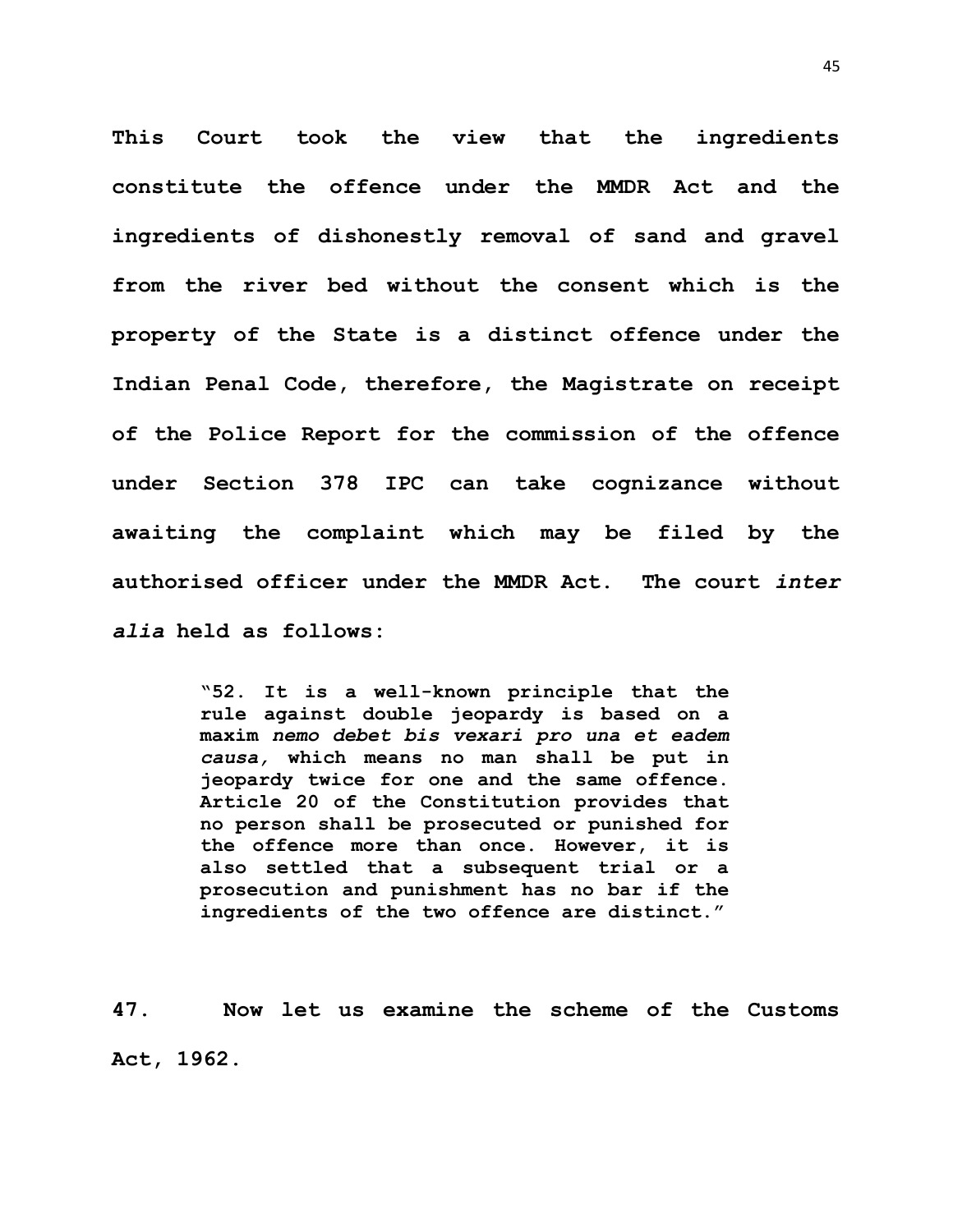**The Customs Act, 1962 purports to consolidate and amend the law relating to customs. Section 11 of the Customs Act provides as follows:**

> **11. Power to prohibit importation or exportation of goods.— [\(1\)](https://indiankanoon.org/doc/134470/) If the Central Government is satisfied that it is necessary so to do for any of the purposes specified in sub-section (2), it may, by notification in the Official Gazette, prohibit either absolutely or subject to such conditions (to be fulfilled before or after clearance) as may be specified in the notification, the import or export of goods of any specified description.**

> **[\(2\)](https://indiankanoon.org/doc/1690100/) The purposes referred to in sub-section (1) are the following:—**

**[\(a\)](https://indiankanoon.org/doc/1406264/) the maintenance of the security of India;**

**[\(b\)](https://indiankanoon.org/doc/82978/) the maintenance of public order and standards of decency or morality;**

**[\(c\)](https://indiankanoon.org/doc/1726246/) the prevention of smuggling;**

**[\(d\)](https://indiankanoon.org/doc/1627663/) the prevention of shortage of goods of any description;**

**[\(e\)](https://indiankanoon.org/doc/1378086/) the conservation of foreign exchange and the safeguarding or balance of payments;**

**[\(f\)](https://indiankanoon.org/doc/144502/) the prevention of injury to the economy of the country by the uncontrolled import or export of gold or silver;**

**[\(g\)](https://indiankanoon.org/doc/1652292/) the prevention of surplus of any agricultural product or the product of fisheries;**

**[\(h\)](https://indiankanoon.org/doc/1109352/) the maintenance of standards for the classification, grading or marketing of goods in international trade;**

**[\(i\)](https://indiankanoon.org/doc/559852/) the establishment of any industry;**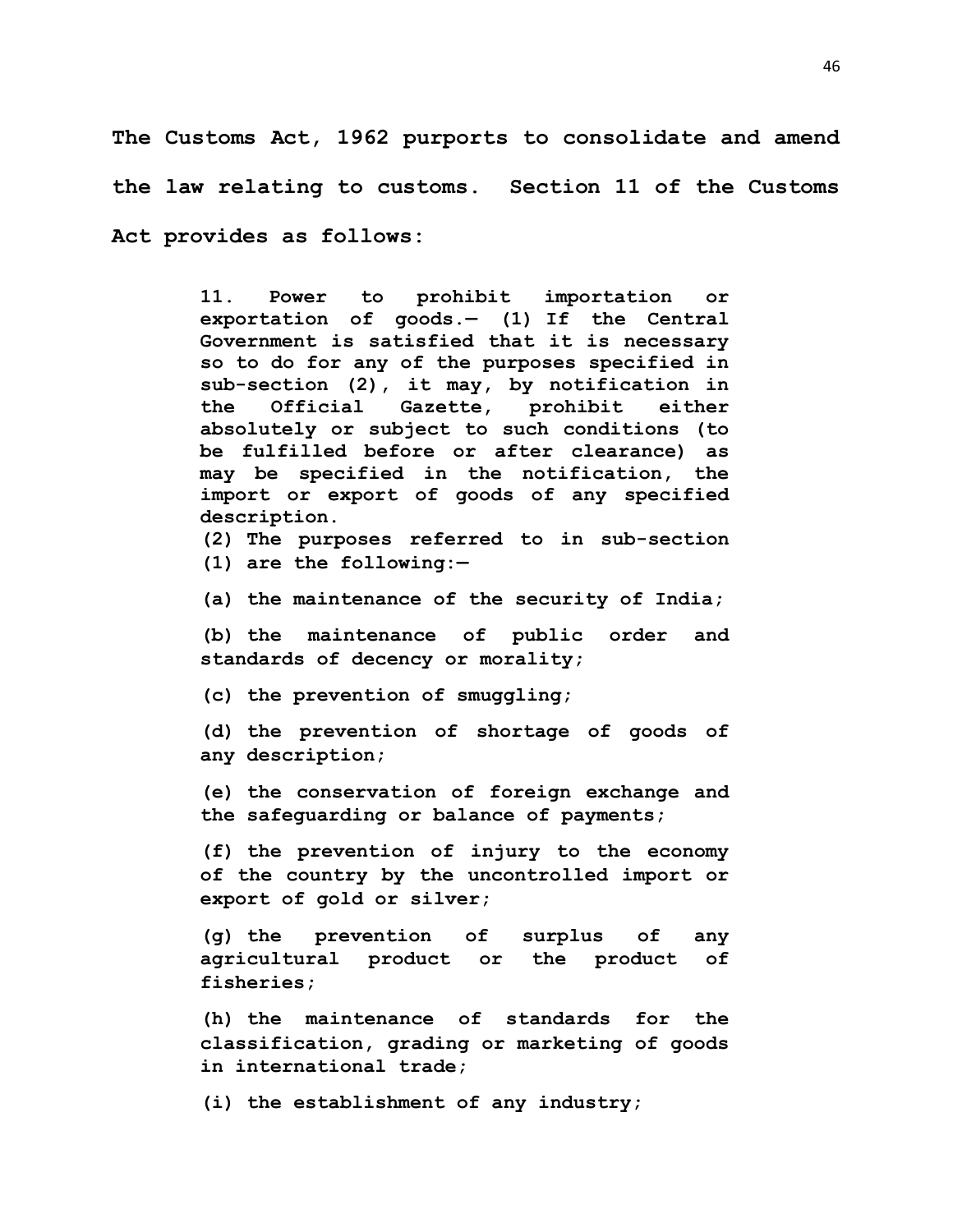**[\(j\)](https://indiankanoon.org/doc/755305/) the prevention of serious injury to domestic production of goods of any description;**

**[\(k\)](https://indiankanoon.org/doc/1092596/) the protection of human, animal or plant life or health;**

**[\(l\)](https://indiankanoon.org/doc/1165201/) the protection of national treasures of artistic, historic or archaeological value;**

**[\(m\)](https://indiankanoon.org/doc/1863690/) the conservation of exhaustible natural resources;**

**[\(n\)](https://indiankanoon.org/doc/567520/) the protection of patents, trade marks and copyrights;**

**[\(o\)](https://indiankanoon.org/doc/1105285/) the prevention of deceptive practices;**

**[\(p\)](https://indiankanoon.org/doc/182156/) the carrying on of foreign trade in any goods by the State, or by a Corporation owned or controlled by the State to the exclusion, complete or partial, or citizens of India;**

**[\(q\)](https://indiankanoon.org/doc/528254/) the fulfilment of obligations under the Charter of the United Nations for the maintenance of international peace and security;**

**[\(r\)](https://indiankanoon.org/doc/814462/) the implementation of any treaty, agreements or convention with any country;**

**[\(s\)](https://indiankanoon.org/doc/875609/) the compliance of imported goods with any laws which are applicable to similar goods produced or manufactured in India;**

**[\(t\)](https://indiankanoon.org/doc/173513/) the prevention of dissemination of documents containing any matter which is likely to prejudicially affect friendly relations with any foreign State or is derogatory to national prestige;**

**[\(u\)](https://indiankanoon.org/doc/1208464/) the prevention of the contravention of any law for the time being in force; and**

**[\(v\)](https://indiankanoon.org/doc/431045/) any other purpose conducive to the interests of the general public."**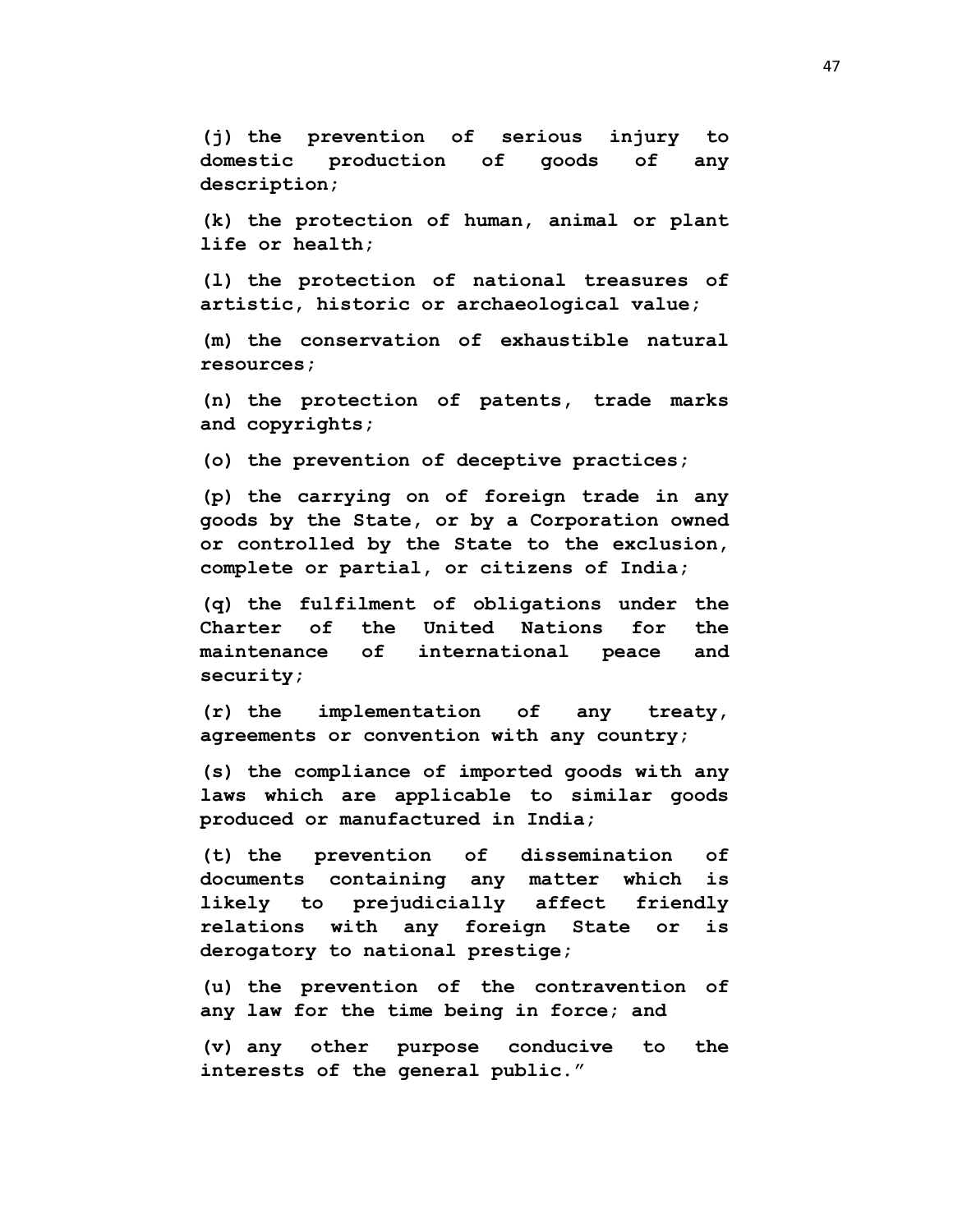**48. Chapter IV-B came to be inserted with effect from 03/01/1969. It contains Section 11H. Section 11H(a) provides that unless the context otherwise requires "illegal export" means the export of any goods in contravention of the provisions of this Act or any other law for the time being in force. Section 11(i) deals with the powers of Central Government to specify goods having regard to the magnitude of illegal export of certain class of goods or description in which case it would become specified goods for which there are separate restrictions contained in Section 11J, 11K and 11M. Section 11N falling under Chapter IVC provides the Central government with power to exempt. It reads as follows:**

> "**11N**. **Power to exempt**.- **If the Central Government is satisfied that it is necessary in the public interest so to do, it may, by notification in the Official Gazette, exempt generally, either absolutely or subject to such conditions as may be specified in the notification, goods of any class or description from all or any of the provisions of chapter IVA or Chapter IVB."**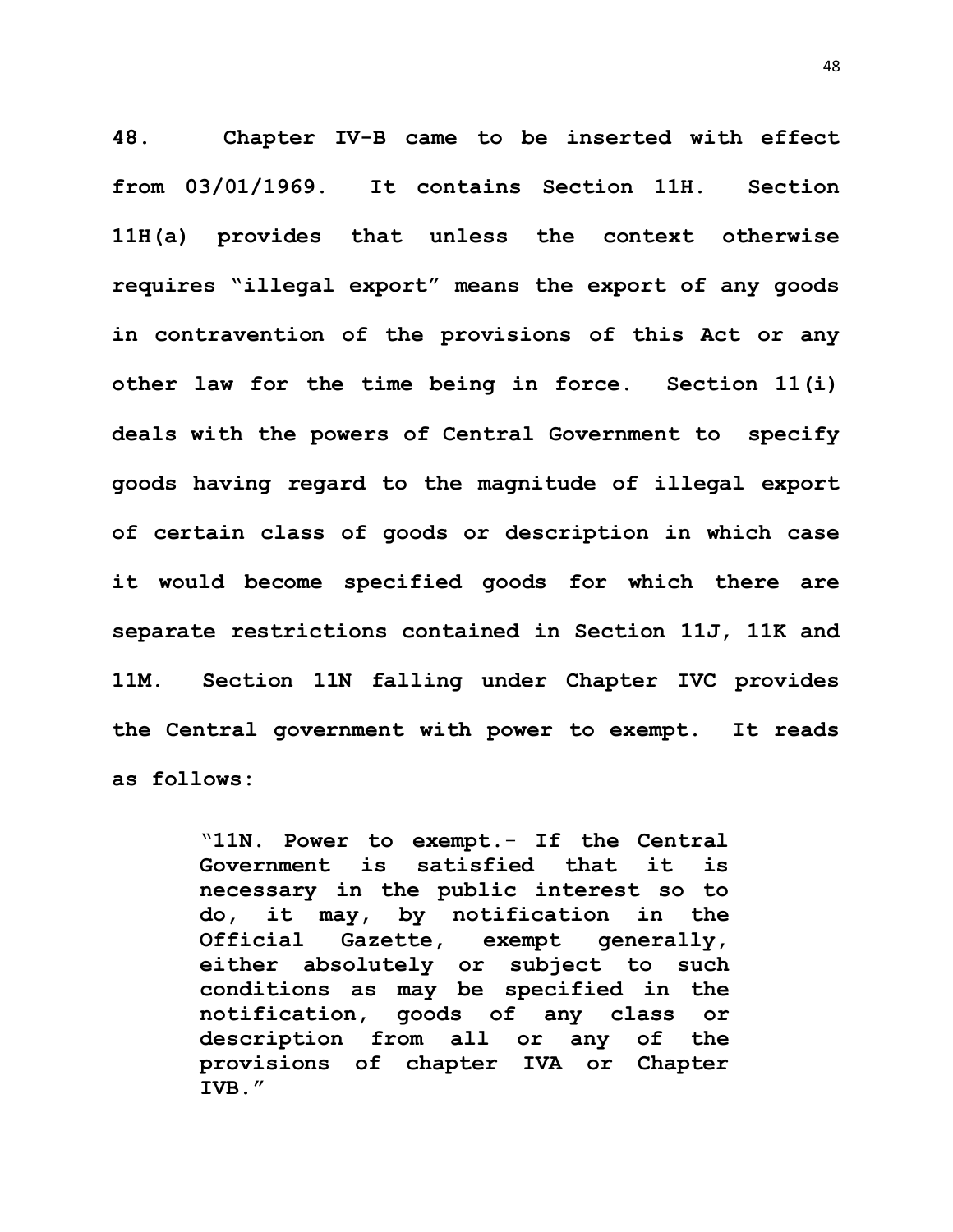**49. There are various provisions which relate to levy of duty, assessment of duty, remission of duty etc. with which we need not be detained. Section 39 of the Customs Act provides that the master of a vessel shall not permit the loading of any export goods, other than baggage and mail bags, until an order has been given by the proper officer granting entry-outwards to such vessel. Section 40 of the Customs Act contemplates that export goods are not be loaded unless duly passed by the proper officer. Section 50 deals with the procedure for clearance of export goods. Subsection (2) & (3) of Section 50 reads as follows:**

> **"50. (2) The exporter of any goods, while presenting a shipping bill or bill of export, shall make and subscribe to a declaration as to the truth of its contents.**

> **(3) The exporter who presents a shipping bill or bill of export under this section shall ensure the following, namely:-**

**(a) the accuracy and completeness of the information given therein;**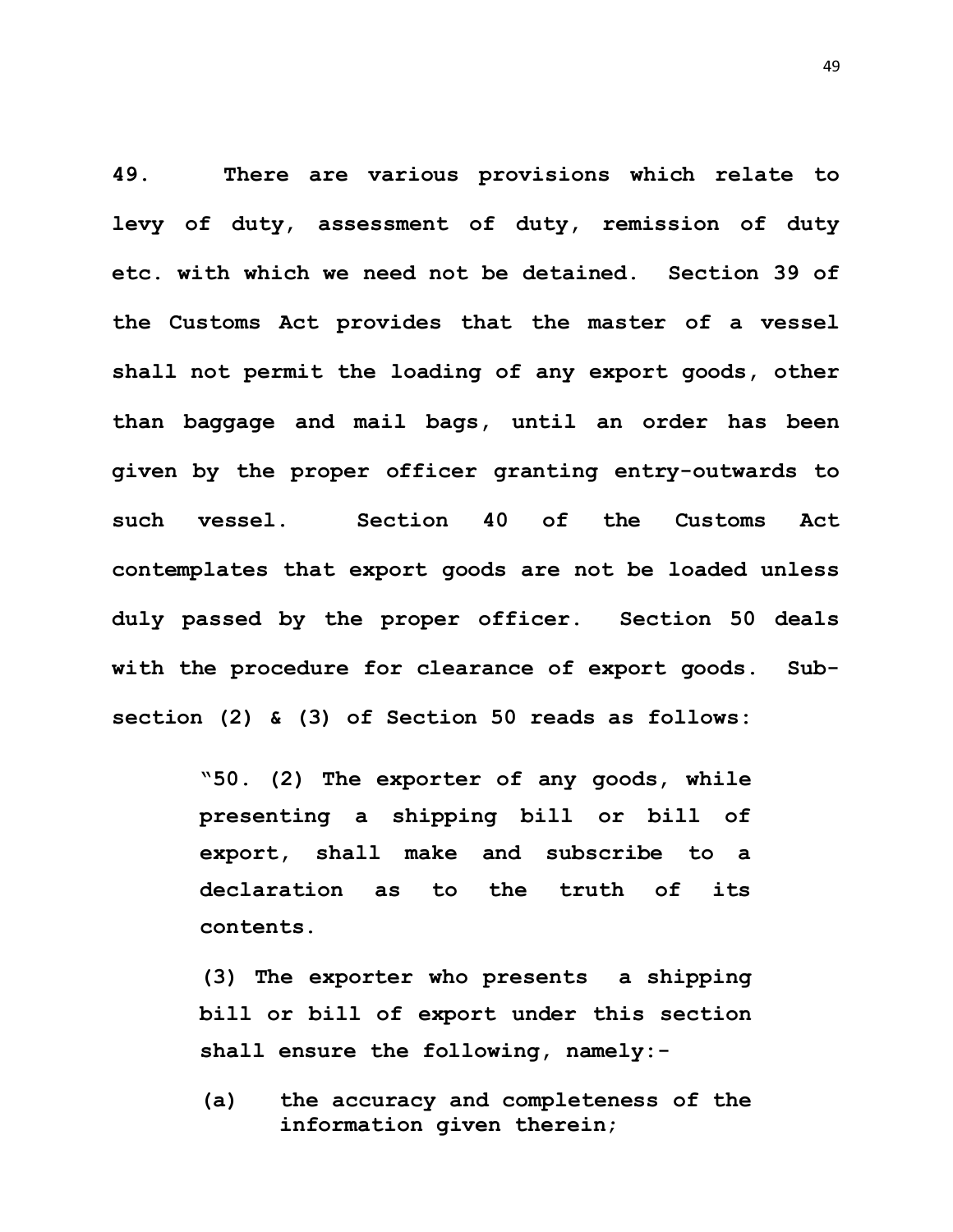- **(b) the authenticity and validity of any document supporting it; and**
- **(c) compliance with the restriction or prohibition, if any, relating to the goods under this Act or under any other law for the time being in force."**

**50. Chapter XIII containing Section 100 to 110A provides for searches, seizure and arrest. Section 100 deals with power to search suspected persons entering or leaving India, etc. Section 103 provides power to screen or X-ray bodies of suspected persons for detecting secreted goods. Section 104 confers the power to arrest by an officer of the Customs empowered in this regard. Section 108 which is subject matter of many judgments of courts provides for power to summon a person to give evidence and produce documents.**

**51. Chapter XIV has the chapter heading "Confiscation of Goods and Conveyances and Imposition** 

50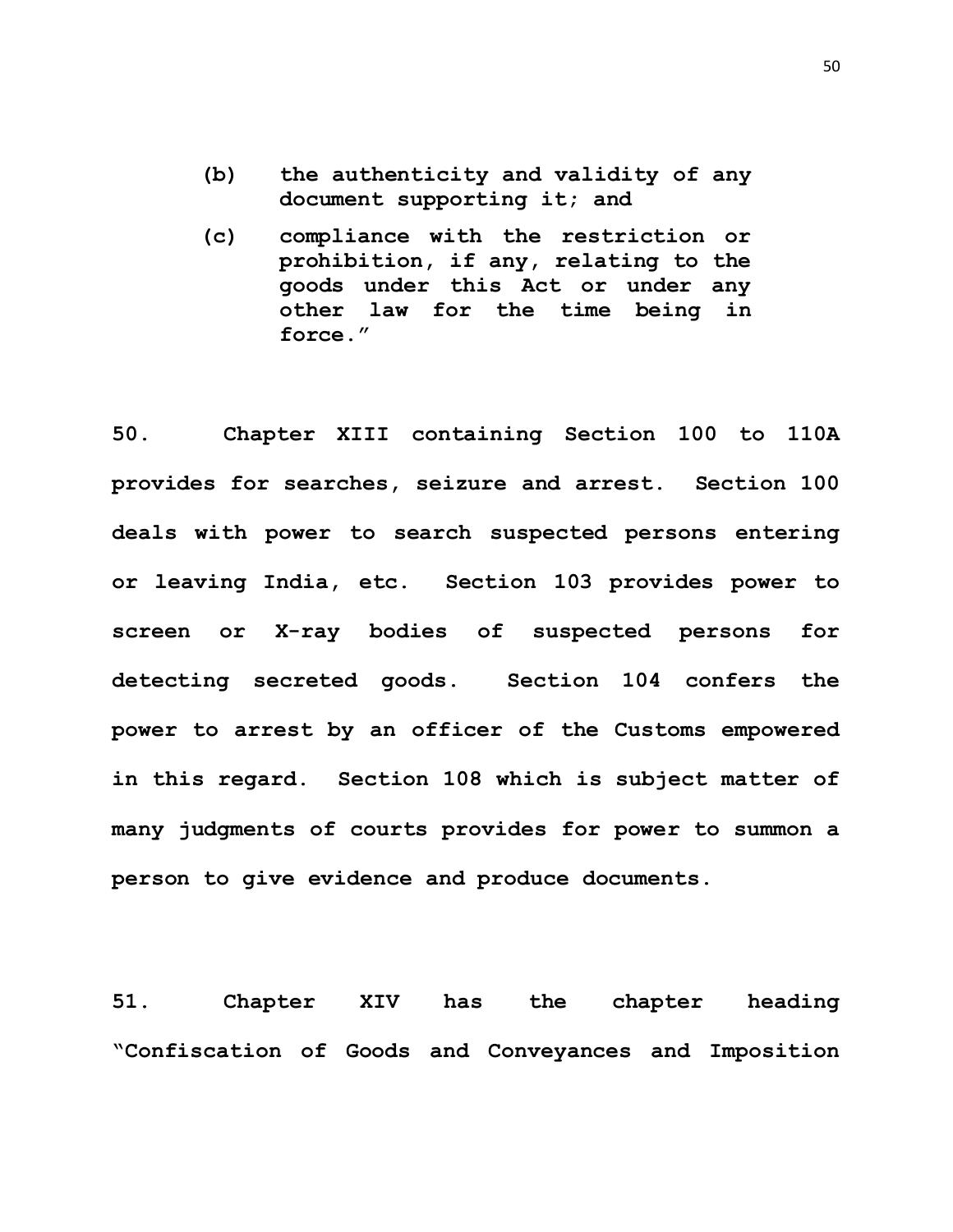**of Penalties". Section 113 provides for confiscation of goods attempted to be improperly exported etc.**

**52. Section 114 AA provides for penalty for use of false and incorrect material. It came to be inserted by Act 25 of 2006 only with effect from 30/07/2006. Section 117 deals with penalties for contravention etc. which are not expressly provided. Section 119 deals with confiscation of goods used for concealing smuggled goods. Section 121 deals with confiscation of saleproceeds of smuggled goods. The word 'smuggling' has been defined in Section 2 (39) reads as follows:**

> **2(39) "smuggling", in relation to any goods, means any act or omission which will render such goods liable to confiscation under section 111 or section 113;**

**53. Section 125 provides for the power to give an option to pay fine in lieu of confiscation.**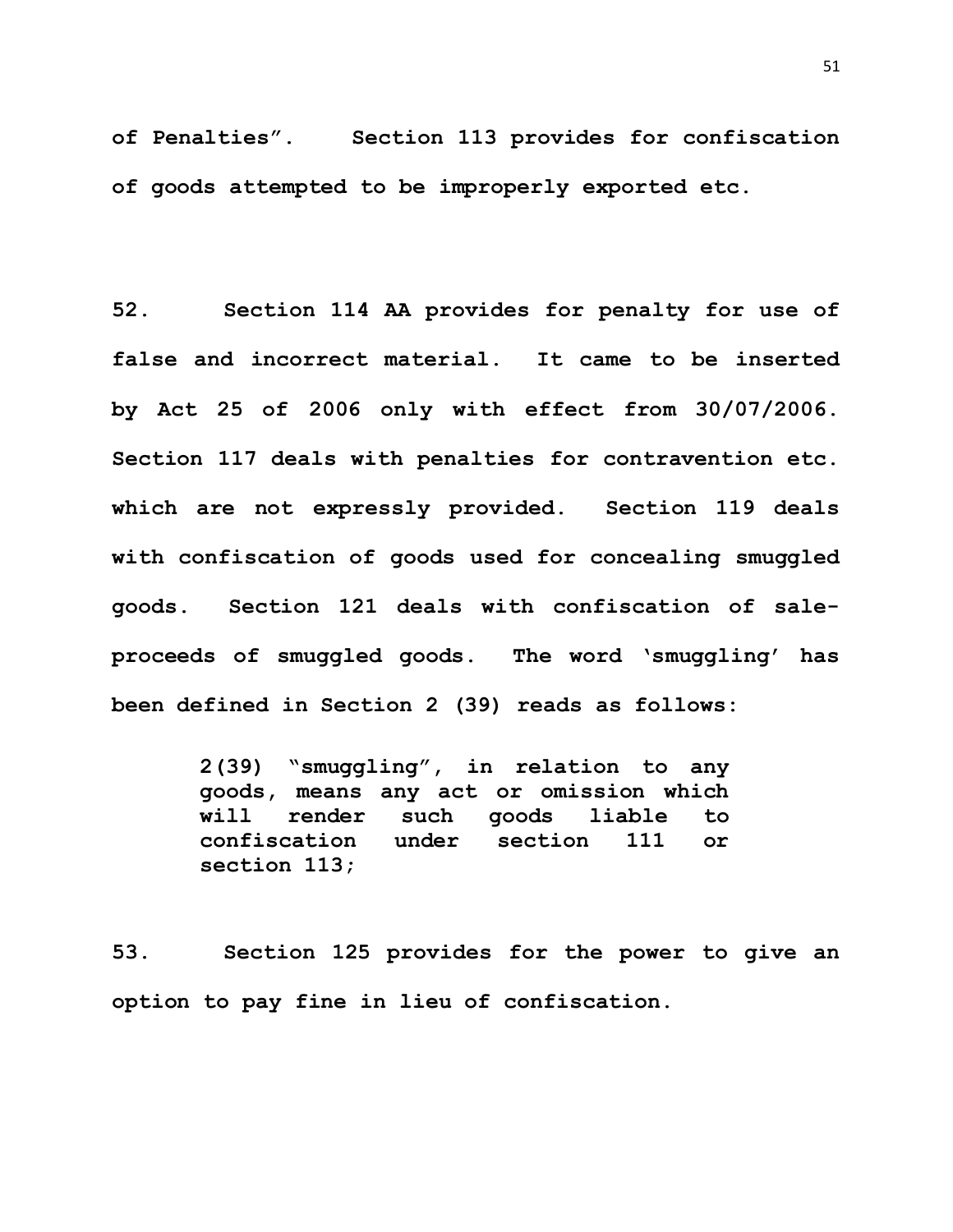**54. Chapter XIVA deals with settlement of cases. Various powers of the Settlement Commission are set out in the provisions falling under the Chapter. Section 127(h) provides for granting immunity from prosecution and penalty.** 

**55. Chapter XVI provides for 'Offences and Prosecutions'. It is thereunder that Sections 132 and 135 appears:**

> **"132. False declaration, false documents, etc.— Whoever makes, signs or uses, or causes to be made, signed or used, any declaration, statement or document in the transaction of any business relating to the customs knowing or having reason to believe that such declaration, statement or document is false in any material particular, shall be punishable with imprisonment for a term which may extend to two years, or with fine, or with both."**

> **"135. Evasion of duty or prohibitions. — [\(1\)](https://indiankanoon.org/doc/352962/) Without prejudice to any action that may be taken under this Act, if any person—**

> **[\(a\)](https://indiankanoon.org/doc/167762/) is in relation to any goods in any way knowingly concerned in misdeclaration of value or in any fraudulent evasion or attempt at evasion of any duty chargeable thereon or of any prohibition for the time being imposed under this Act or any other law for the time being in force with respect to such goods; or**

> **[\(b\)](https://indiankanoon.org/doc/1084136/) acquires possession of or is in any way concerned in carrying, removing, depositing,**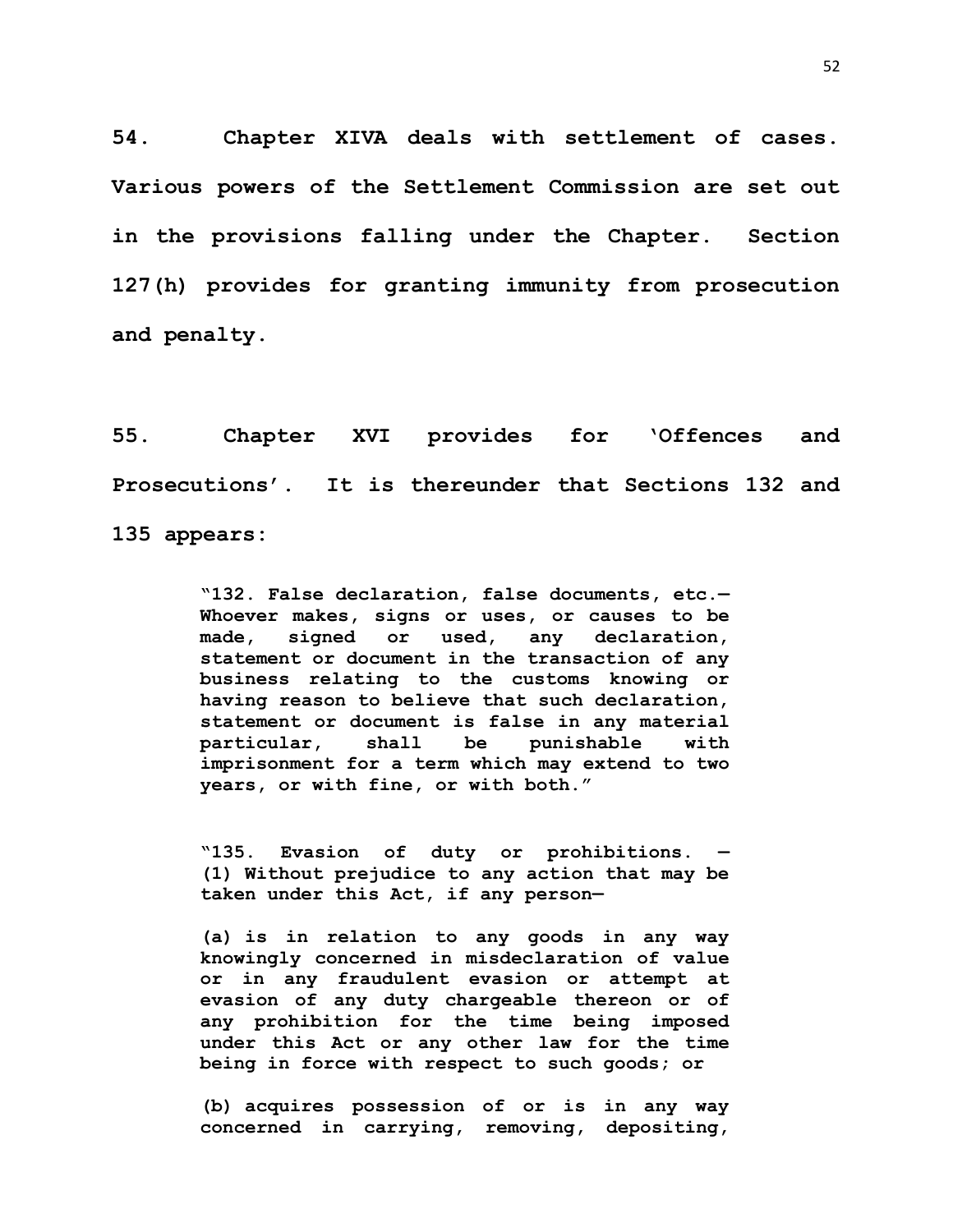**harbouring, keeping, concealing, selling or purchasing or in any other manner dealing with any goods which he knows or has reason to believe are liable to confiscation under section 111 or section 113, as the case may be; or**

**[\(c\)](https://indiankanoon.org/doc/168368424/) attempts to export any goods which he knows or has reason to believe are liable to confiscation under section 113; or**

**[\(d\)](https://indiankanoon.org/doc/106643950/) fraudulently avails of or attempts to avail of drawback or any exemption from duty provided under this Act in connection with export of goods, he shall be punishable, —**

**[\(i\)](https://indiankanoon.org/doc/170219983/) in the case of an offence relating to,—**

**[\(A\)](https://indiankanoon.org/doc/193028599/) any goods the market price of which exceeds one crore of rupees; or**

**[\(B\)](https://indiankanoon.org/doc/96195641/) the evasion or attempted evasion of duty exceeding thirty lakh of rupees; or**

**[\(C\)](https://indiankanoon.org/doc/26963774/) such categories of prohibited goods as the Central Government may, by notification in the Official Gazette, specify; or**

**[\(D\)](https://indiankanoon.org/doc/14808915/) fraudulently availing of or attempting to avail of drawback or any exemption from duty referred to in clause (d), if the amount of drawback or exemption from duty exceeds thirty lakh of rupees, with imprisonment for a term which may extend to seven years and with fine: Provided that in the absence of special and adequate reasons to the contrary to be recorded in the judgment of the court, such imprisonment shall not be for less than one year;**

**[\(ii\)](https://indiankanoon.org/doc/157475801/) in any other case, with imprisonment for a term which may extend to three years, or with fine, or with both.**

**(2) If any person convicted of an offence under this section or under sub-section (1) of section 136 is again convicted of an offence under this section, then, he shall be**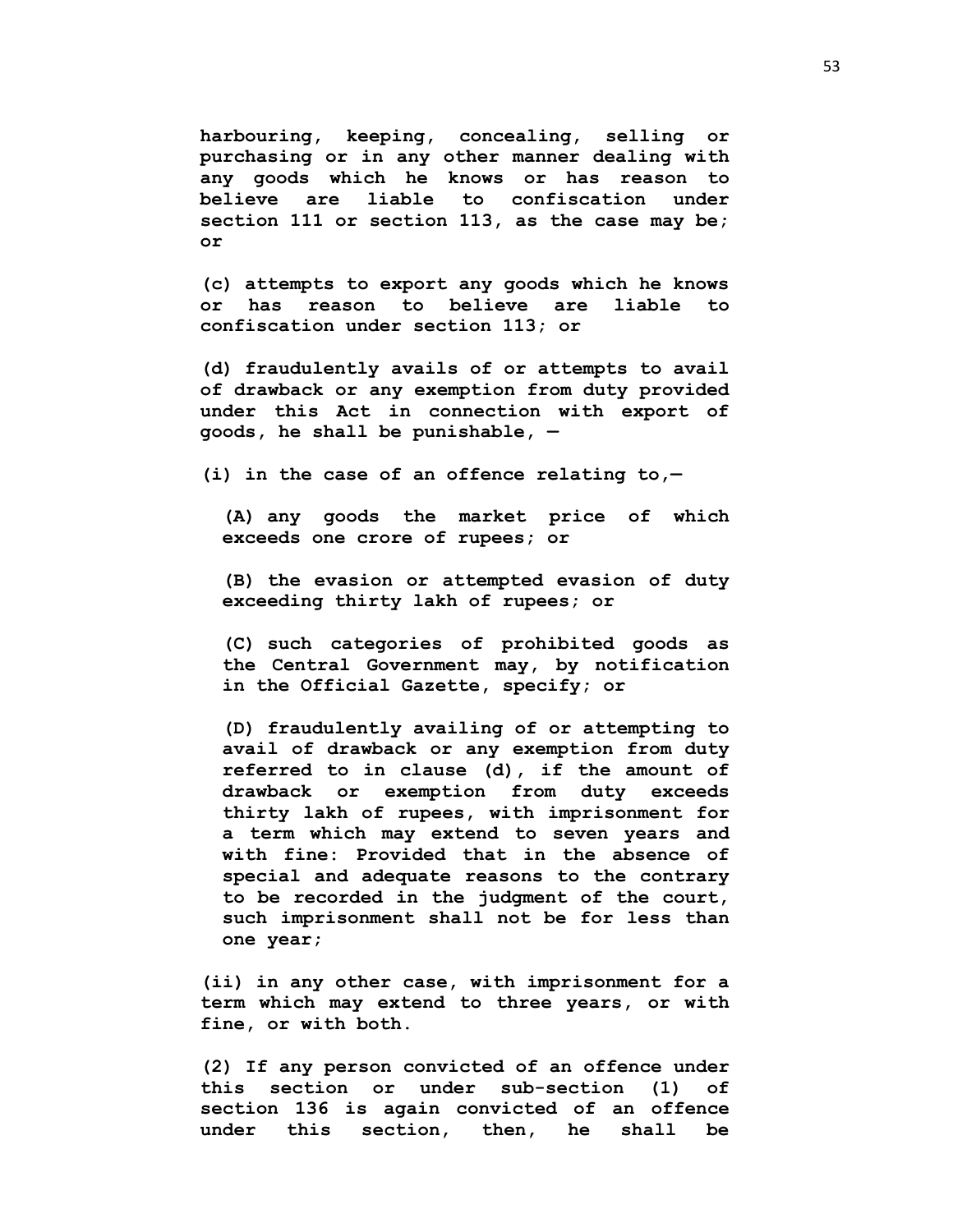**punishable for the second and for every subsequent offence with imprisonment for a term which may extend to seven years and with fine:** 

**Provided that in the absence of special and adequate reasons to the contrary to be recorded in the judgment of the court such imprisonment shall not be for less than one year.**

**[\(3\)](https://indiankanoon.org/doc/56033/) For the purposes of sub-section (1) and (2), the following shall not be considered as special and adequate reasons for awarding a sentence of imprisonment for a term of less than one year, namely: —**

**[\(i\)](https://indiankanoon.org/doc/424913/) the fact that the accused has been convicted for the first time for a reference under this Act;**

**[\(ii\)](https://indiankanoon.org/doc/874730/) the fact that in any proceeding under this Act, other than a prosecution, the accused has been ordered to pay a penalty or the goods which are the subject matter of such proceedings have been ordered to be confiscated or any other action has been taken against him for the same act which constitutes the offence;**

**[\(iii\)](https://indiankanoon.org/doc/427922/) the fact that the accused was not the principal offender and was acting merely as a carrier of goods or otherwise was a secondary party to the commission of the offence;**

**[\(iv\)](https://indiankanoon.org/doc/132171975/) the age of the accused."**

**56. Section 137 provides** *inter alia* **that no court can take cognizance of any offence under Section 132, 133, 134 or Section 135 or Section 135A except with the previous sanction of the Principal Commissioner of Customs or Commissioner of Customs. Sub-Section(3)**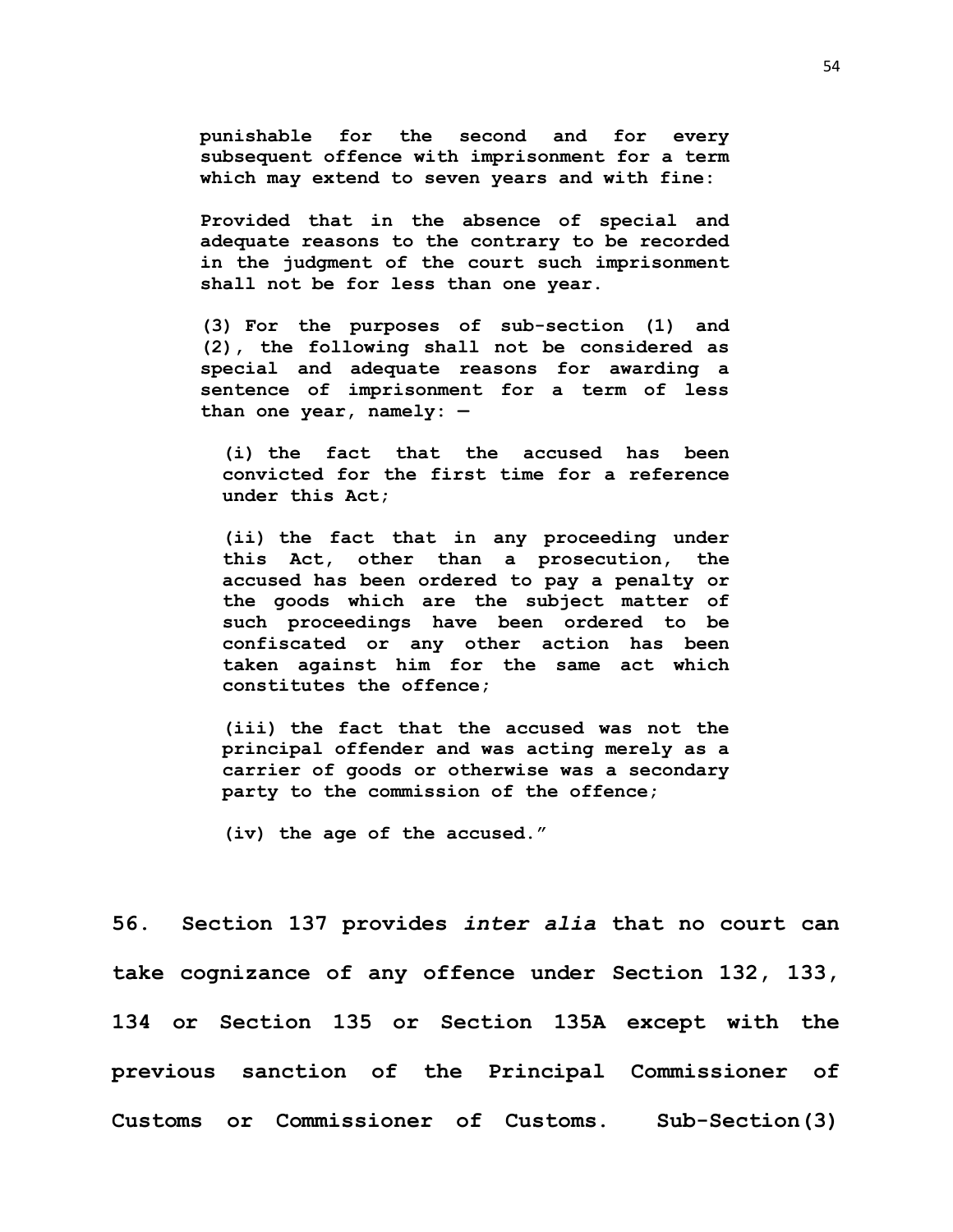**provides for compounding of the offence by the officers** 

**mentioned. Section 137 reads as under:**

**"137. Cognizance of offences. —**

**[\(1\)](https://indiankanoon.org/doc/163233/) No court shall take cognizance of any offence under section 132, section 133, section 134 or section 135 or section 135A, except with the previous sanction of the Principal Commissioner of Customs or Commissioner of Customs.**

**[\(2\)](https://indiankanoon.org/doc/875535/) No court shall take cognizance of any offence under section 136,—**

**[\(a\)](https://indiankanoon.org/doc/13529/) where the offence is alleged to have been committed by an officer of customs not lower in rank than Assistant Commissioner of Customs or Deputy Commissioner of Customs, except with the previous sanction of the Central Government;**

**[\(b\)](https://indiankanoon.org/doc/1943849/) where the offence is alleged to have been committed by an officer of customs lower in rank than Assistant Commissioner of Customs or Deputy Commissioner of Customs, except with the previous sanction of the Principal Commissioner of Customs or Commissioner of Customs.**

**[\(3\)](https://indiankanoon.org/doc/103172861/) Any offence under this Chapter may, either before or after the institution of prosecution, be compounded by the Principal Chief Commissioner of Customs or Chief Commissioner of Customs on payment, by the person accused of the offence to the Central Government, of such compounding amount and in such manner of compounding as may be specified by rules.**

**Provided that nothing contained in this subsection shall apply to—**

**[\(a\)](https://indiankanoon.org/doc/156163064/) a person who has been allowed to compound once in respect of any offence under sections 135 and 135A;**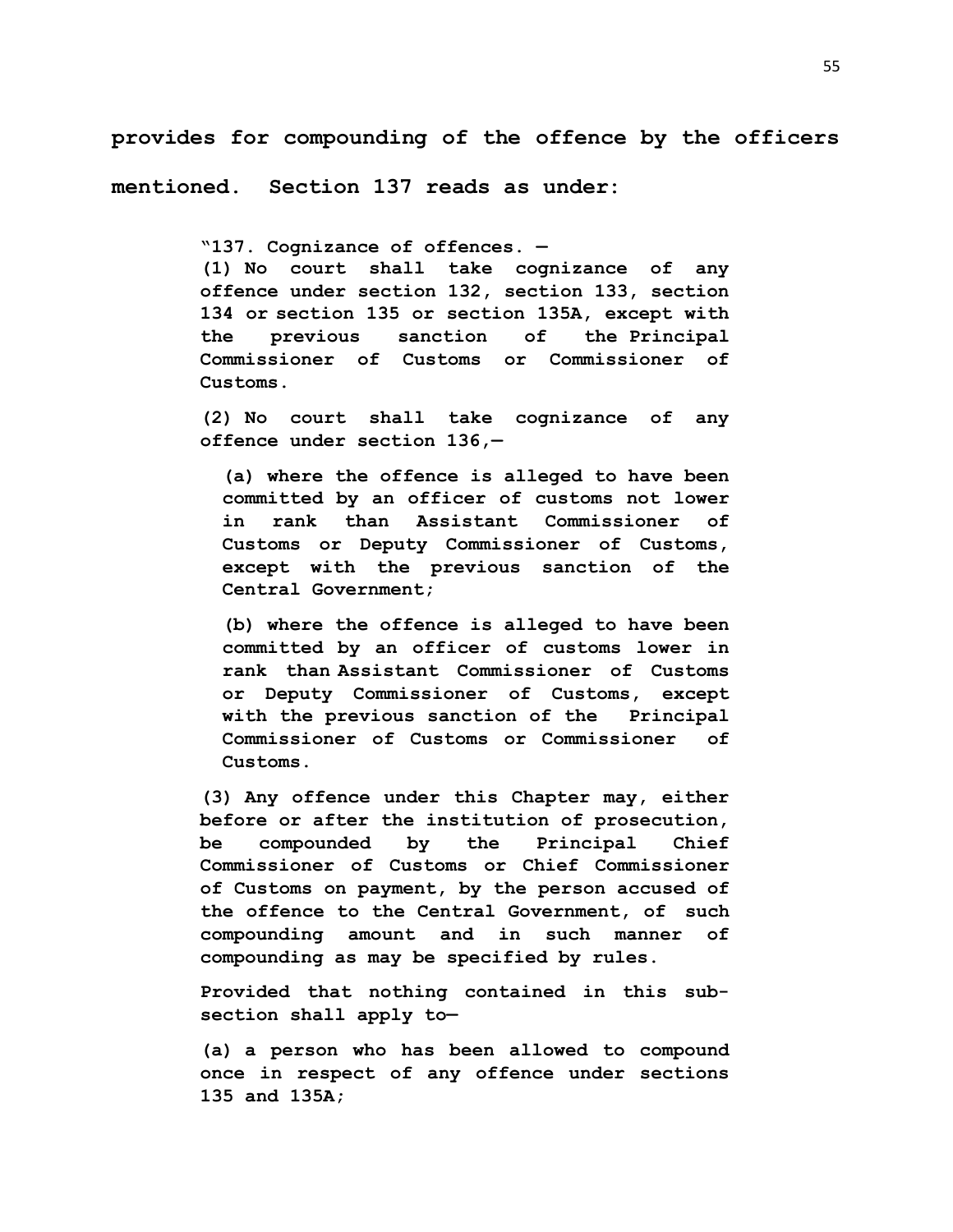**[\(b\)](https://indiankanoon.org/doc/24726907/) a person who has been accused of committing an offence under this Act which is also an offence under any of the following Acts, namely:—**

**[\(i\)](https://indiankanoon.org/doc/92013048/) the Narcotic Drugs and Psychotropic Substances Act, 1985 (61 of 1985);**

**[\(ii\)](https://indiankanoon.org/doc/166564772/) the Chemical Weapons Convention Act, 2000 (34 of 2000);**

**[\(iii\)](https://indiankanoon.org/doc/9049566/) the Arms Act, 1959 (54 of 1959);**

**[\(iv\)](https://indiankanoon.org/doc/93561534/) the Wild Life (Protection) Act, 1972 (53 of 1972);**

**[\(c\)](https://indiankanoon.org/doc/19910258/) a person involved in smuggling of goods falling under any of the following, namely:—**

**[\(i\)](https://indiankanoon.org/doc/192579671/) goods specified in the list of Special Chemicals, Organisms, Materials, Equipment and Technology in Appendix 3 to Schedule 2 (Export Policy) of ITC (HS) Classification of Export and Import Items of the Foreign Trade Policy, as amended from time to time, issued under section 5 of the Foreign Trade (Development and Regulation) Act, 1992 (22 of 1992);**

**[\(ii\)](https://indiankanoon.org/doc/164117454/) goods which are specified as prohibited items for import and export in the ITC (HS) Classification of Export and Import Items of the Foreign Trade Policy, as amended from time to time, issued under section 5 of the Foreign Trade (Development and Regulation) Act, 1992 (22 of 1992);**

**[\(iii\)](https://indiankanoon.org/doc/124280264/) any other goods or documents, which are likely to affect friendly relations with a foreign State or are derogatory to national honour;**

**[\(d\)](https://indiankanoon.org/doc/29285984/) a person who has been allowed to compound once in respect of any offence under this Chapter for goods of value exceeding rupees one crore;**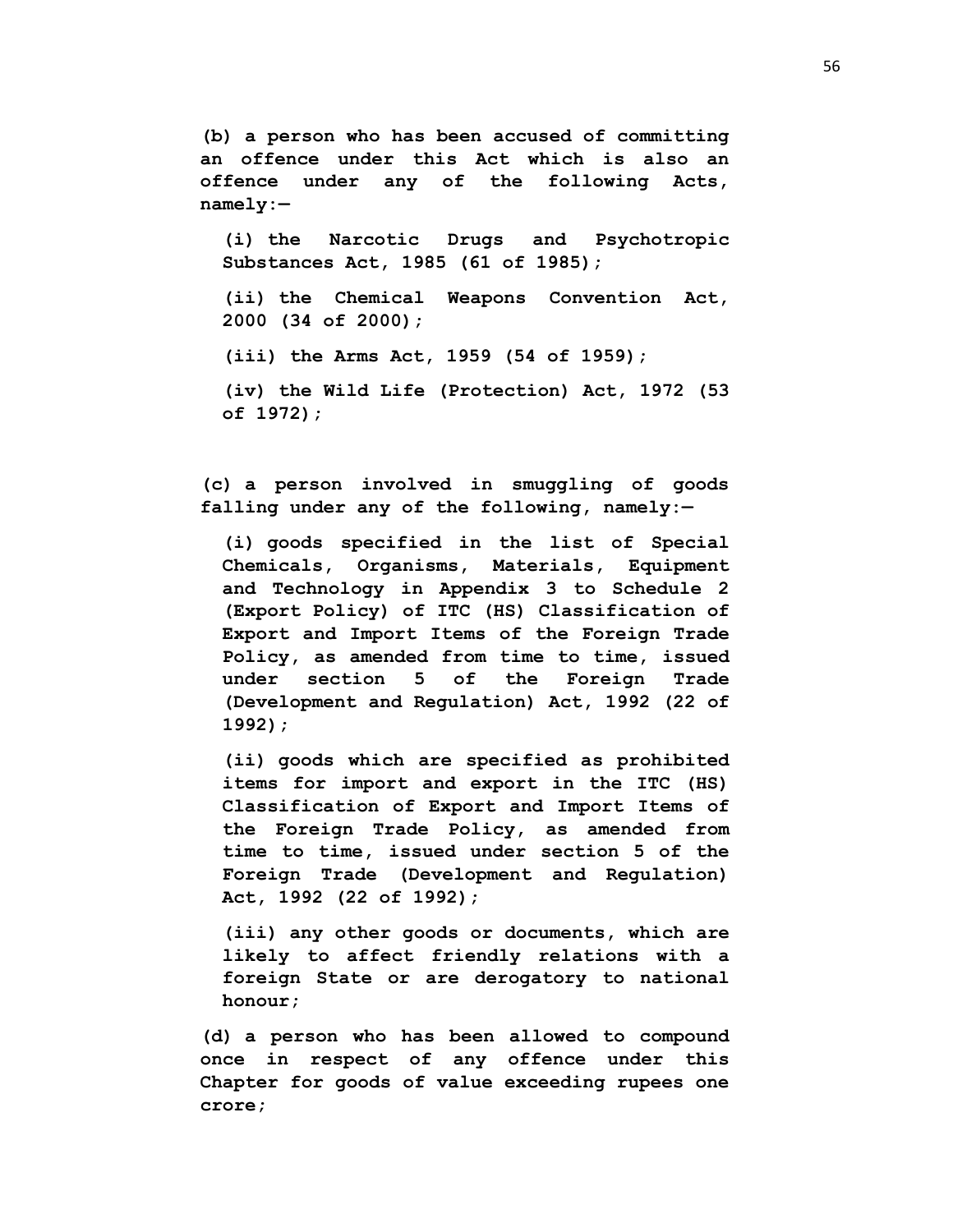**[\(e\)](https://indiankanoon.org/doc/58596102/) a person who has been convicted under this Act on or after the 30th day of December, 2005."**

**57. Section 140 of the Customs Act which deals with offence by Companies is identically worded as Section 28 of the Antiquities Act.**

**58. At this juncture we may notice the provisions of the 1947 Act in some greater detail. Section 3 provided that no person shall export any antiquity except under the authority of a licence granted by the Central Government. Section 4 read as follows:**

> **"4. Application of Act VIII of 1878.- All antiquities the export of which is prohibited under section 3 shall be deemed to be goods of which the export has been prohibited under Section 19 of the Sea Customs Act, 1878, and all the provisions of that Act shall have effect accordingly, except that, the provisions of section 183 of that Act notwithstanding, any confiscation authorised under that Act shall be made, unless the Central Government, on application to it in such behalf, otherwise directs."**

**59. Section 5 of the 1947 Act dealt with Penalty and Procedure. It read as follows:**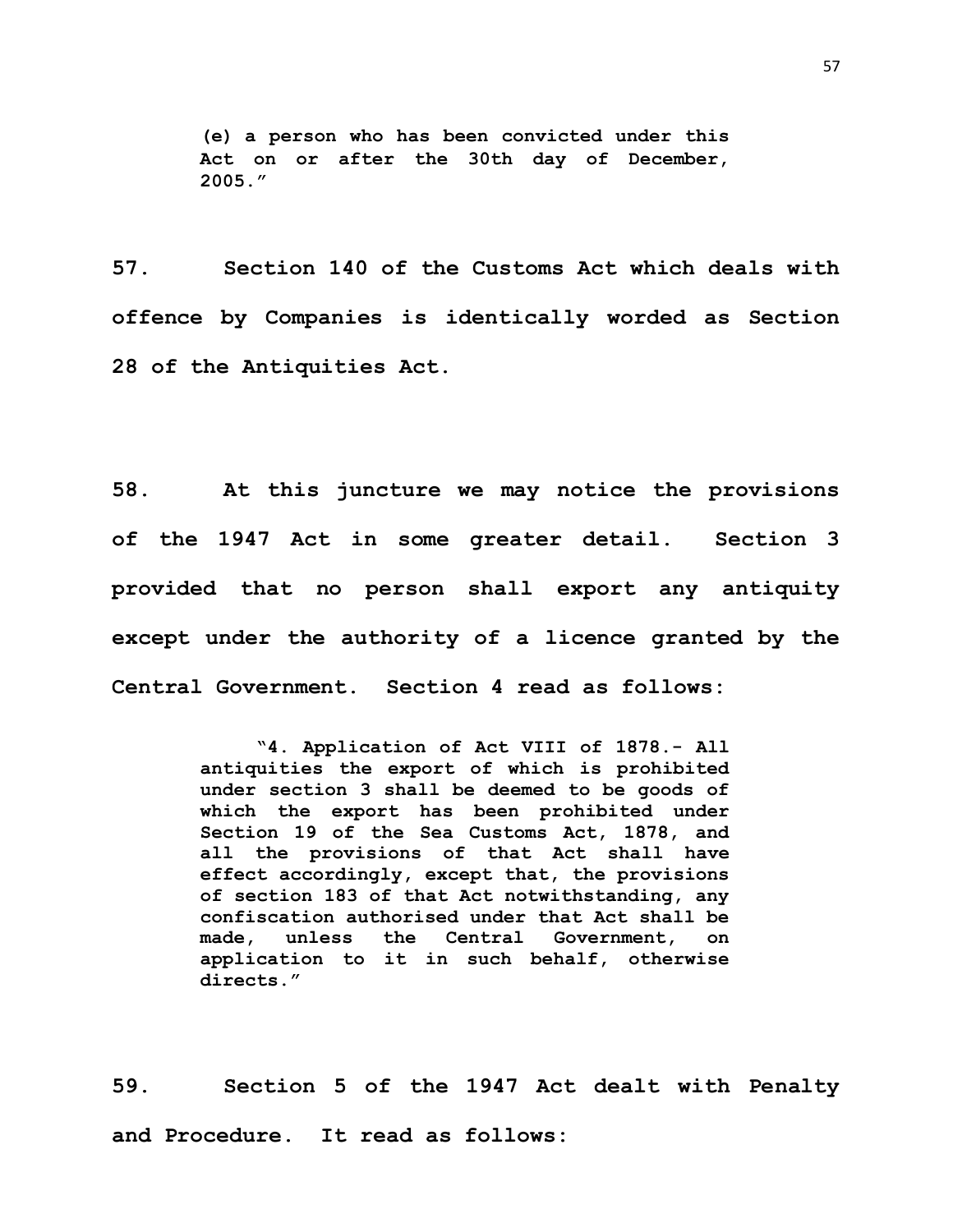**"5. Penalty and Procedure.- (1) If any person exports or attempts to export an antiquity in contravention of Section 3, he shall, without prejudice to any confiscation or penalty to which he may be liable under the provisions of the Sea Customs Act, 1878, as applied by Section 4, be punishable with imprisonment for a term which may extend to one month, or with fine which may extend to five thousand rupees, or with both.**

**(2) No Court shall take cognizance of an offence punishable under this section except upon complaint in writing made by an officer generally or specially authorised in this behalf by the Central Government, and no Court inferior to that of a Presidency Magistrate or a Magistrate of the first class shall try any such offence."**

**60. Under Section 4 of the 1947 Act, all antiquities, the export of which is prohibited under Section 3 were to be deemed as goods which were prohibited Section 19 of the Sea Customs Act where all the provisions of the Sea Customs Act were to have effect except Section 183 which correspond to Section 125 of the present customs Act. Section 19 of the Sea Customs Act, 1878 read as follows:**

> **"19. The Central Government may from time to time, by notification in the Official Gazette, prohibit or restrict the bringing or taking by sea or by land goods of any specified description into or out of India across any**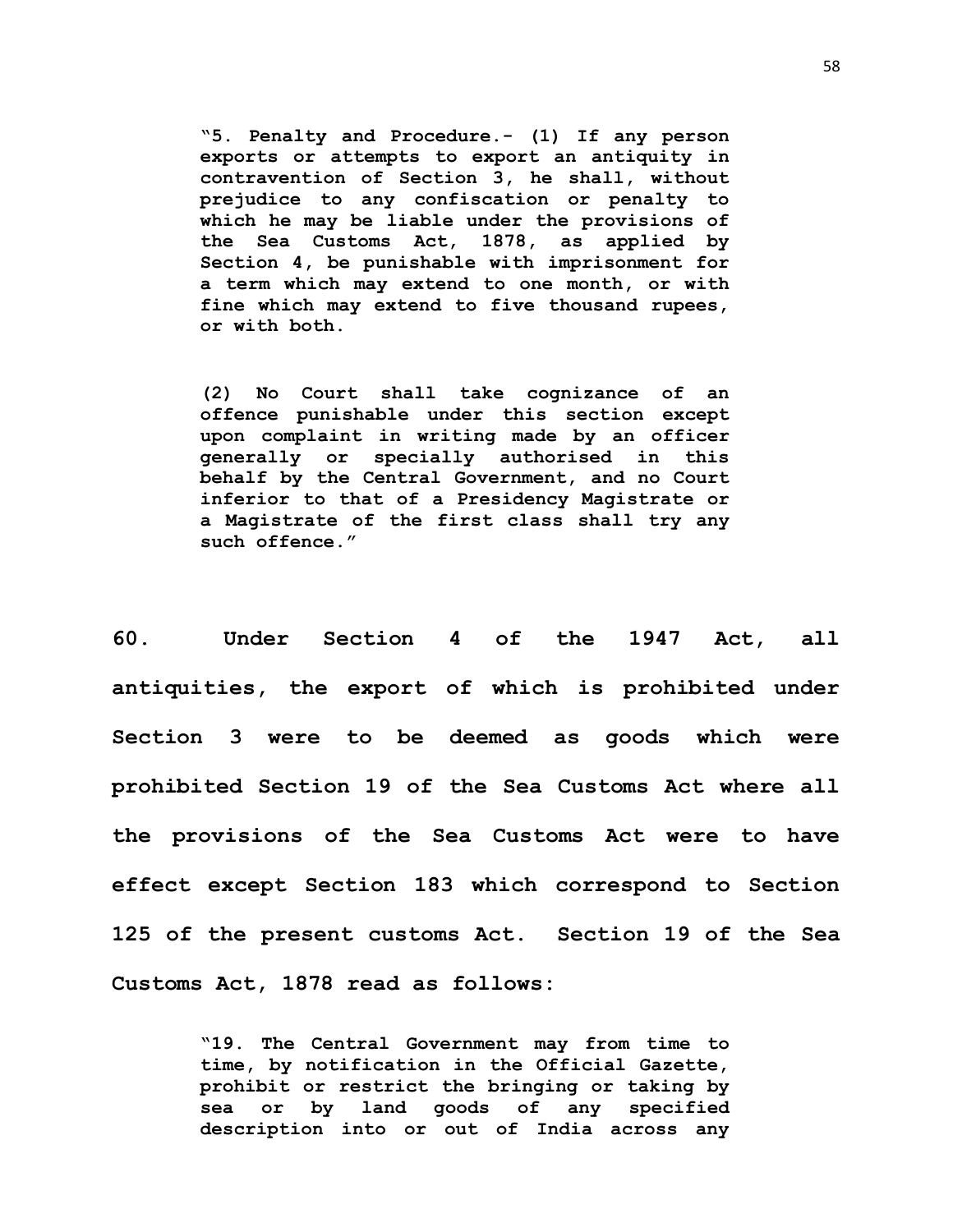**customs frontier as defined by the Central Government."**

**61. We may also notice that Section 5 of the 1947 Act is pari materia with Section 25 of the Antiquities Act in regard to the crucial elements namely `without prejudice to any confiscation or penalty' both in Section 5 of the 1947 Act and in Section 25 of the Antiquities Act.** 

**62. In Section 5 of the 1947 Act, the legislature has employed the very same words namely confiscation or penalty as has been employed in Section 25 of the Antiquities Act. In the Sea Customs Act, 1878, in Chapter XVI under the heading "Offences and Penalties" Section 167 provided for various offences and the penalties were in the form of monetary exaction or confiscation and penalties by way of monetary exaction. However, besides the same we notice that in respect of some offences it is provided that such persons shall on conviction before a Magistrate, be liable to a fine not**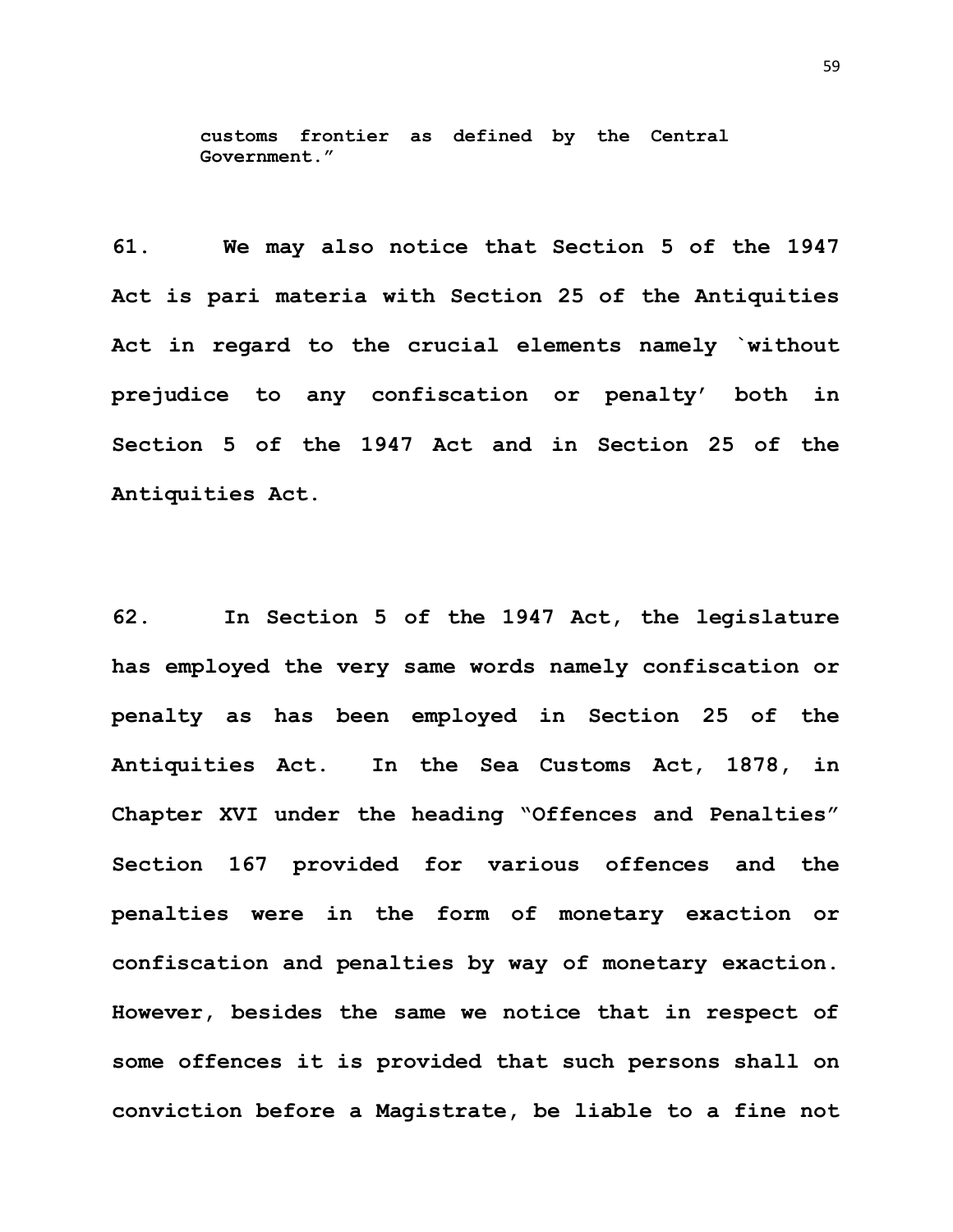**exceeding certain limits (See Sections 167(72) & (74)). Section 167 (75) deal with cases where on conviction before a Magistrate, sentence of imprisonment or fine or both were provided. The extent of punishment varied. The scheme of the Sea Customs Act, 1878 thus differs from the present Customs Act 1962. In other words, in Section 167 of the Sea Customs Act, penalty in the sense of monetary exaction, confiscation, or both and lastly imprisonment and/or fine were all classified under common heading 'penalties'.**

**63. In fact, we find that this Court in the**  *Assistant Collector of Customs, Calcutta vs. Sitaram Agarwala and Another* **AIR 1966 SC 955 considered the scheme of Sea Customs Act, 1878 as contained in Section 167. Section 167 (8) contemplated the levy of penalty by way of liability to confiscation and penalty of three times not exceeding the value of goods or not exceeding one thousand rupees. The**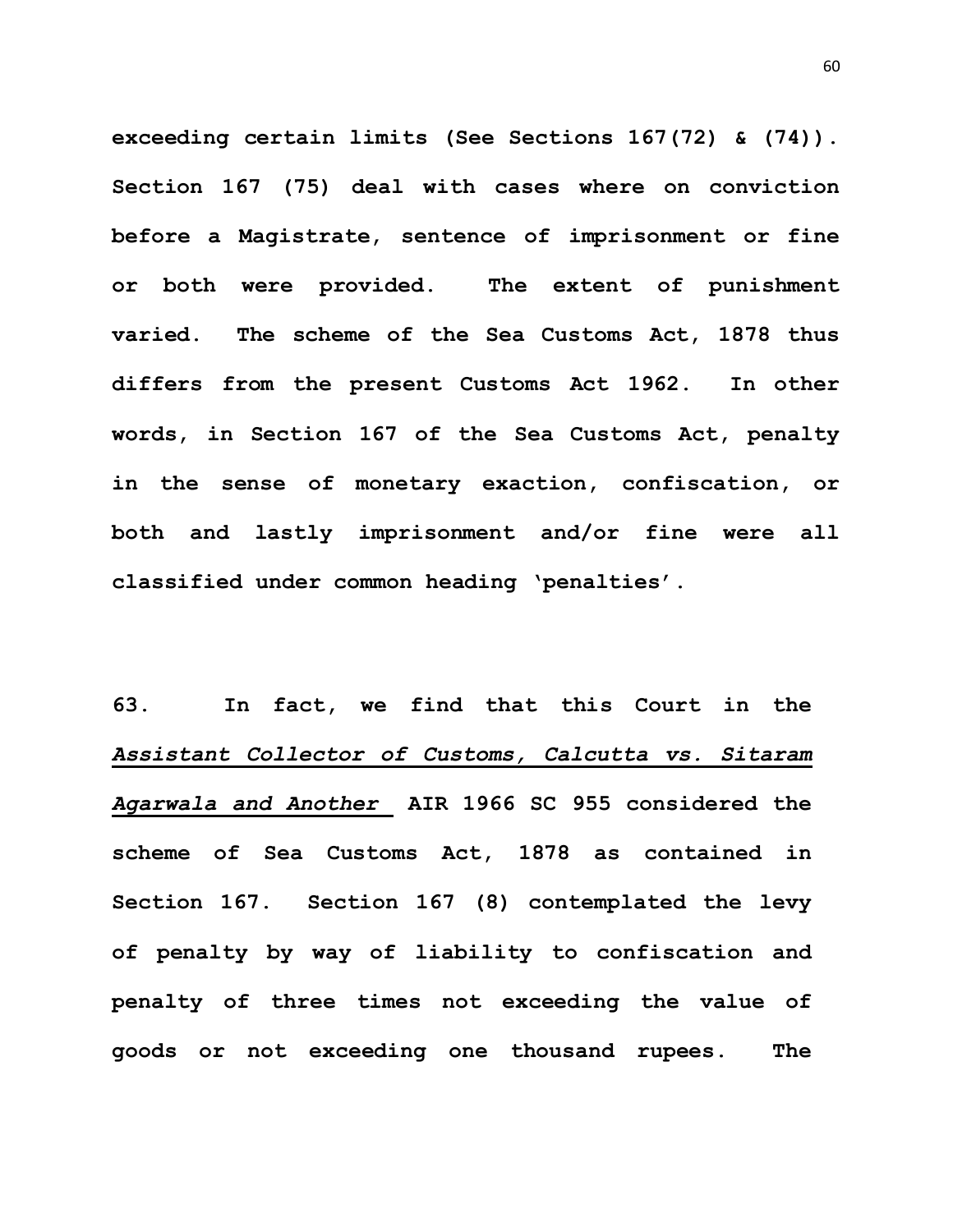## **Court contrasted the said provision with Section 167**

## **(81). The provision read as follows:**

| <b>Offences</b>                      | Section<br>оf   | Penalties                      |
|--------------------------------------|-----------------|--------------------------------|
|                                      | this Act<br>to. |                                |
|                                      | which           |                                |
|                                      | offence<br>has  |                                |
|                                      | reference       |                                |
| "(81). If any person knowingly, and  | General         | shall<br>such<br>person<br>on. |
| with intent to defraud the           |                 | before<br>conviction<br>a      |
| Government of any duty payable       |                 | Magistrate be liable<br>to.    |
| thereon, or to evade any             |                 | imprisonment<br>for<br>any     |
| prohibition or restriction for the   |                 | terms not exceeding<br>two     |
| time being in force under or by      |                 | years or to fine or<br>to.     |
| virtue of this Act with respect      |                 | both:                          |
| thereto acquires possession of,      |                 |                                |
| or is in any way concerned in        |                 |                                |
| carrying, removing, depositing,      |                 |                                |
| harbouring, keeping or concealing or |                 |                                |
| in any manner dealing with any goods |                 |                                |
| which have been unlawfully removed   |                 |                                |
| from a warehouse or which are        |                 |                                |
| chargeable with a duty which has not |                 |                                |
| been paid or with respect to the     |                 |                                |
| importation or exportation of which  |                 |                                |
| any prohibition or restriction is    |                 |                                |
| for the time being in force as       |                 |                                |
| aforesaid; or                        |                 |                                |
|                                      |                 |                                |
| If any person is in relation to any  |                 |                                |
| goods in any way knowingly concerned |                 |                                |
| in any fraudulent evasion or attempt |                 |                                |
| at evasion of any duty chargeable    |                 |                                |
| thereon or of any such prohibition   |                 |                                |
| or restriction as aforesaid or of    |                 |                                |
| any provision of this Act applicable |                 |                                |
| to those goods,"                     |                 |                                |
|                                      |                 |                                |

**The penalty provided in Column III for the same was that on confiscation before a Magistrate he will be liable to imprisonment for a term not exceeding two**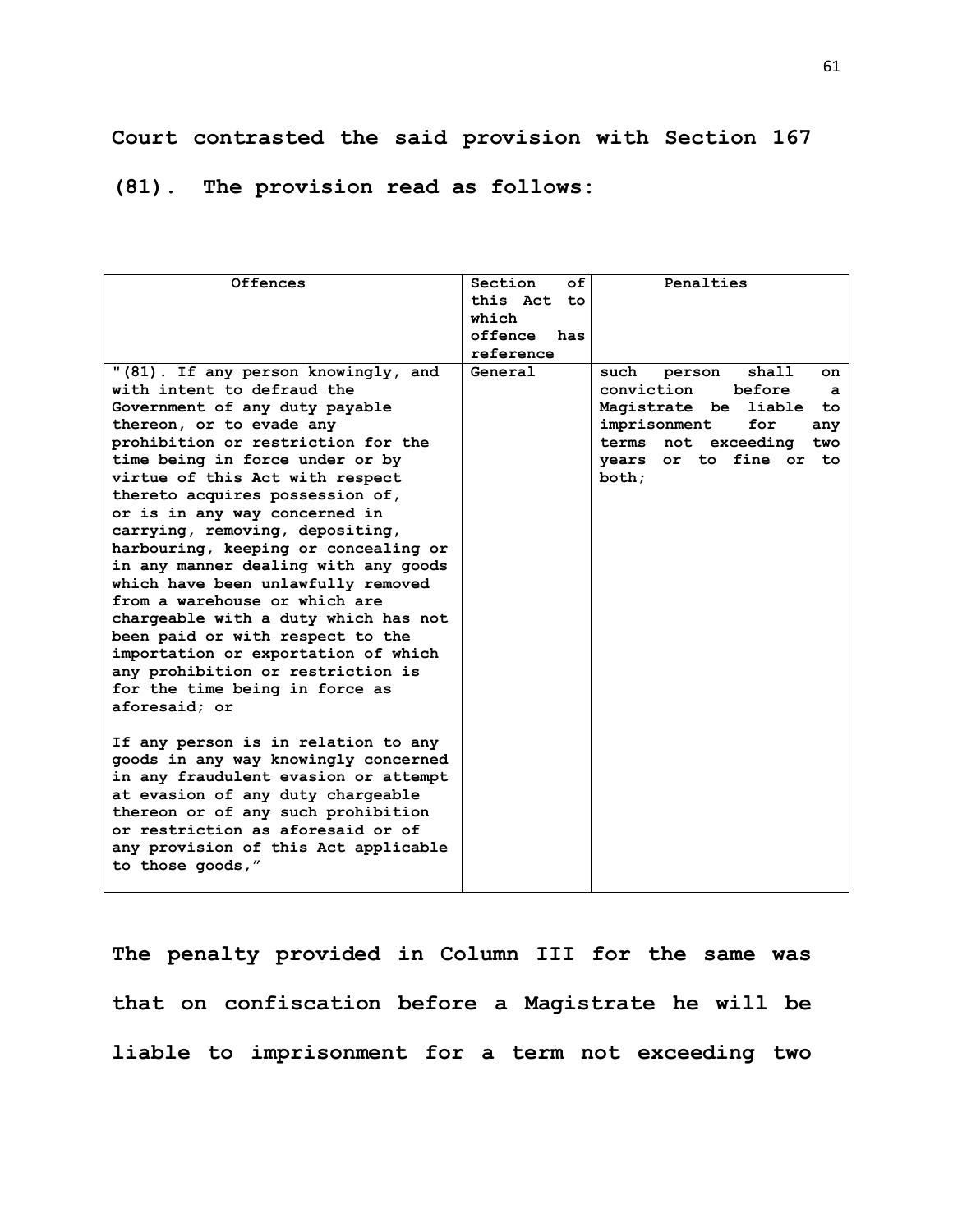**years or to fine or both. This is what the Court had to declare in regard to the aforesaid penalties :**

> **"Then comes Ch. XVI dealing with offenses and penalties. Offence enumerated in Ch. XVI are of two kinds; first there are contraventions of the Act and rules thereunder which are dealt with by Customs officers and the penalty for which is imposed by them. These may be compendiously called customs offences. Besides these there are criminal offences which are dealt with by Magistrates and which result in conviction and sentence of imprisonment and/or fine. These two kinds of offences have been created to ensure that no fraud is committed in the matter of payment of duty and also to ensure that there is no smuggling of goods, without payment of duty or in defiance of any prohibition or restriction imposed under Ch. IV of the Act."**

**Thus, this Court has held that there are custom offences and criminal offences. The criminal offences were dealt with by the Magistrate which may culminate in conviction and imposition of imprisonment and or fine. Thus, this being the scheme of the Sea Customs Act, when Section 5 of the Antiquity (Export Control) Act, 1947 provided that prosecution for contravening Section 3 of the said Act would be without prejudice to the imposition of penalties and ordering confiscation the word**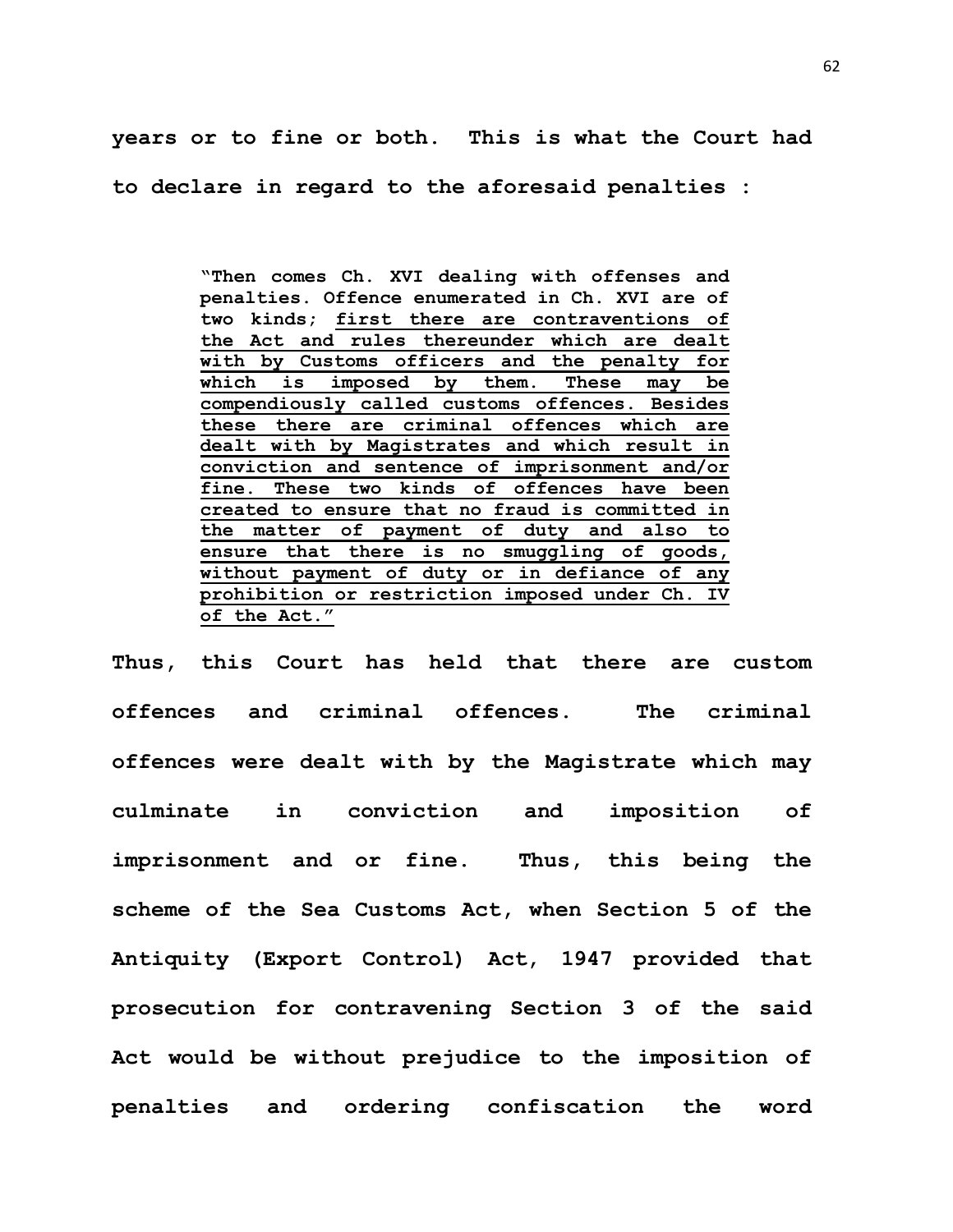**'penalty' could take in both the customs offences and also the criminal offences. If it is interpreted as embracing the criminal offences then the word 'penalty' would also embrace within its scope penalty by way of imprisonment or fine imposed for the commission of a criminal offence after a prosecution before the Magistrate.**

**64. We may notice that under the Customs Act 1962, penalties and confiscation fall under Chapter XIV. Penalties as contained in Chapter XIV would correspond to customs offences in the Sea Customs Act, 1878. As far as the criminal offences are concerned, they are separately dealt with under Chapter XVI. Yet the legislature has, in fact, chosen to repeat the word 'confiscation and penalty' when it drafted Section 25 of the Antiquities Act.** 

**65. There are two submissions we need to address which are made on behalf of the appellant. By virtue of Section 4, all the provisions of the Customs Act**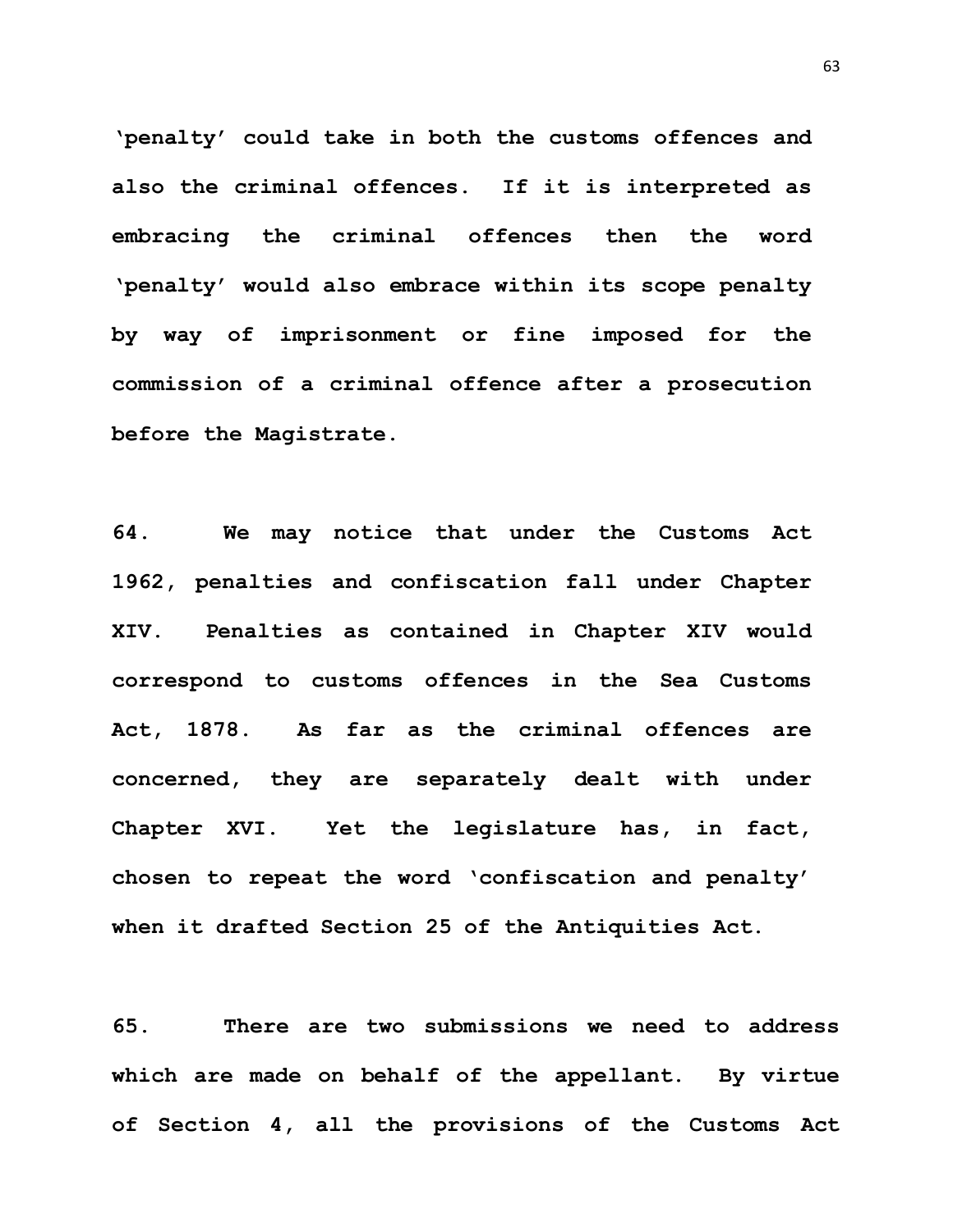**except to the extent of inconsistency is provided full play. By virtue of the same prosecution under Sections 132 and 135 would lie provided that the ingredients of the offence contained in Sections 132 and 135 are found to exist. The second submission is even the word 'penalty' which is contained in Section 25 should be interpreted in a broader sense so as to encompass prosecution as contemplated under Sections 132 and 135 of the Customs Act besides the penalty in the form of monetary exaction.**

**66. In order to arrive at an appropriate conclusion in this regard we must cull out the ingredients of the offences under Sections 132 and 135 of the Act. The ingredients of Section 132 are as follows:**

- **1)Making, signing or using or causing to be made, signed or used any declaration statement or document;**
- **2)The aforesaid act must be in transaction of any business relating to the customs;**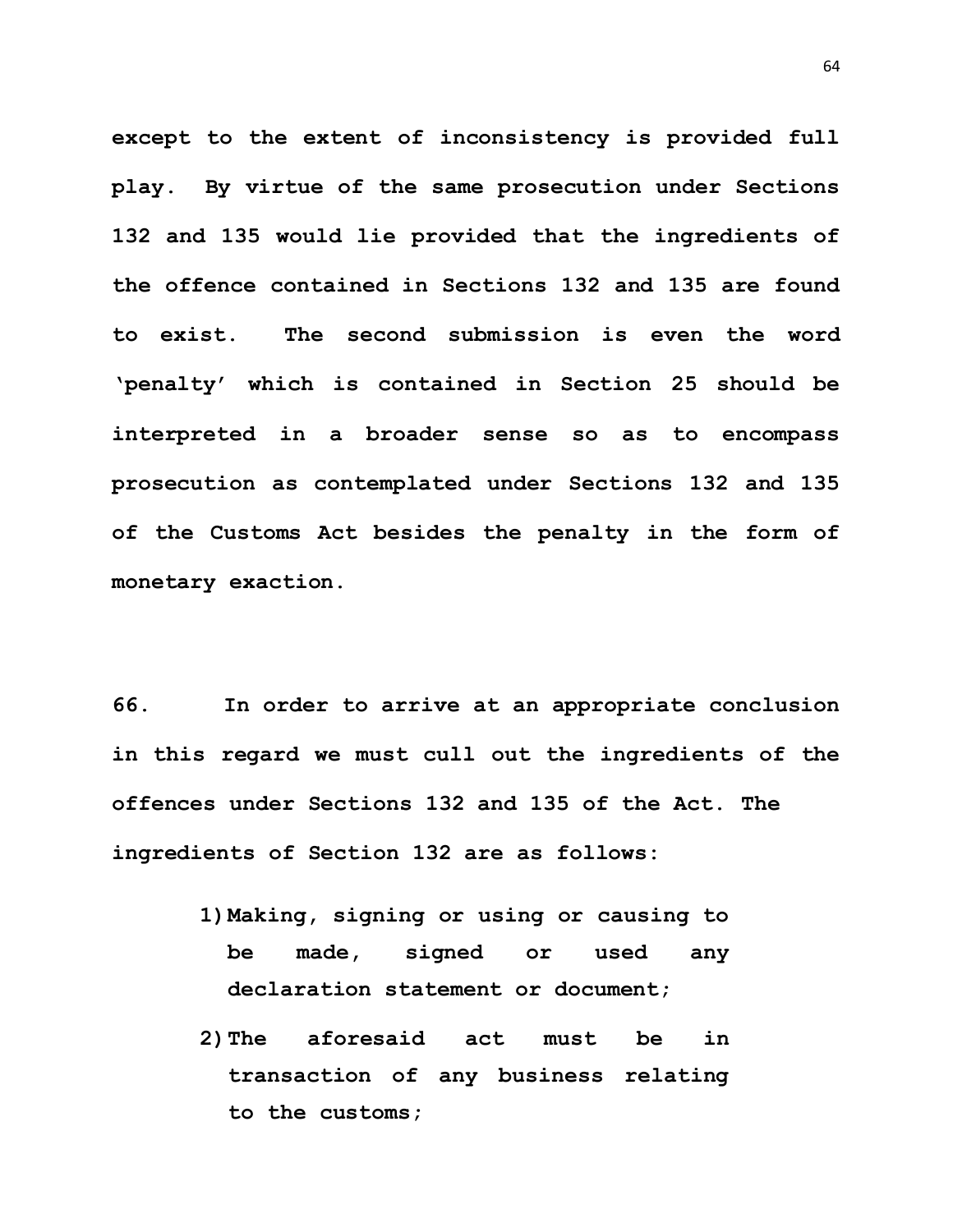**3)The acts mentioned above must be done with the knowledge or having reason to believe that such a declaration statement or document is false in any material particular.**

**If we contrast Section 132 of the Customs Act with Section 25 of the Act, it will be seen that the offence under Section 25 of the Antiquity Act lies in exporting or attempting to export any antiquity or art treasure by violating Section 3 of the Act. When a person exports or attempt to export an antiquity it is but essential that he would be having a transaction with relation to the customs. If in his transaction with the customs in regard to export or attempted export of any antiquity or art treasure he does any of the acts contained in Section 132 of the Customs Act, can it be said that he is being prosecuted for the same offence as contained in Section 3 read with Section 25 of the Antiquity Act. The answer is, No. Quite clearly the ingredients of Section 25 of the Act and Section 132 of the Customs Act are distinct and different from one another. It may be true that it may be the same acts**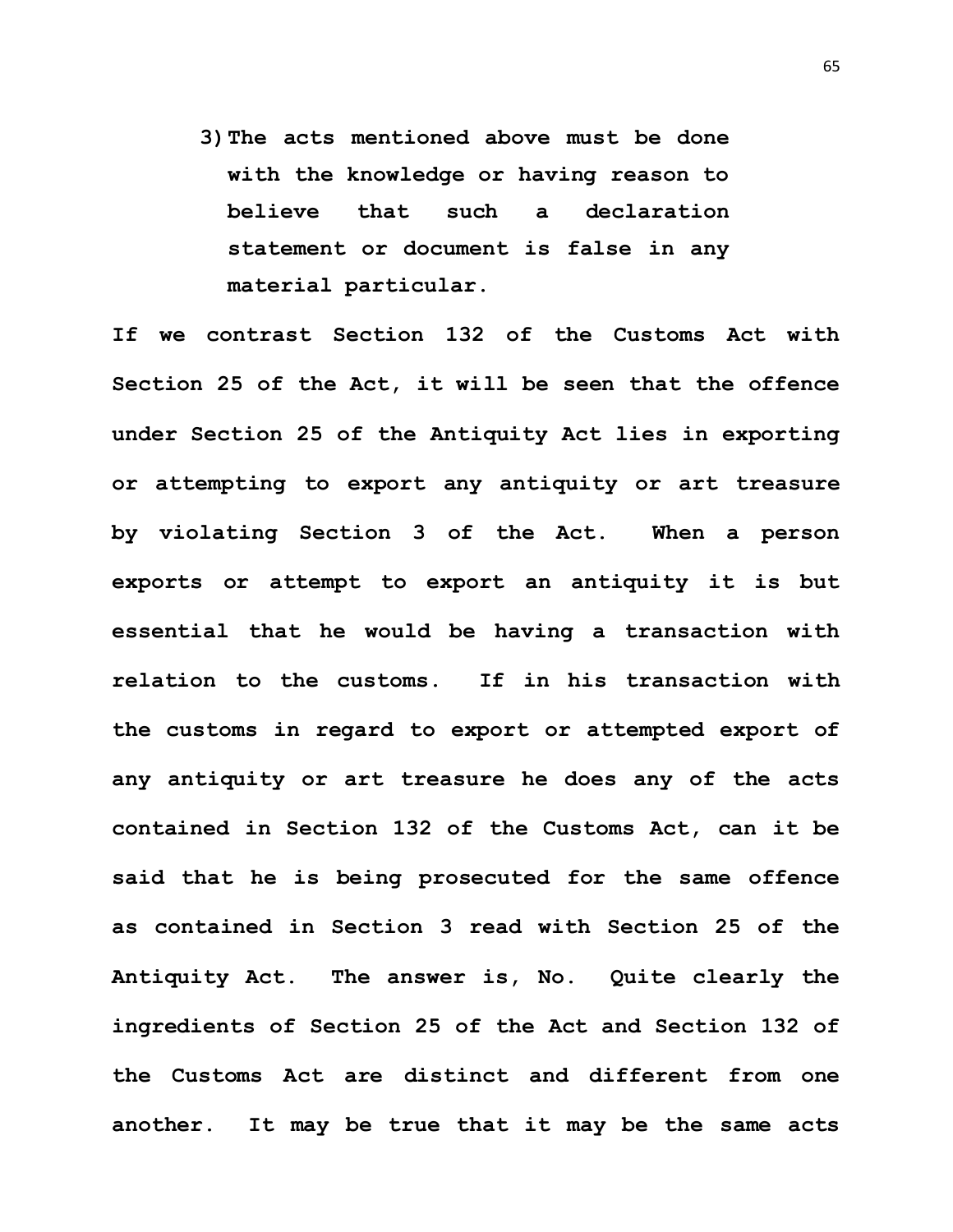**or transaction which gives rise to the two distinct offences but that may not matter.**

**67. The complaint in this case also adverts to Section 50 of the Customs Act. Section 50 declares it to be a duty on the part of the exporter to make and subscribe to a declaration as to the truth of the contents of the shipping bill or bill of export. The exporter is to ensure the accuracy and completeness of information given by him. He has also to ensure compliance with Section 50(3)(c) in law. Section 50(3)(C) of the Customs Act, it may be noticed declares that the exporter shall ensure compliance with the restriction or prohibition if any relating to the goods under the Customs Act or under any other law for the time being in force. Certainly, the restrictions or prohibition within the meaning of Section 50(3)(C) would comprehend Section 3 read with Sections 25 and 26 of the Antiquities Act as Antiquities Act would certainly be** *inter alia* **a law for the time being in**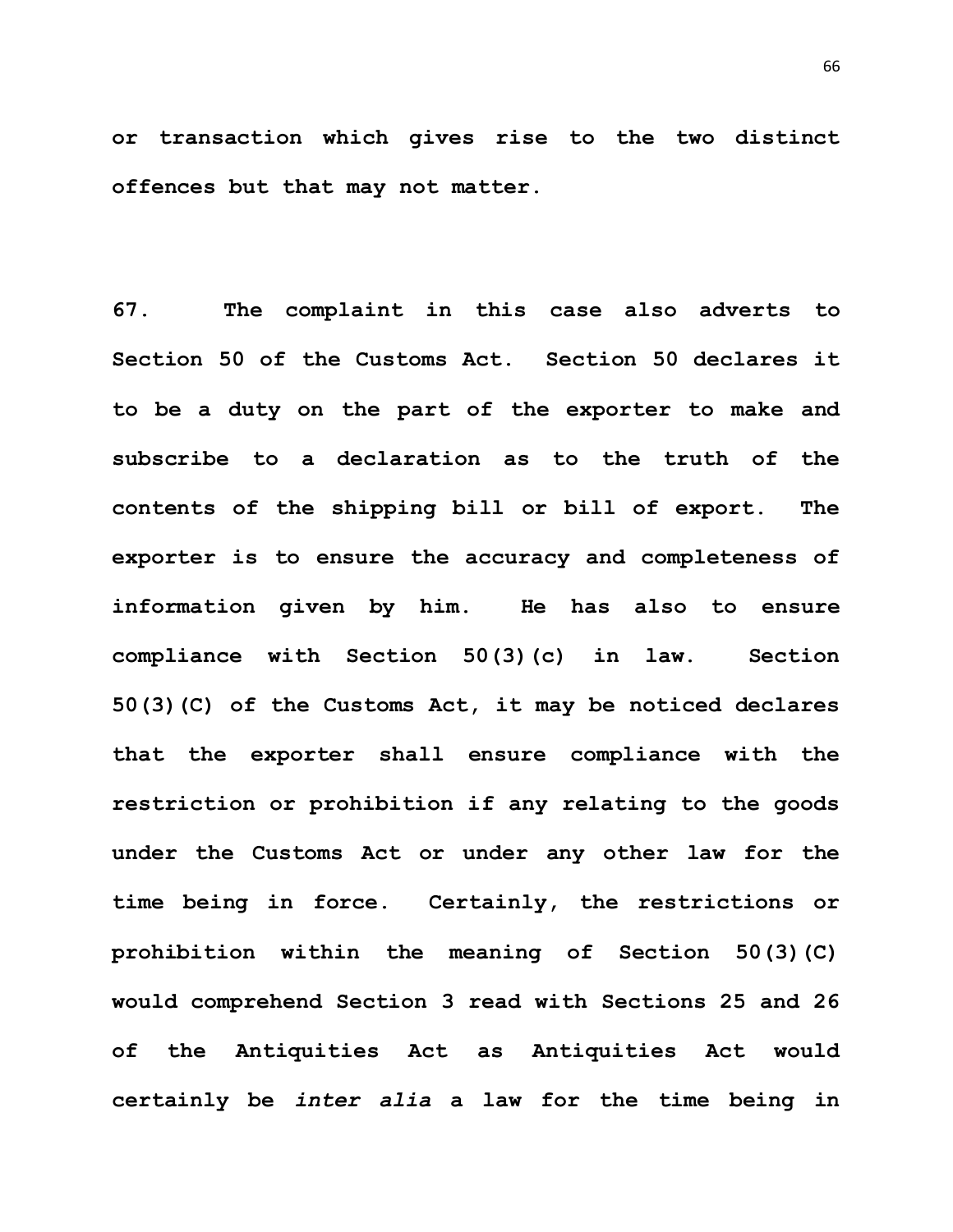**force within the meaning of Section 50(3)(c). Certainly, such provisions are complementary and not antithetical to or inconsistent with Section 25 of the Antiquities Act. If an exporter gives a false declaration or information, should not the law effectively deal with him? Section 132 does precisely that by making false declaration as provided therein punishable. It is inconceivable as to how such a provision namely Section 132 would be inconsistent with Section 25 or 26 of the Antiquities Act. It is to be noted at any rate that Section 25 apart from providing for prosecution for the export or attempted export, declares that the person concerned can be visited with a confiscation proceedings and penalty. Even accepting the contention of the respondent that what is permitted under Section 25 is imposition of penalty in the sense of monetary exaction, it is to be noted this is in connection with the prosecution for the offence under Section 25 read with Section 3 of the Antiquities Act. In other words, when there is a prosecution under Section 25 of the Antiquities Act, it will not bar the** 

67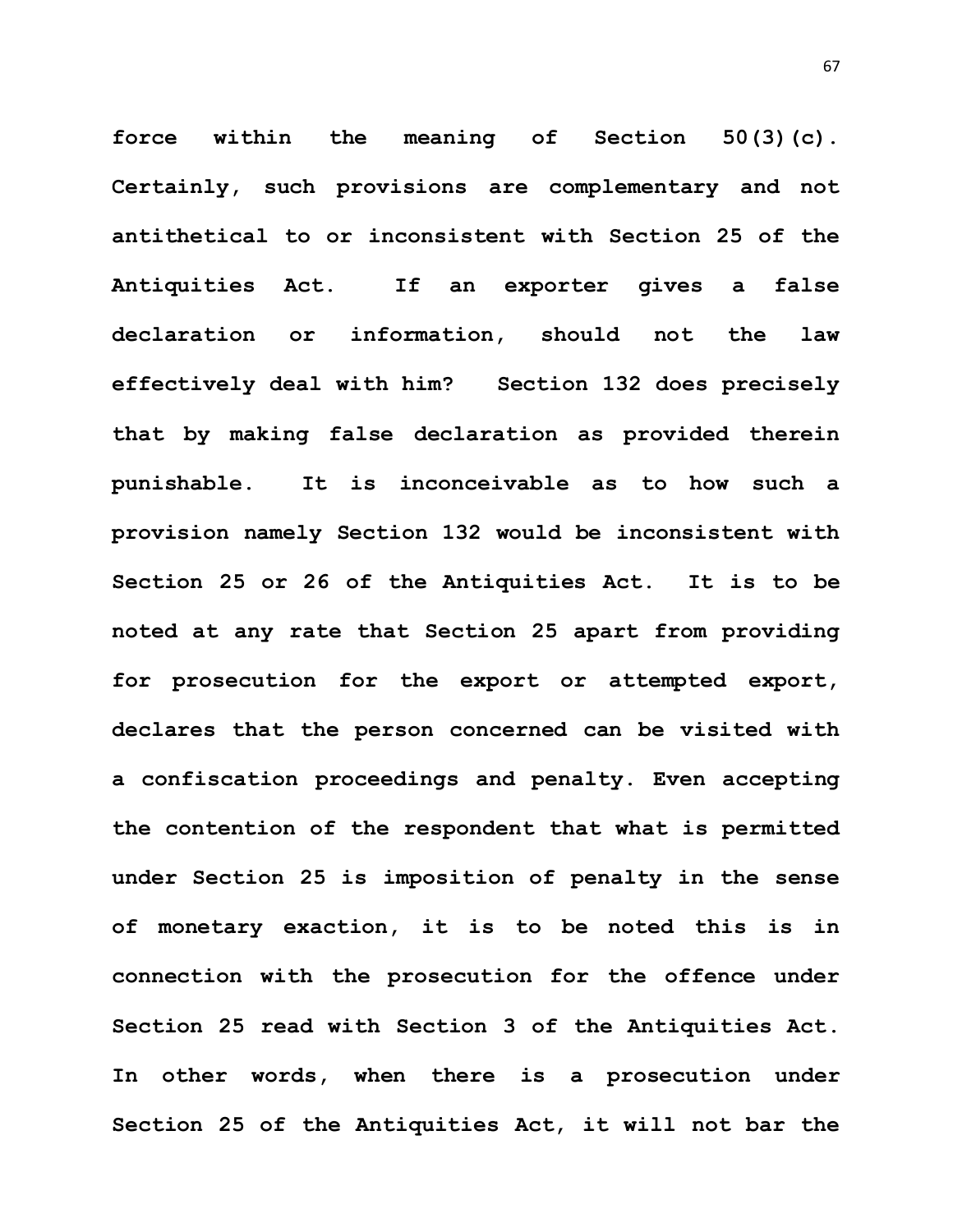**imposition of confiscation and penalty in the form of monetary exaction but that does not mean that prosecution for a distinct and separate offence as contained in Section 132 of the Customs Act is in any way prohibited as being inconsistent with Section 25. In this regard though for prosecution under the Customs Act the sanctioning authority is different from the authority to sanction prosecution under the Antiquities Act, the authority to sanction prosecution under Section 26 is only qua the offence under Section 25 of the Antiquities Act. The authority competent to sanction prosecution under the Customs Act is the exclusive authority to countenance prosecution for offences under the Customs Act. So, there can be no conflict if a prosecution under Section 132 of the Customs Act is maintained after proper sanction by the competent authority under the Customs Act. It would not in any way violate either Section 25 or Section 26 of the Act.**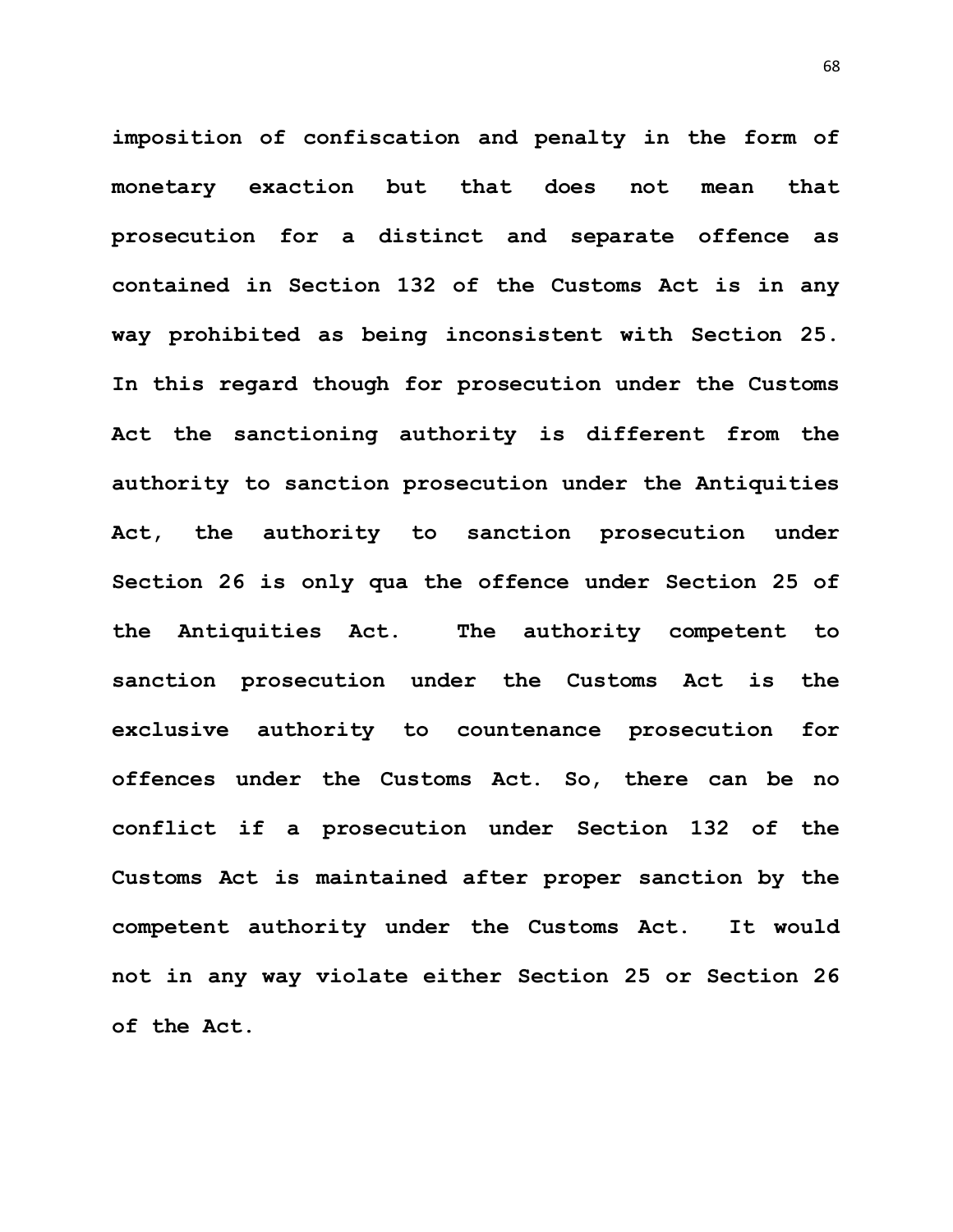**68. Section 133 deals with obstruction of officers of custom. It provides that if any person obstructs any person of the customs in exercise of the power under the Act he is liable for punishment. Section 134 penalizes resistance or refusal to allow a radiologist to screen or to take X-ray picture of his body as per the order of the Magistrate under Section 103 by resisting or refusing to allow action on the basis of advice of a registered medical practitioner for bringing out goods secreted inside his body as provided under Section 103. Take a situation where a person secretes an antiquity in his body and incurs the wrath of section 134. Can he be heard to say that prosecution under the Customs Act is barred? Since the case does not involve prosecution under these sections, we are not making any final pronouncement in regard to the same.**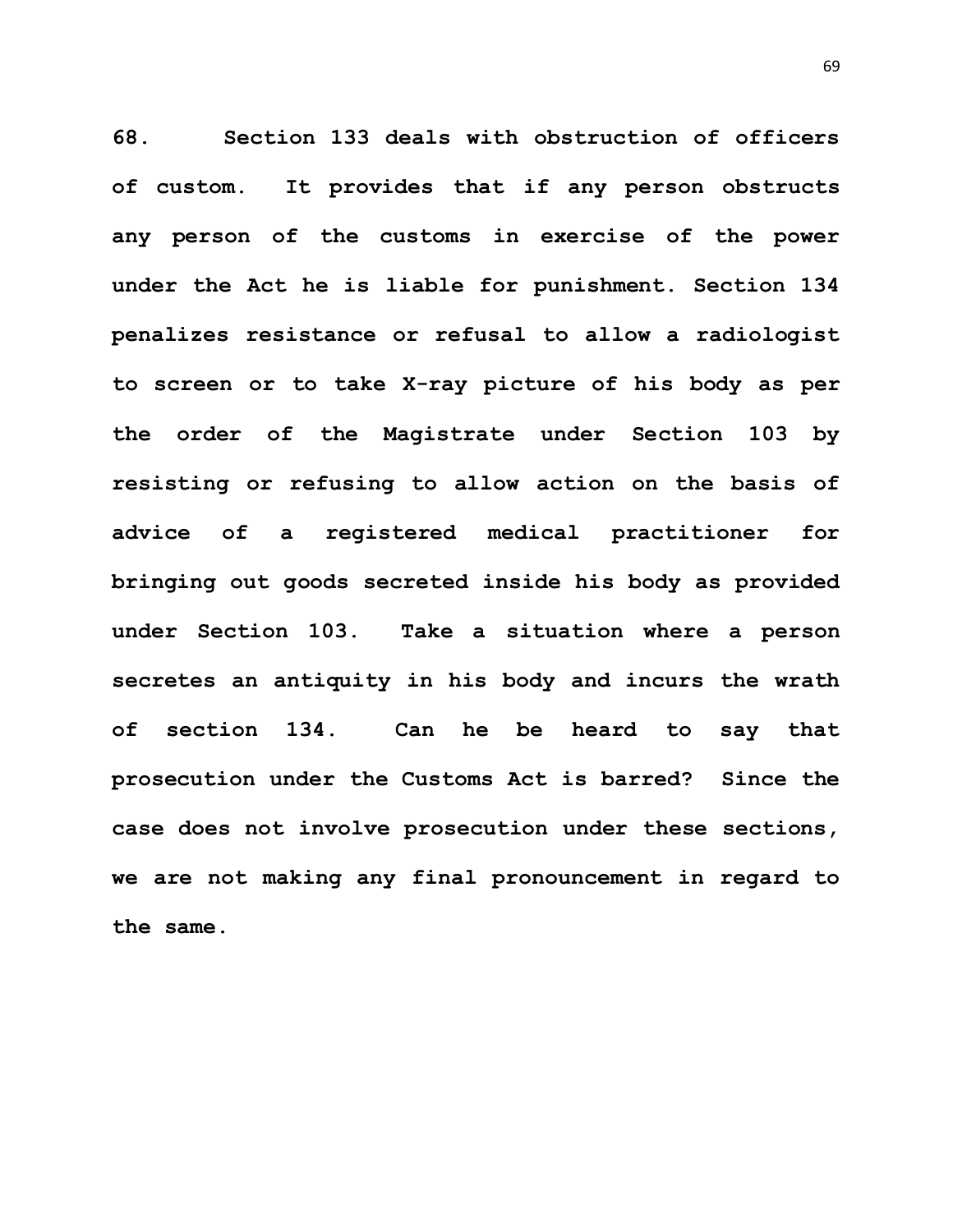**69. The time is now ripe for us to look at the complaint which has been filed by the appellant. The complaint** *inter alia* **appears as follows:**

**One wooden box was intercepted on suspicion on 18/02/1995. In the courier manifest the contents of the said wooden box were declared as 'Stone Figure Handicrafts'. Suspecting it to be an antiquity, the officers of the Archaeological Survey of India were called and it was declared to be an antiquity and was identified as a sand stone head of Buddha. Respondent's statement was recorded under Section 108 of the Customs Act. The respondent had stated that he was only a commission agent and he had prepared a declaration as given by his client Mr. Robert Jaeger. There are other allegations. It is finally stated further as follows:**

**m. From the aforementioned facts, it is clear that the accused, attempted to export the seized antique piece. I.e. Sand Stone Head of Buddha illegally as elaborated below :**

**"……….**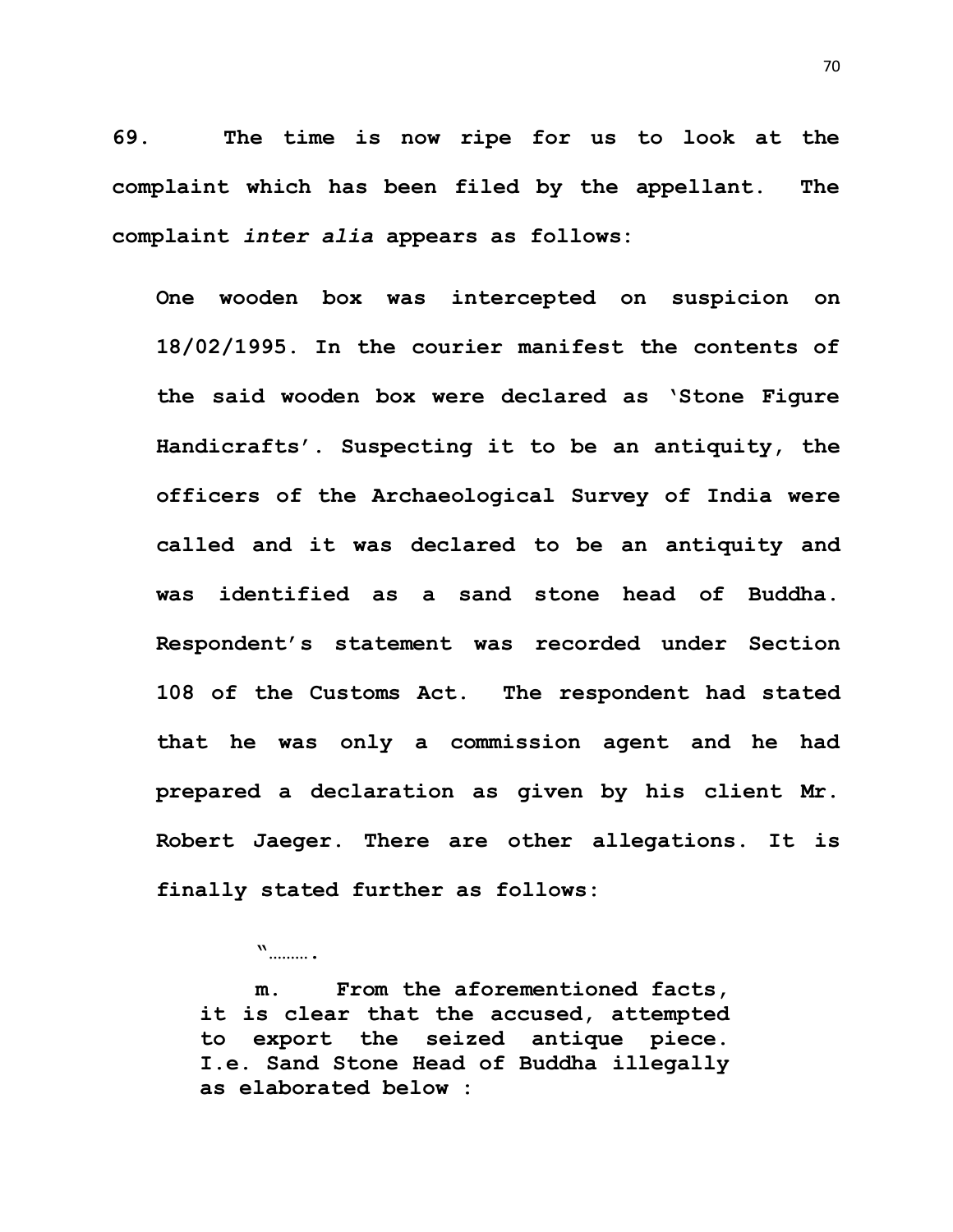- **(i) The accused used a fictitious name viz. Mr. Robert Jaeger to book the antique piece in his name for `whom he failed to provide any identification particulars/ reference details. He also failed to produce any evidence to prove that the said antique piece was handed over to him by the said Robert Jaeger. In fact, had Mr. Robert Jaeger existed in reality the accused would have obtained a receipt from him showing the purchase of the seized antique piece and also he would have obtained as encashment certificate from him which he failed to obtain/ produce-the accused also did not obtain any written authority/ declaration from the said Mr. Robert Jaeger authorising him to export the parcel on his behalf.**
- **(ii) The accused himself/ prepared the false proforma Invoice in his own handwriting and signed the declaration on the proforma invoice and also signed the airway bill knowingly that the**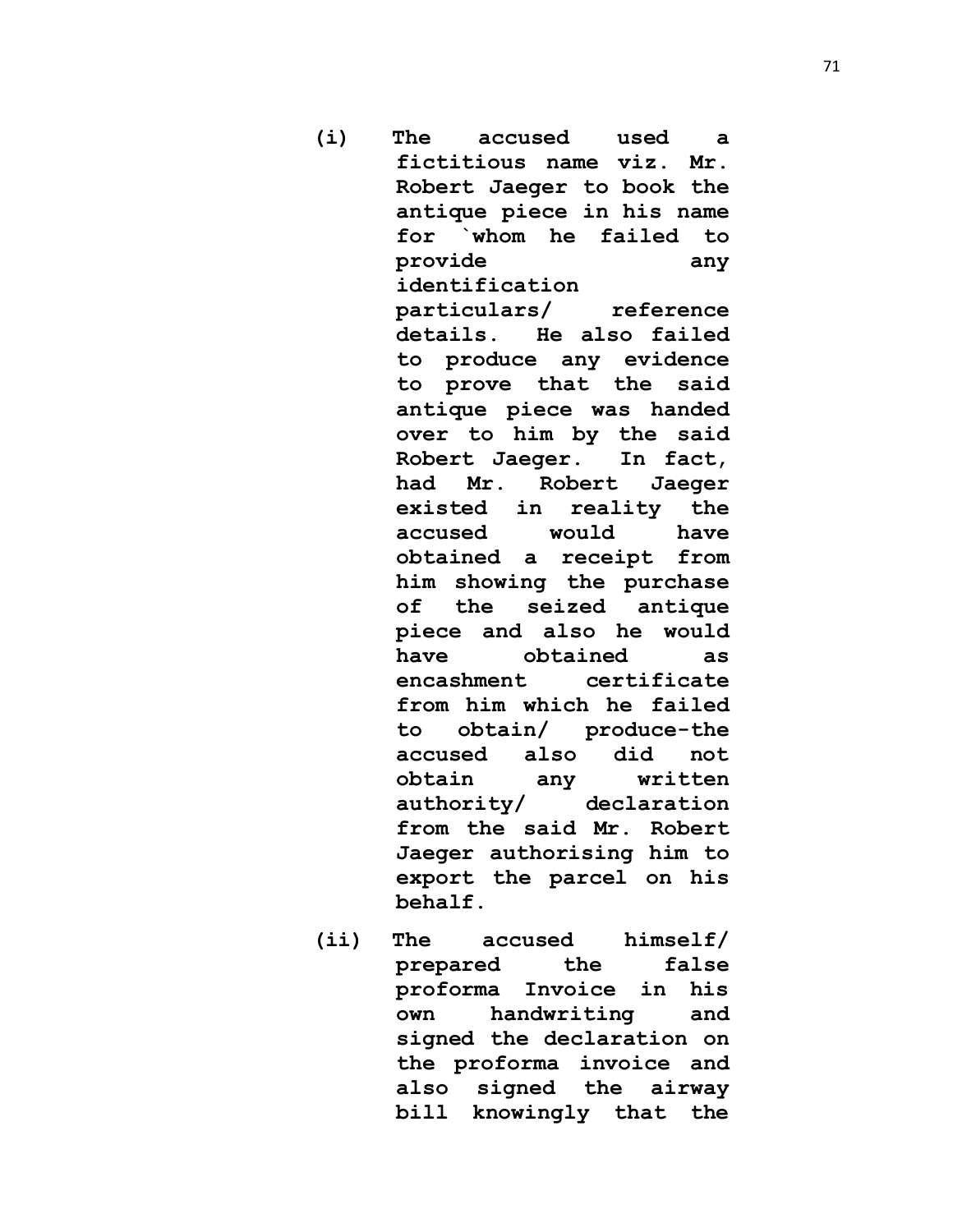**said piece was an antique.**

**(iii) The ace used deliberately and knowingly concealed the facts and issued a false certificate to the effect that the Sand Stone Head of Buddha was new and a non-antiquity.** 

**n. Export, of the Antiquities is prohibited until and unless authorised by the Central Govt. by (virtue of Section 3 of the Antiquities & Art: Treasures Act, 1962 read with Section 3 of the Foreign Trade (Development & Regulation) Act, 1992 by Virtue of which the restrictions are deemed to be issued under Section 11 of the Customs Act, 1962 para 123 (Chapter xi) of the export and Import policy 1992-97 (which is deemed to be issued under Section 5 of the Foreign Trade (Development & Regulation) Act, 1992) specifically prohibits the export of goods, which are restricted under any other law for the time being in force."**

**70. Under Section 26 of the Act, a prosecution under Section 25(1) can be instituted only by or with the sanction of an officer of the Government as prescribed in this behalf. The antiquities and Art Treasure Rules 1973 came to be published on 31st August**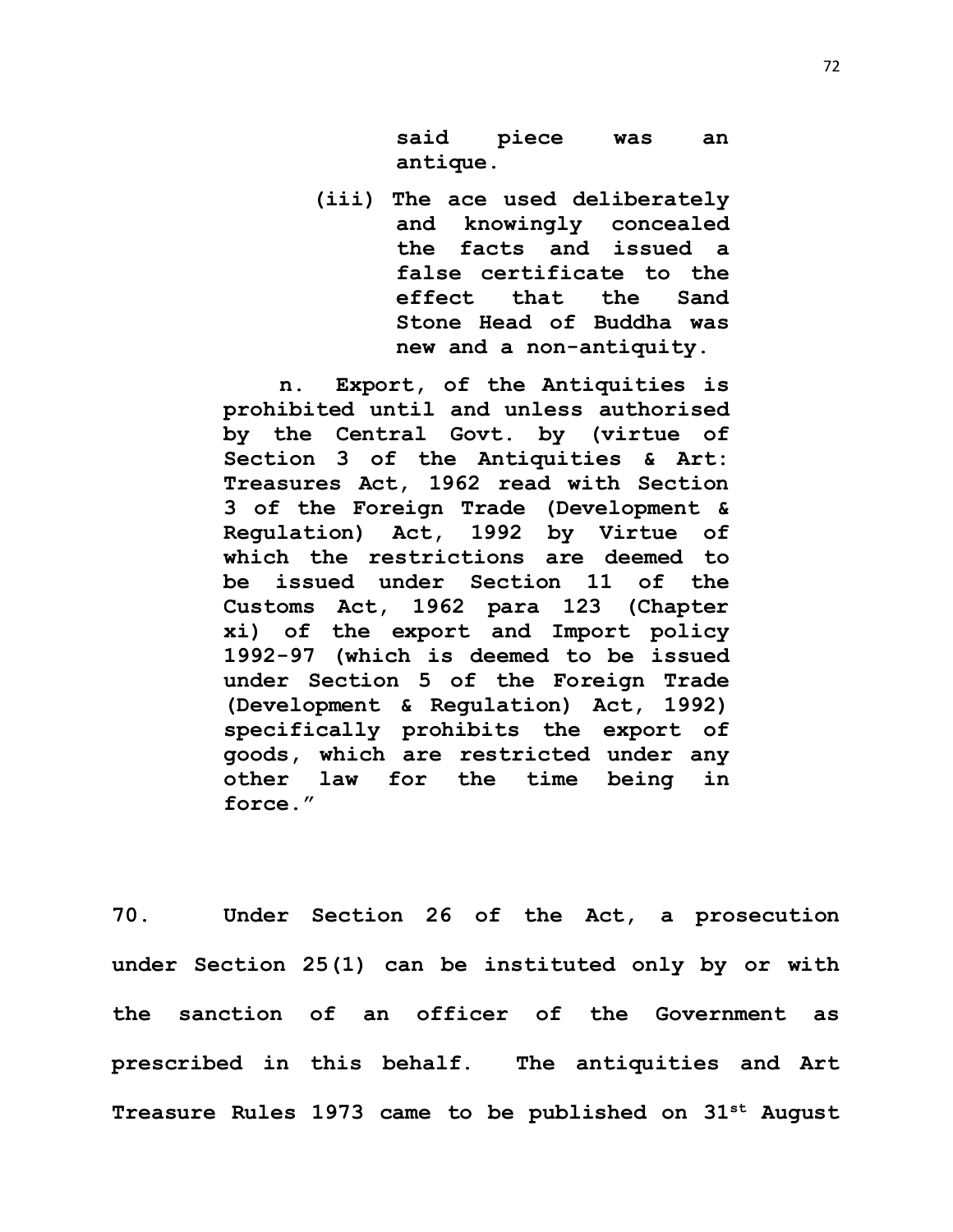**1973 in the Gazette. Rule 15 which was inserted with effect from 30/11/1978 declared that the Director General of Archaeological Survey of India shall be the officer competent in terms of Section 26(1) to institute or to sanction institution of prosecution for the offence under Sub-section (1) of Section 25 of the Act.**

**71. Coming finally to Section 135(1)(a) of the Customs Act, the third limb which alone is invoked in this case, penalises fraudulently evading or attempting to evade any prohibition for the time being imposed under the Customs Act or any other law for the time being in force in regard to such goods.**

**72. Now, in regard to the last part in the complaint** *inter alia* **there is reference to the export of antiquity being prohibited under Section 3 of the Antiquities Act, read with Section 3 of the Foreign Trade (Development & Regulation) Act 1992 by virtue of** 

73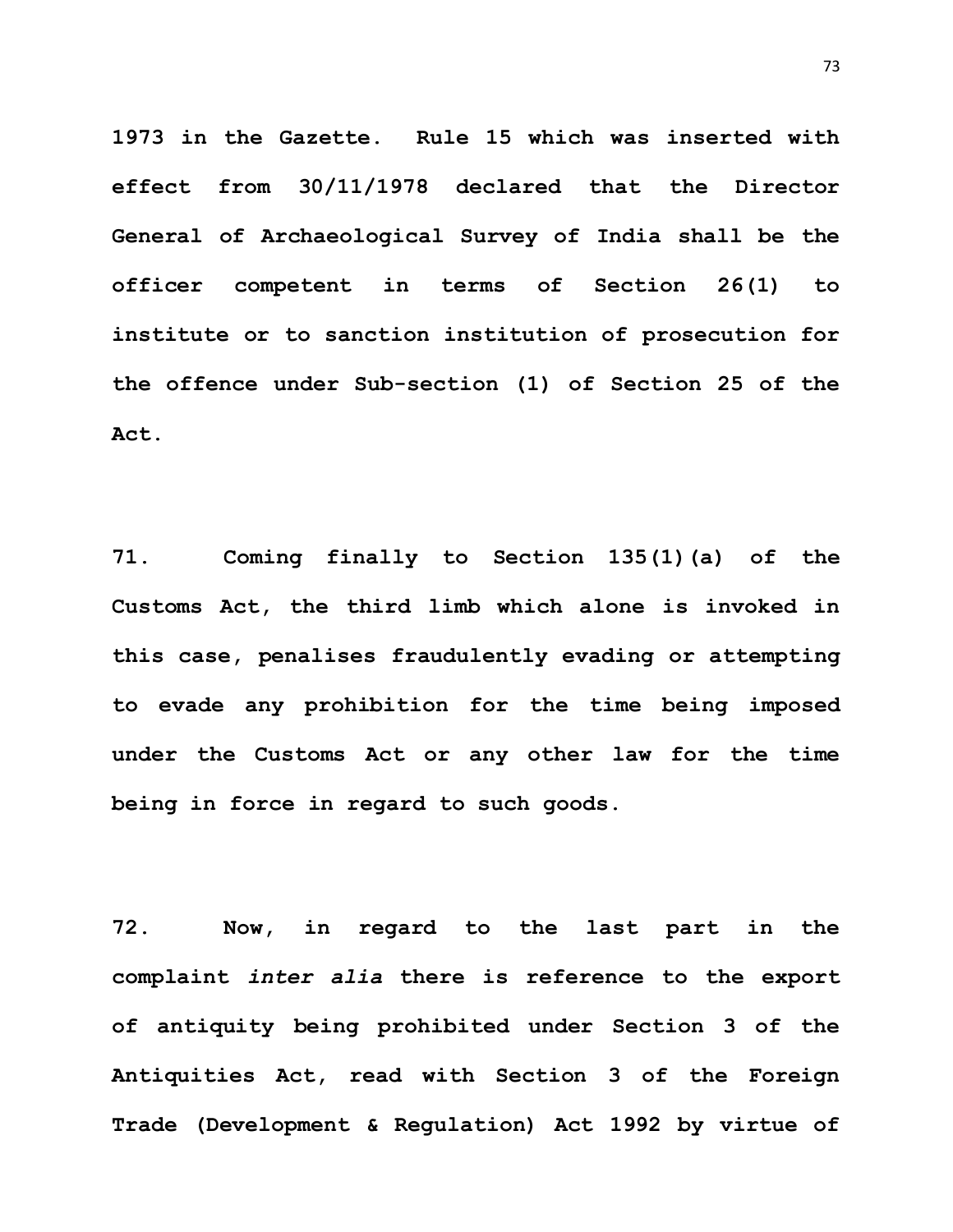**which the restrictions are deemed to be issued under Section 11 of the Customs Act, 1962 issued in paragraph 123 of Chapter XI of the Export And Import Policy 1992- 1997 which is deemed to be issued under Section 5 of the Foreign Trade (Development & Regulation) Act 1992 specifically prohibiting the export of goods which are restricted under any law for the time being in force. Thereafter, what follows is crucial: -**

> **"4. The accused did not declare the recovered and seized antiquity as required under Section 50 of the Customs Act, 1962 and was knowingly concerned in fraudulent evasion/ attempt at evasion of the prohibitions imposed on the export of the above said recovered and seized antiquity. The accused has, thus, committed offences punishable under Sections 132 and 135 (1)(a) of the Customs Act, 1962."**

**Thus, the prosecution is maintained under Sections 132 and 135(1)(a) of the Customs Act, 1962.**

**73. Section 3 of the Foreign Trade (Development and Regulation) Act, 1992 reads as follows: -**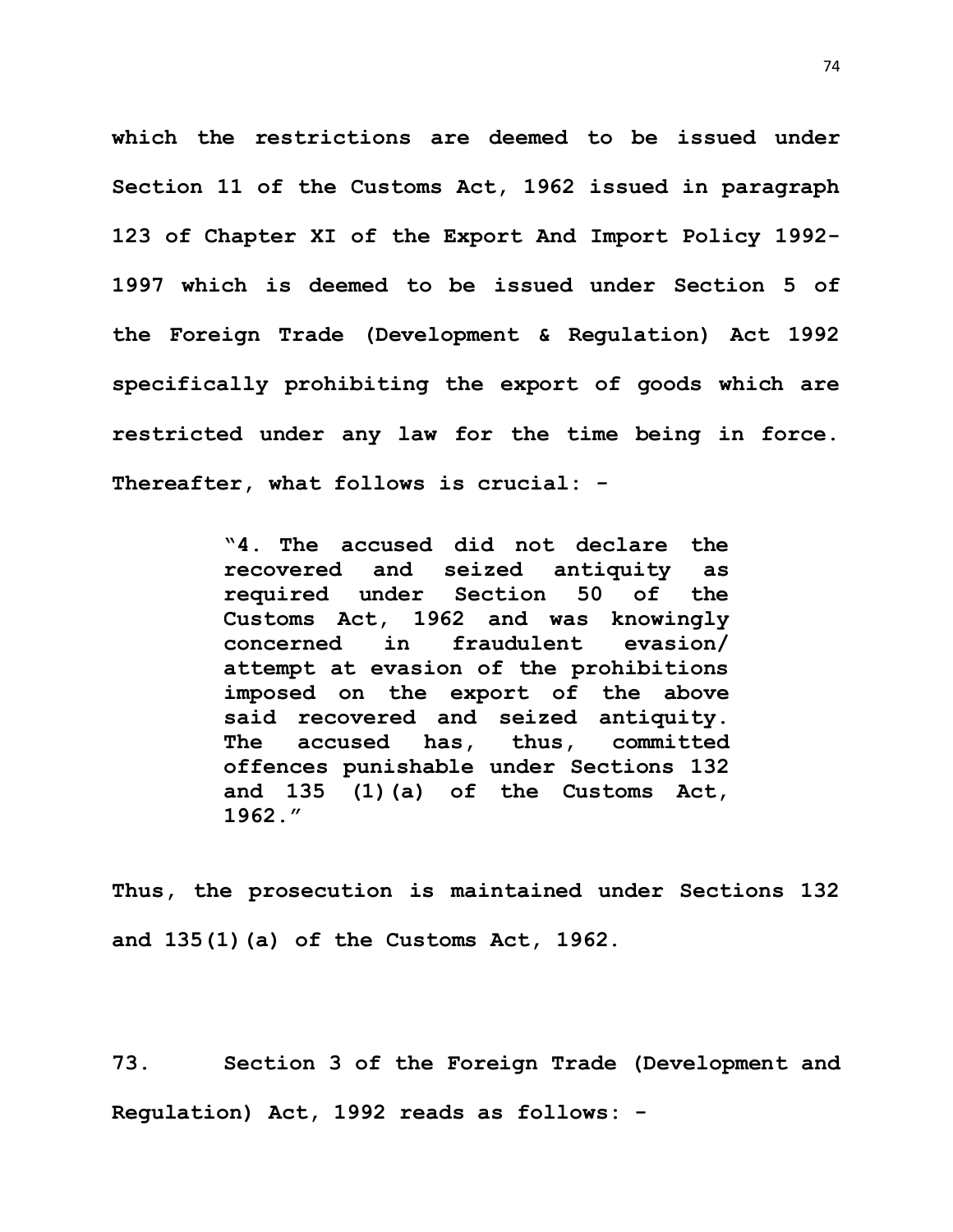**"3. Powers to make provisions relating to imports and exports. -[\(1\)](https://indiankanoon.org/doc/690162/) The Central Government may, by Order published in the Official Gazette, make provision for the development and regulation of foreign trade by facilitating imports and increasing exports.**

**[\(2\)](https://indiankanoon.org/doc/1520486/) The Central Government may also, by Order published in the Official Gazette, make provision for prohibiting, restricting or otherwise regulating, in all cases or in specified classes of cases and subject to such exceptions, if any, as may be made by or under the Order, the import or export of goods or services or technology:**

**Provided that the provisions of this subsection shall be applicable, in case of import or export of services or technology, only when the service or technology provider is availing benefits under the foreign trade policy or is dealing with specified services or specified technologies.**

**[\(3\)](https://indiankanoon.org/doc/1902945/) All goods to which any Order under subsection (2) applies shall be deemed to be goods the import or export of which has been prohibited under section 11 of the Customs Act, 1962 (52 of 1962) and all the provisions of that Act shall have effect accordingly.**

**[\(4\)](https://indiankanoon.org/doc/86481640/) without prejudice to anything contained in any other law, rule, regulation, notification or order, no permit or licence shall be necessary for import or export of any goods, nor any goods shall be prohibited for import or export except, as may be required under this Act, or rules or orders made thereunder."**

**74. Of relevance to this case is sub section 3 of Section 3. It purports to declare that all goods to**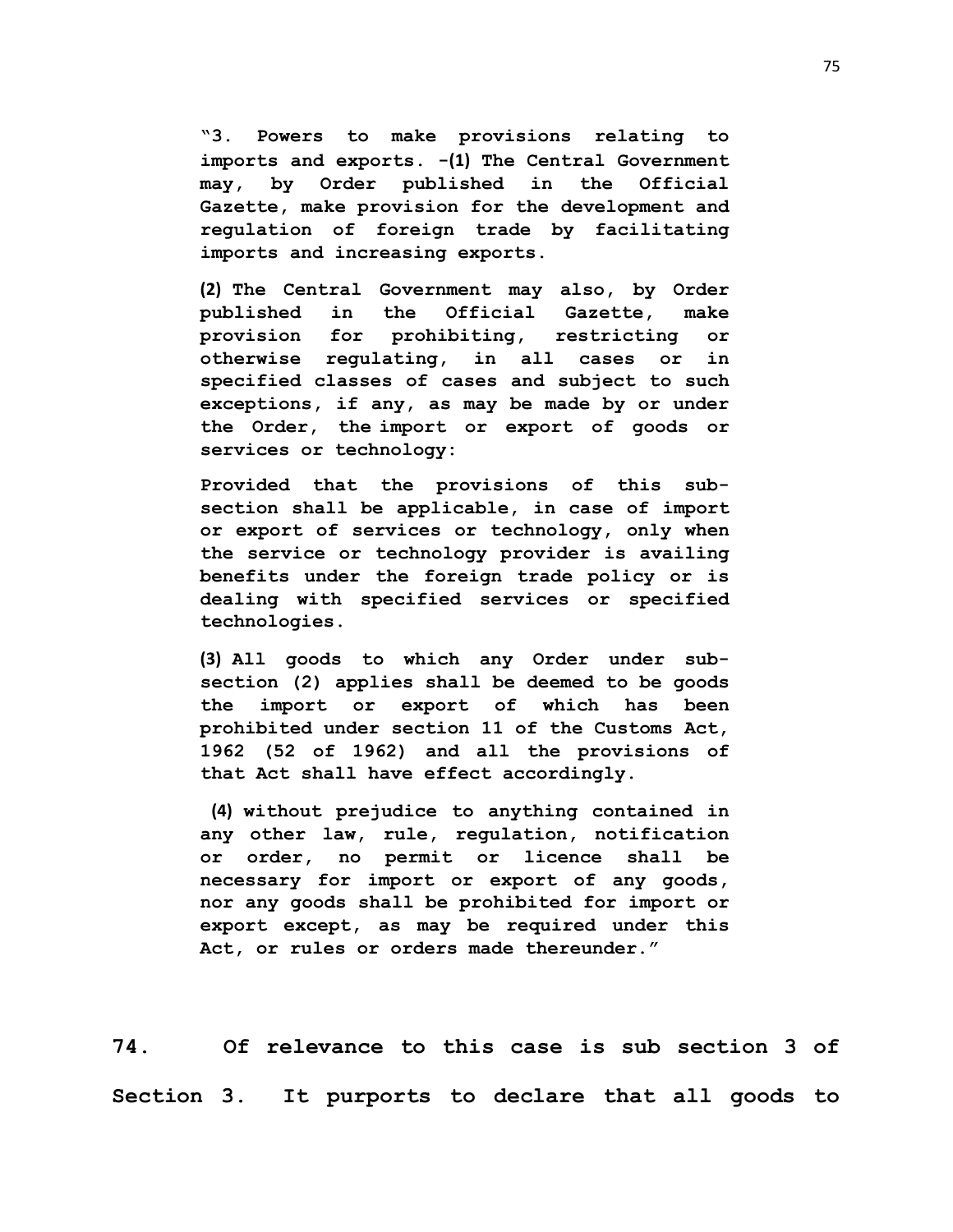**which any order under sub-section (2) applies are to be deemed as goods the import and export of which is prohibited under Section 11 of the Customs Act. Para 123 of the Import-Export policy 1992-1997 read as follows:**

> **"123. All goods may be exported without any restriction except to the extent such exports are regulated by the Negative List of Exports or any other provision of this Policy or any other law for the time being in force.**

> **The Director General of Foreign Trade may, however, specify through a Public Notice the terms and conditions according to which any goods not included in the Negative List of Exports may be exported without a licence. Such terms and conditions may include Minimum Export Price (MEP), registration with specified authorities, value addition, quantitative ceilings and compliance with other laws, rules, regulations."**

**Goods placed in the negative list are those goods which are completely prohibited items. It is to be borne in mind that Section 3 of the Antiquities Act does not completely prohibit export of antiquity or art treasure and it countenances export by the Central Government or by persons authorised.**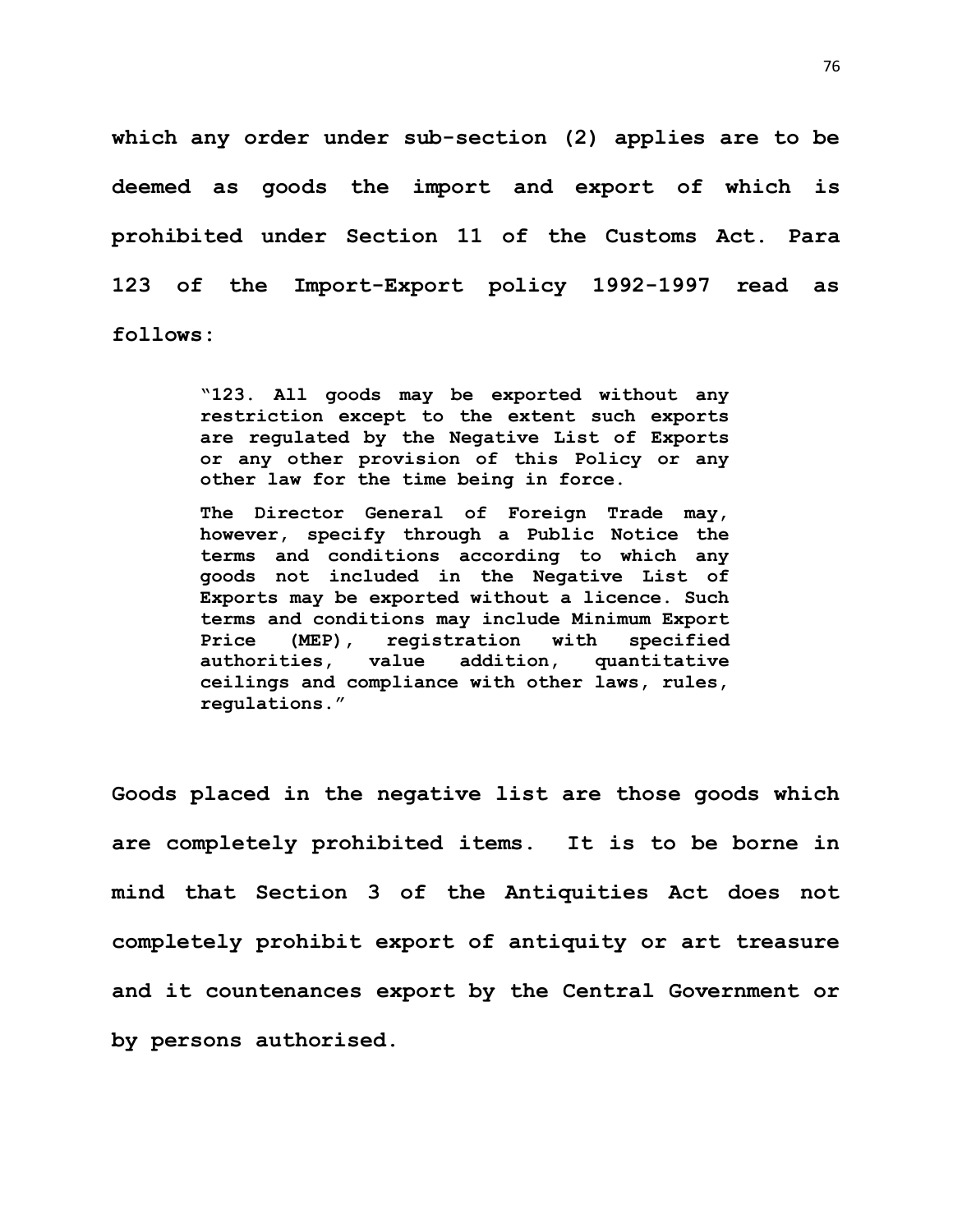**75. Therefore, the prosecution is launched in regard to Section 135(1)(a) on the basis that Section 3 of the Antiquities Act prohibits export of antiquity and this is read with Section 3 of the Foreign Trade and Development Act 1992 read with Export and Import Policy for the year 1992-1997 bringing in Section 11 of the Customs Act.**

**76. In the last limb of Section 135(1)(a) of the Customs Act, 1962, the ingredients of the offence are the fraudulent evasion or attempt at evading any prohibition for the time being imposed under the Customs Act or under any other law for the time being in force with respect to such goods. On the basis of the Import-Export Policy for the year 1992-1997 which we have referred to in para 123 thereof read with Section 3 of The Foreign Trade (Development and Regulation) Act, 1992, the restriction as to export of antiquities is deemed to be issued under Section 11 of the Customs Act, 1962. Therefore, the export of**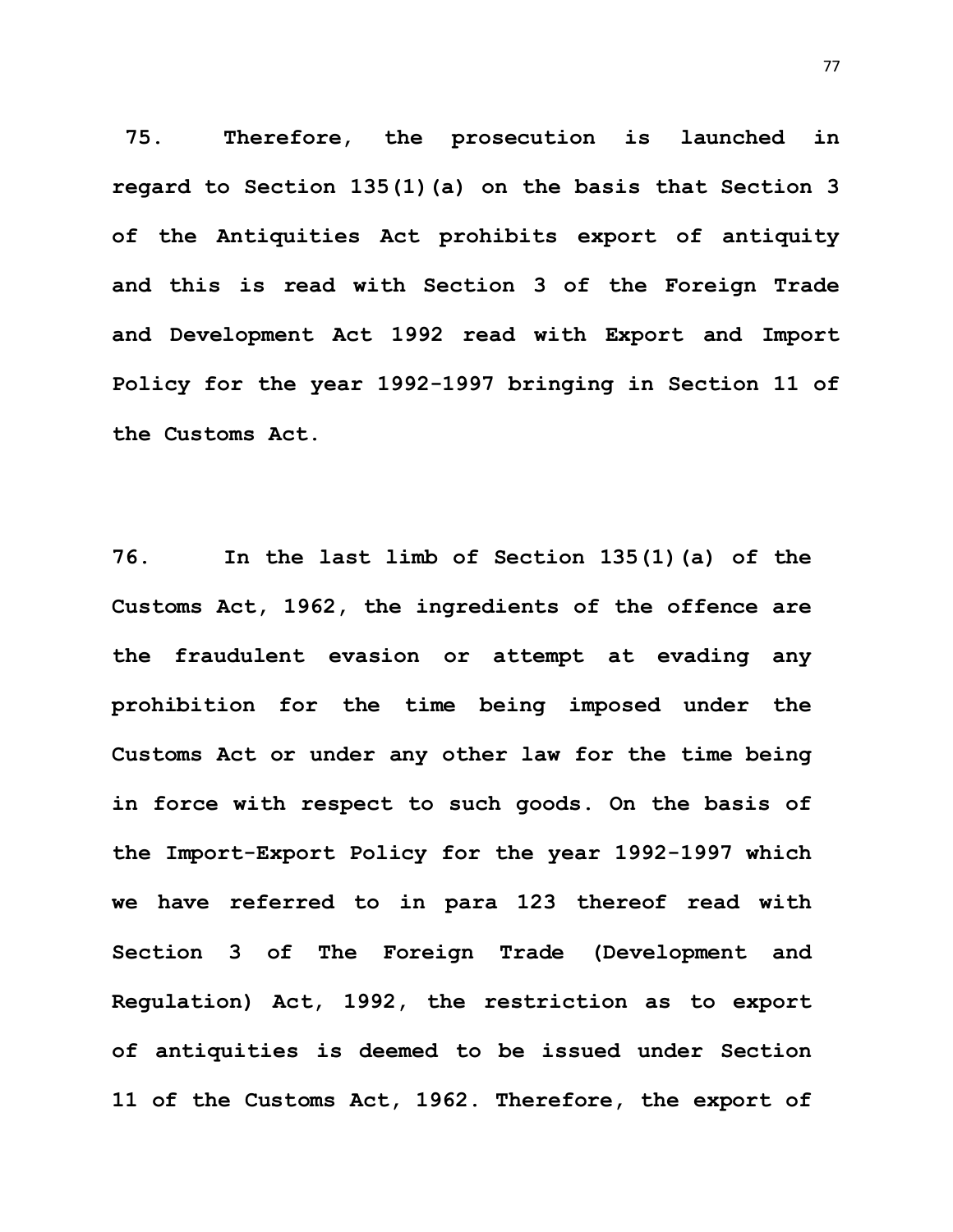**antiquity and art treasures became prohibited by the deeming provisions of Section 3(3) of The Foreign Trade (Development and Regulation) Act, 1992 under Section 11 of the Customs Act, 1962. Section 135(1)(a), in so far as, the prosecution is concerned under the third limb can be said to be under Section 11 of the Customs Act read with Section 135(1)(a) no doubt with the aid of Section 3(1) of the Antiquities Act also. It would make it a case of prosecution for fraudulently evading or attempting to evade a prohibition contained in the Customs Act, 1962 though invoking Section (3) of the Antiquities Act also. The second part of the last limb of Section 135(1)(a) permits prosecution for fraudulent evasion or attempt to evade the prohibition contained in any other law for the time being in force. The said prohibition in the facts of this case would attract the prohibition contained in Section 3 of the Antiquities Act. It may be noted that as far as a prosecution under Section 25 of the Antiquities Act read with Section 3 of the said Act is concerned, the ingredients of the offence**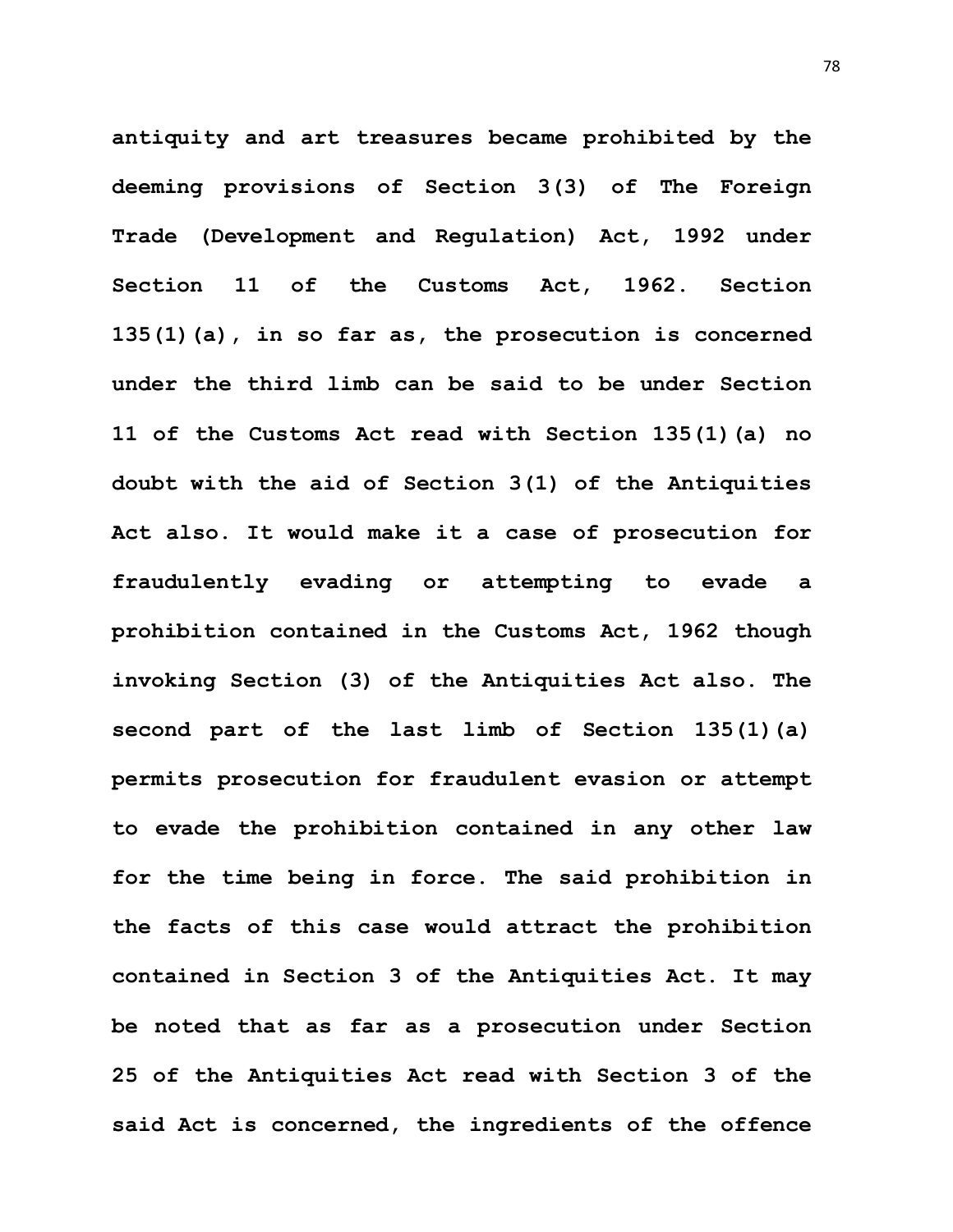**consist of exporting or attempting to export antiquities or art treasures. In contrast to the same, the ingredients of the offence under Section 135(1)(a) contains an additional and different element, namely, fraudulently evading or attempting to evade the prohibition in the matter of exporting the goods or attempting to export the goods which are prohibited. Be it on the basis of deemed prohibition under Section 11 of the Customs Act or on the basis of prohibition contained in Section 3 of the Antiquities Act only to sustain a prosecution in the third limb thereof of Section 135(1)(a), it is incumbent on the prosecution to establish that the accused fraudulently evaded or attempted to evade the prohibition against export. Therefore, in the said sense, the ingredients of the offences under Section 135(1)(a) and the offence under Section 3 read with Section 25 of the Antiquities Act are different and distinct.**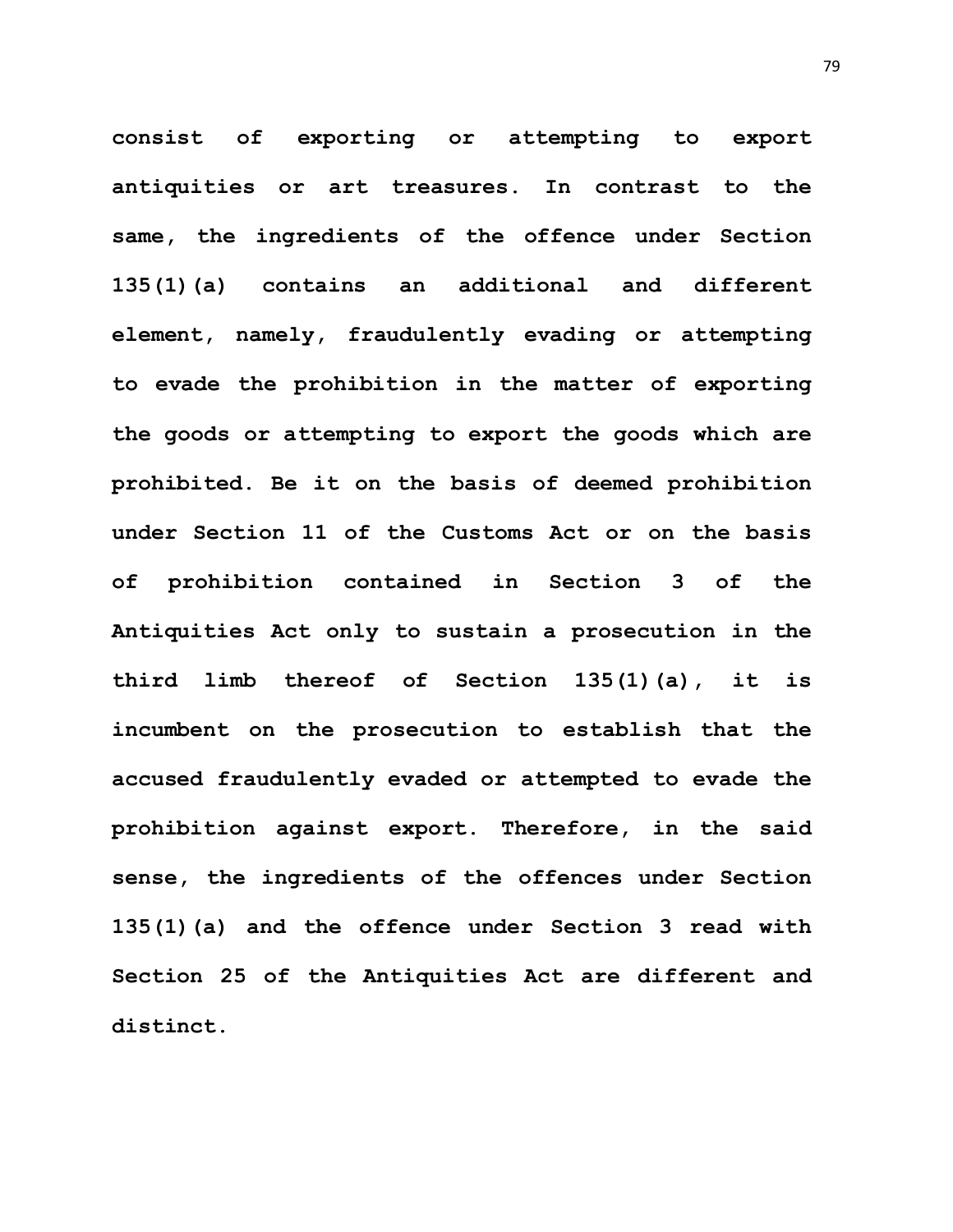**77. The question, however, would arise whether having regard to the mandate of Section 4 of the Antiquities Act, the prosecution under Section 135(1)(a) when it is on the basis of fraudulently evading or attempting to evade the prohibition contained in Section 3 of the Antiquities Act would be inconsistent with Section 25 read with Section 26 of the Antiquities Act. A prosecution under Section 25 of the Antiquities Act is to be done on the basis of sanction of Director General of Archaeological Survey of India who is the statutory sanctioning authority. Like a prosecution under Section 132 of the Customs Act, a prosecution under 135(1)(a) must be on the basis of sanction given by the competent authority under the Customs Act, and not the Antiquities Act.** 

**78. The last aspect which may be necessary to notice, the provision of Section 24 of the Antiquities Act. Section 24 deals with the power to decide whether an article is an antiquity or art treasure. It declares**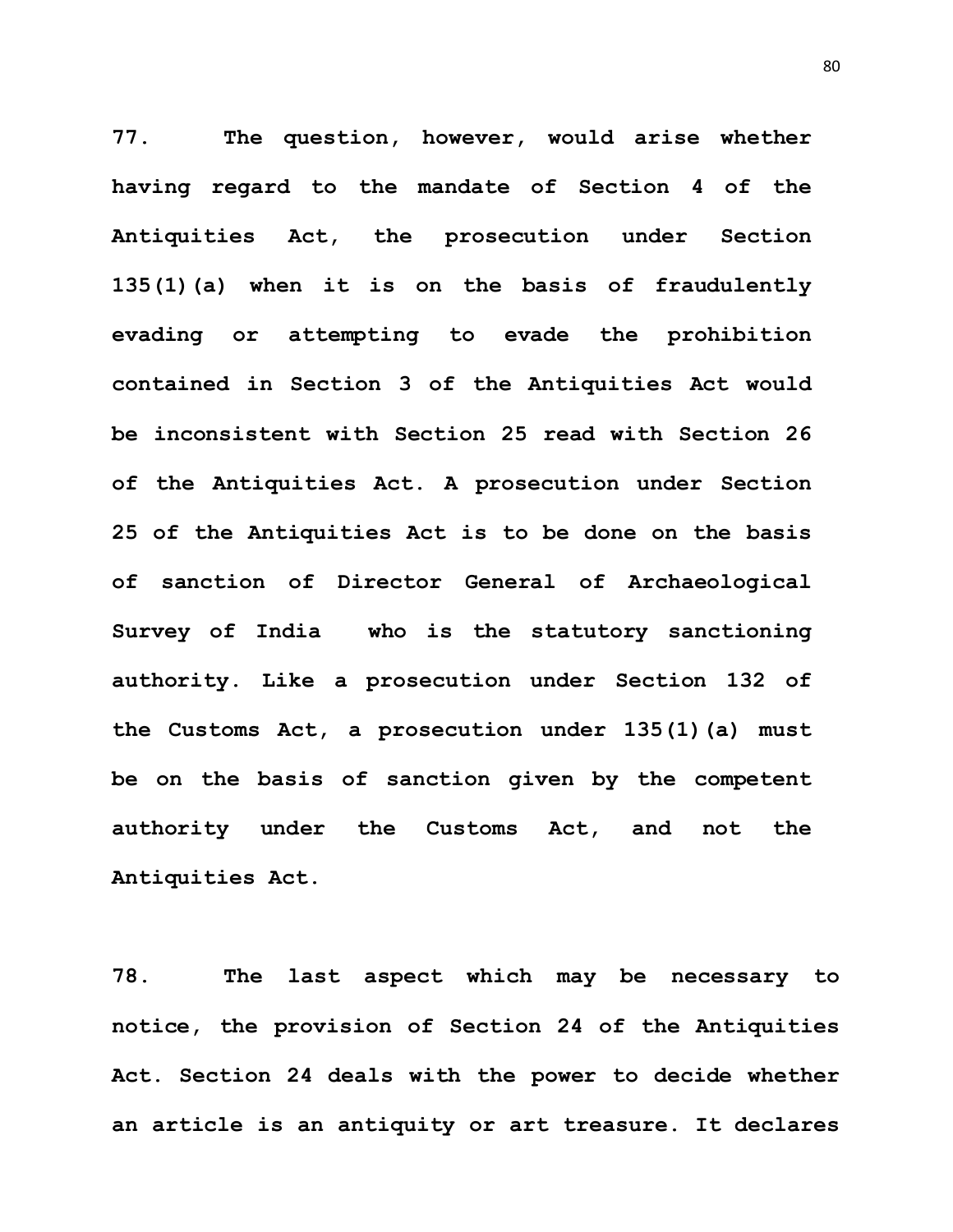**that if any question arises whether under any article, object or thing or manuscript record or other document is or is not an antiquity or art treasure or is or is not an art treasure, the matter must be referred to the Director General of Archaeological Survey of India or to an officer not below the rank of Director authorized by the Director General and his decision for the purpose of the Act on such question shall be final. Section 24 makes a declaration about the decision of the named authorities being final for the purposes of this Act. A perusal of the complaint, in fact, would show that there is a case for the appellant that they have got stone head of Buddha examined and there is an opinion by authorized nominee of the Director General of Archaeological Survey of India, finding it to be an antiquity and on the basis of request made by the appellant officers and reference has been made specifically to Section 24 of the Antiquities Act. Section 24 as noticed confers power on the Director General or his authorized nominee to determine the question as to whether the articles etc. is an**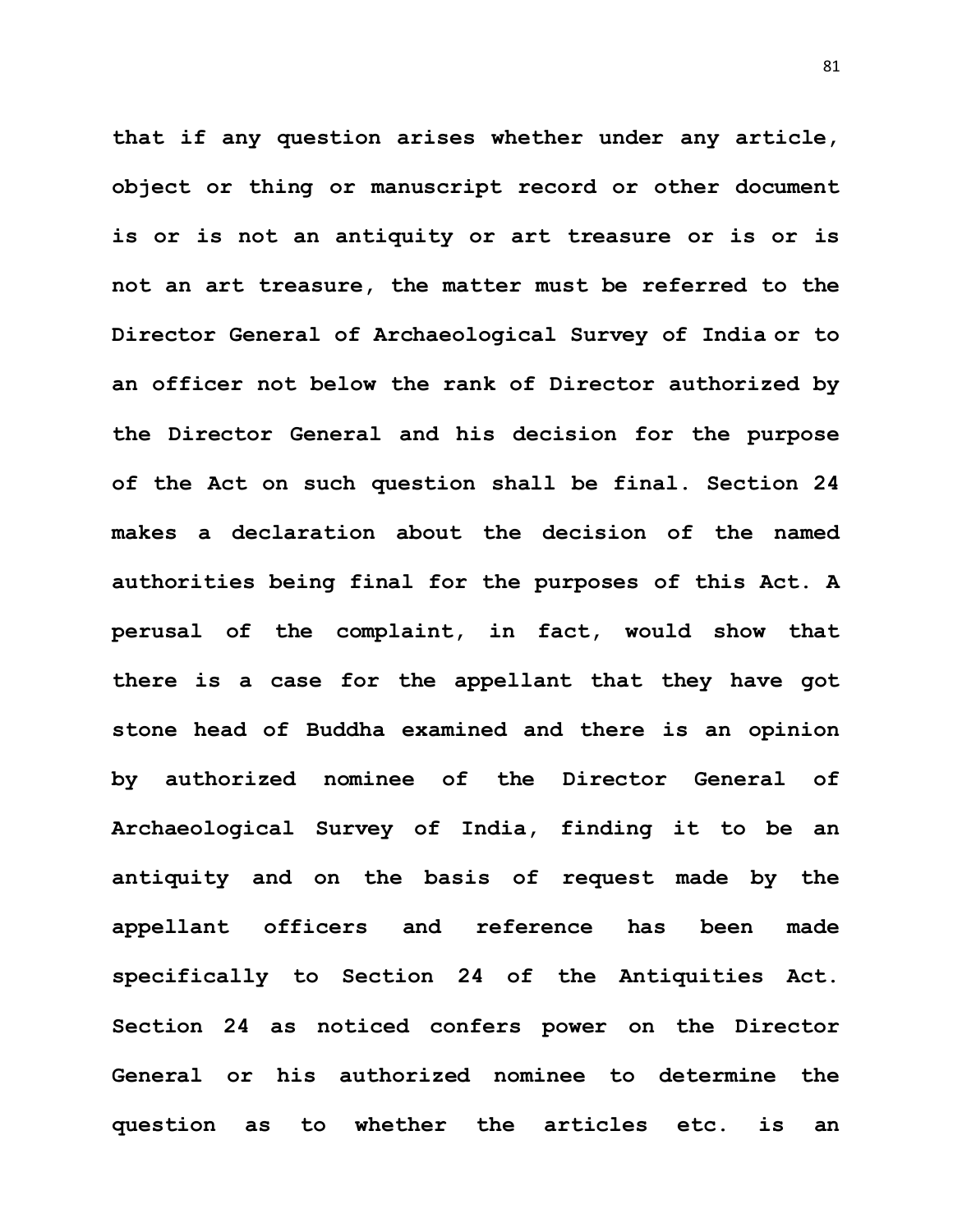**antiquity or not or an art treasure or not. This determination which is to be treated as final is for the purposes of the Act. Undoubtedly, one of the purposes of the Act would be a prosecution under Section 25 of the Act. In this case, the case of the appellant is that the prosecution is under Sections 132 and 135(1)(a) of the Customs Act, 1962. Whether it is necessary for the Customs Authorities to procure the opinion of the Director General of Archaeological Survey of India or his authorized officer for a prosecution under the Customs Act?**

**79. We have noticed the contents of the complaint. There is undoubtedly reference to the prohibition contained against export of antiquity, inter alia, under the Antiquities Act. Under Section 4 of the Antiquities Act, the Customs Act has been made applicable except to the extent of the inconsistency. The inter play between two enactments, can be understood as follows – while the prosecution under the Customs Act in regard to the Antiquity or art treasure**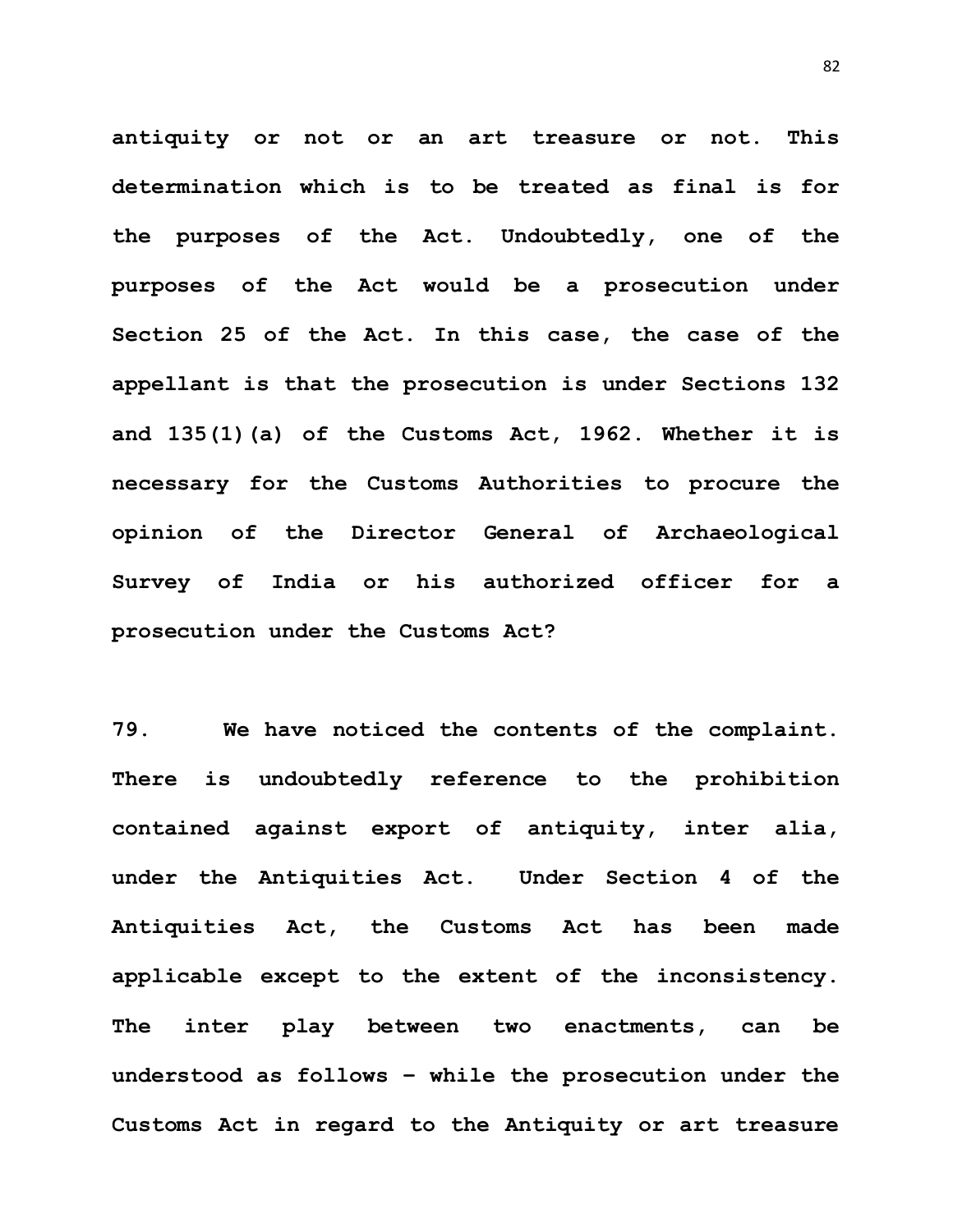**may be permissible, when a question arises as to whether an article is an antiquity or not or an art treasure or not, the provisions contained under Section 24 of the Antiquities Act would be applicable and the question must be decided by the Director General of Archaeological Survey of India or his authorized nominee and finality would be attached therewith. The Director General or his authorized officers would be the authorities who would have the necessary knowledge, experience and could give an authoritative opinion in the case of dispute as to whether an article is or is not an antiquity or art treasure. By this process, we would think that we can give full play on a harmonious construction to both the provisions and what is more giving the primacy to the antiquities Act where it is called for accordingly.** 

**80. It may be noticed that the concept of 'inconsistency' is found in Article 254 of the Constitution of India. Article 254 has a marginal note which speaks about inconsistencies between laws made by**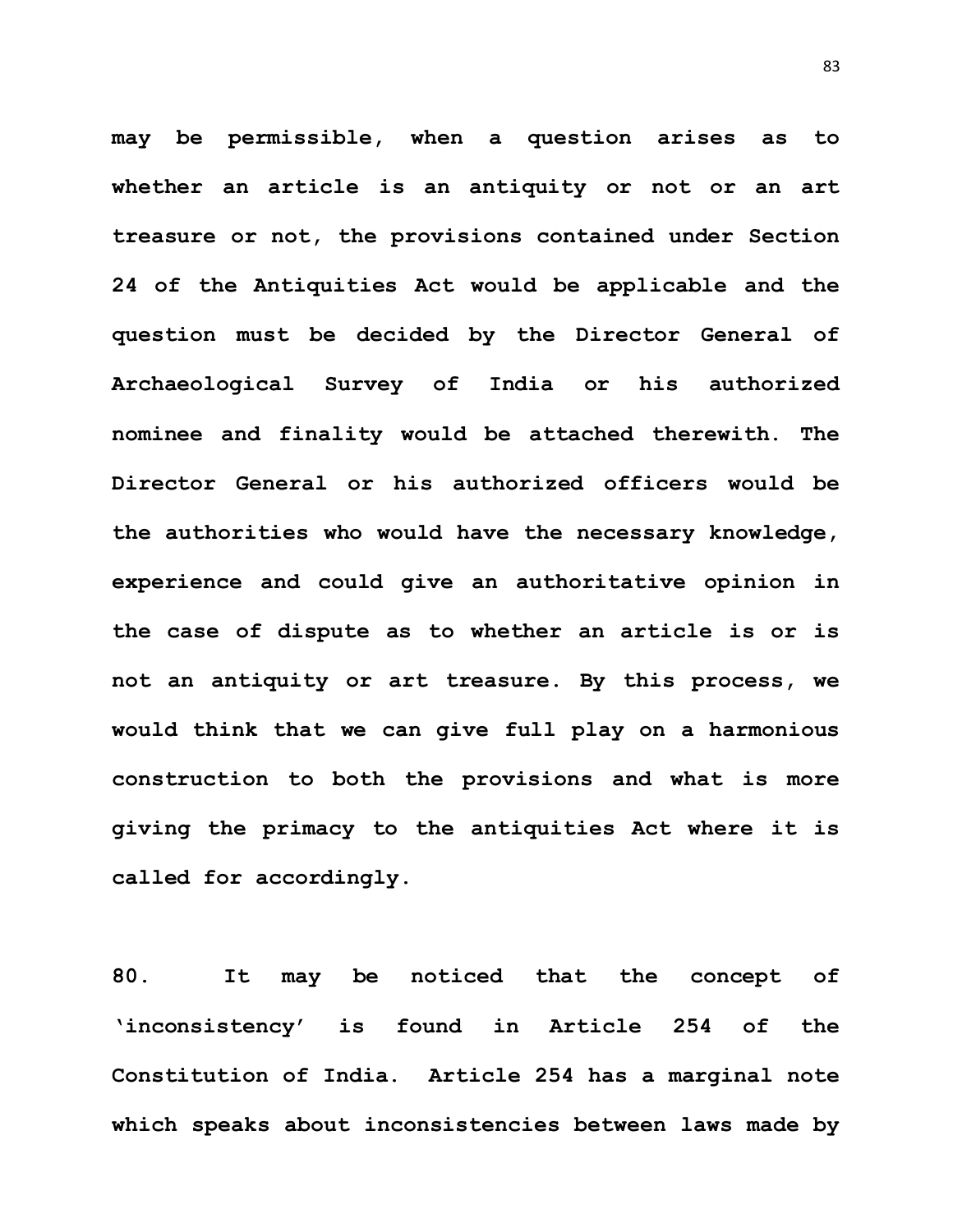**Parliament and laws made by legislatures of the State. The Article goes on to state that if the law made by the State is repugnant to the law made the Parliament, the law made by the Parliament to the extent of repugnancy shall prevail. This is no doubt subject to sub-Article (2). The said Article being a constitutional provision dealing with the complex subject of the quasi federal structure we have in India in part may not be entirely apposite for interpreting the provision of Section 4 which speaks about inconsistency between the Customs Act, 1962 and the Antiquities Act. However, we may only refer to a Constitution Bench judgment of this Court in** *K. Karunanidhi vs. Union of India and Another* **1979 (3) SCC 431. This Court proceeded to hold that the Tamil Nadu Men (Criminal Misconduct) Act, 1973 was not repugnant to the Indian Penal Code, Prevention of Corruption Act and Criminal Law (Amendment) Act, 1952 and it was in addition to and not in derogation of any law in force. The Court** *inter alia* **held in paragraph 24 as follows:**

84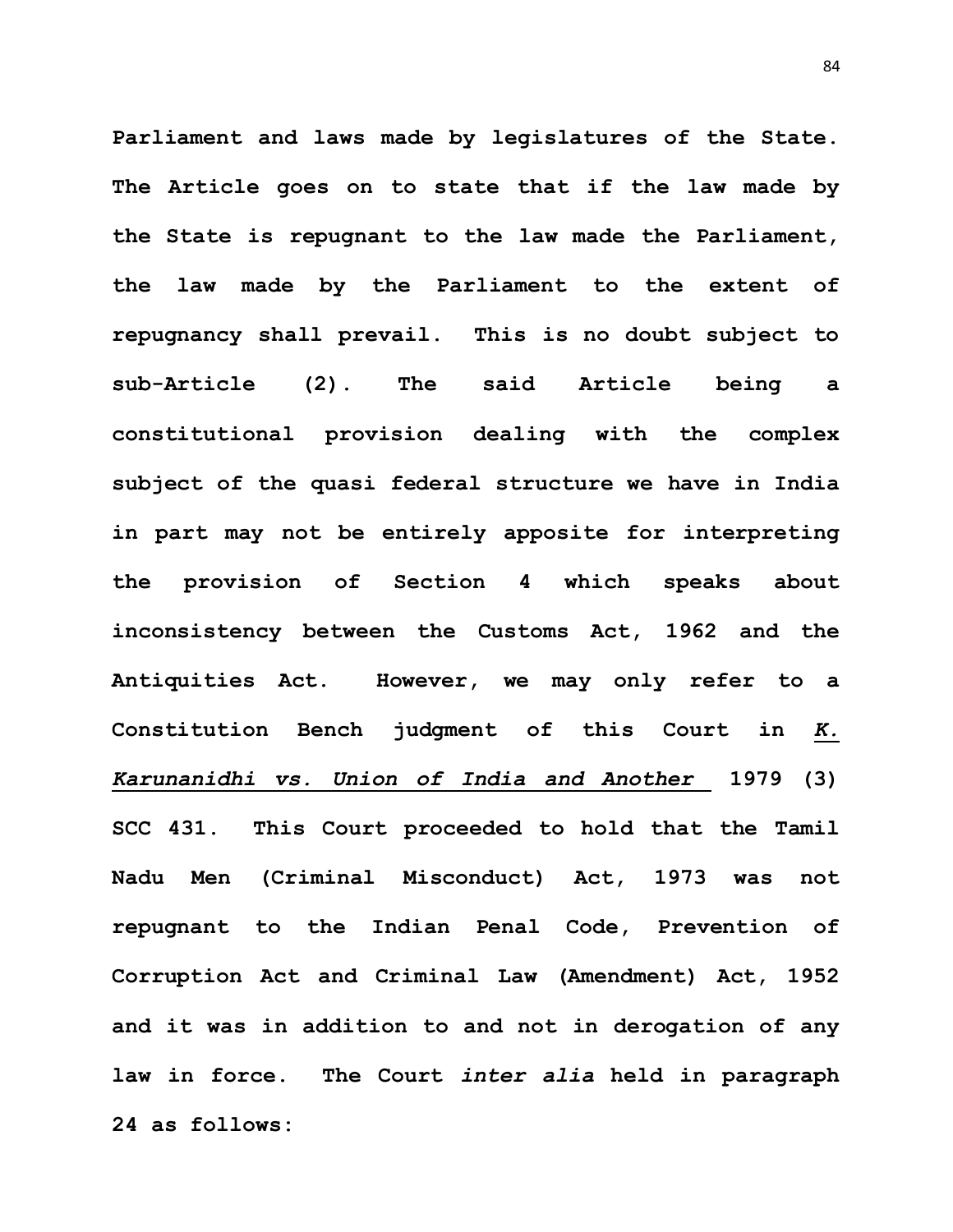**"24……..Before any repugnancy can arise, the following conditions must be satisfied:-**

**1. That there is a clear and direct inconsistency between the [Central Act](https://indiankanoon.org/doc/110162683/) and the [State Act.](https://indiankanoon.org/doc/1443301/)** 

**2. That such an inconsistency is absolutely irreconcilable.** 

**3. That the inconsistency between the provisions of the two Acts is of such a nature as to bring the two Acts into direct collision with each other and a situation is reached where it is impossible to obey the one without disobeying the other.**

**81. Finally, it summed up with the conclusions in** 

**paragraphs 35 which reads as under:**

**"35. On a careful consideration, therefore, of the authorities referred to above, the following propositions emerge:-**

**1. That in order to decide the question of repugnancy it must be shown that the two enactments contain inconsistent and irreconcilable provisions, so that they cannot stand together or operate in the same field.** 

**2. That there can be no repeal by implication unless the inconsistency appears on the face of the two statutes.**

**3. That where the two statutes occupy a particular field, but there is room or possibility of both the statutes operating in the same field without coming into collision with each other, no repugnancy results.** 

**4. That where there is no inconsistency but a statute occupying the same field seeks to create distinct and separate offences, no question of repugnancy arises and both the**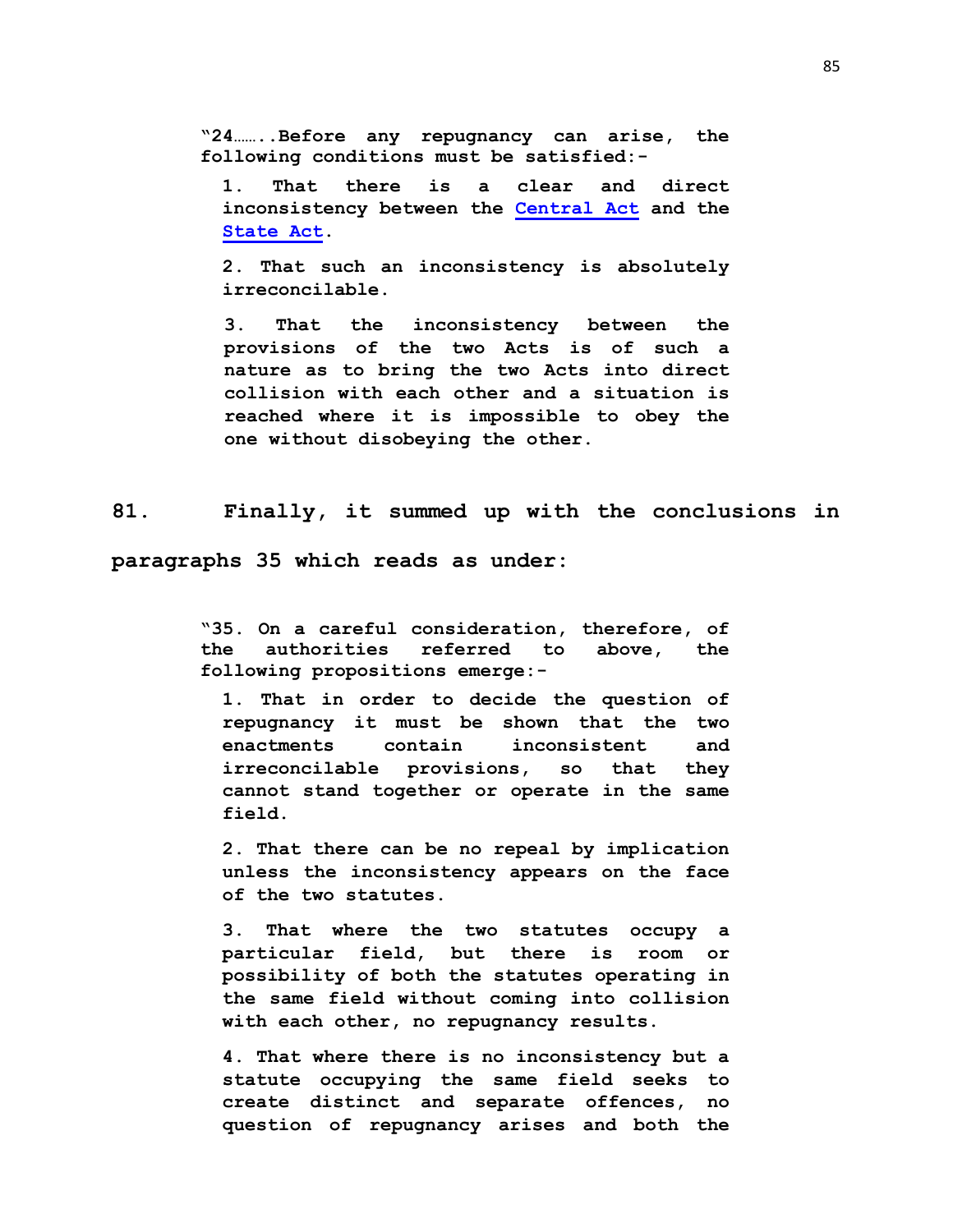**statutes continue to operate in the same field.**

**This Court also held:**

**36. In the light of the propositions enunciated above, there can be no doubt that the [State Act](https://indiankanoon.org/doc/1443301/) creates distinct and separate offences with different ingredients and different punishments and it does not in any way collide with the [Central Acts](https://indiankanoon.org/doc/110162683/)……"**

**No doubt the Court in the said case took note of the provision which provided for saving of other laws and came to the conclusion that the intention that the State Act which was undoubtedly the dominant legislation would only be "in addition and not in derogation of any other law for the time being in force" which manifestly included the Central Acts, namely, the Indian Penal code, The Prevention of Corruption Act and the Criminal Law (Amendment) Act,.**

**82. We may also notice the following test which has been laid down in the decision of this court reported in AIR 1959 SC 648 which has in fact been adverted in a**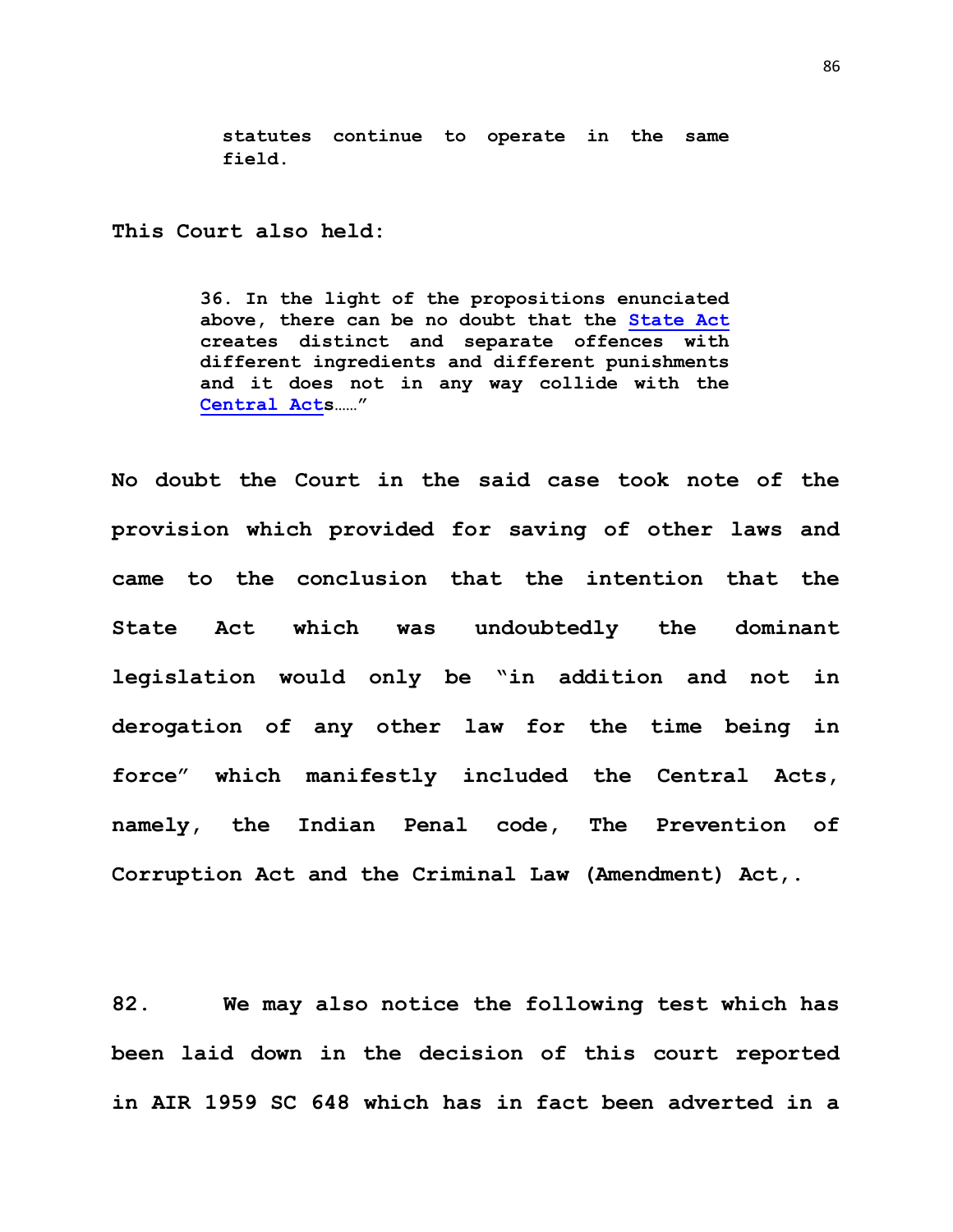**recent judgment of this Court in** *Innoventive Industries* 

*Limited v. ICICI Bank and Another* **2018 (1) SCC 407.** 

**Paragraph 43 of the said judgment reads as under:**

**"43. [In Deep Chand v. State of U.P.](https://indiankanoon.org/doc/1300072/), 1959 Supp. (2) SCR 8, this Court referred to its earlier judgments in Zaverbhai Amai Das v. State of Bombay 1955 (1) SCR 799 and Tika Ramji v. State of U.P. 1956 SCR 393 and held:** 

**29…."Repugnancy between two statutes may thus be ascertained on the basis of the following three principles:**

**(1) Whether there is direct conflict between the two provisions;** 

**(2) Whether Parliament intended to lay down an exhaustive code in respect of the subject matter replacing the Act of the State Legislature; and (3) Whether the law made by Parliament and the law made by the State Legislature occupy the same field."** 

**83. While it may be true that the Antiquities Act is a comprehensive law, it cannot be treated as a complete or exhaustive code. Of course, the principles relating to repugnancy have been expounded in the context of conflicting claims to legislative power between two legislatures. In this case both the Customs Act 1962 and Antiquities Act have been made by Parliament.**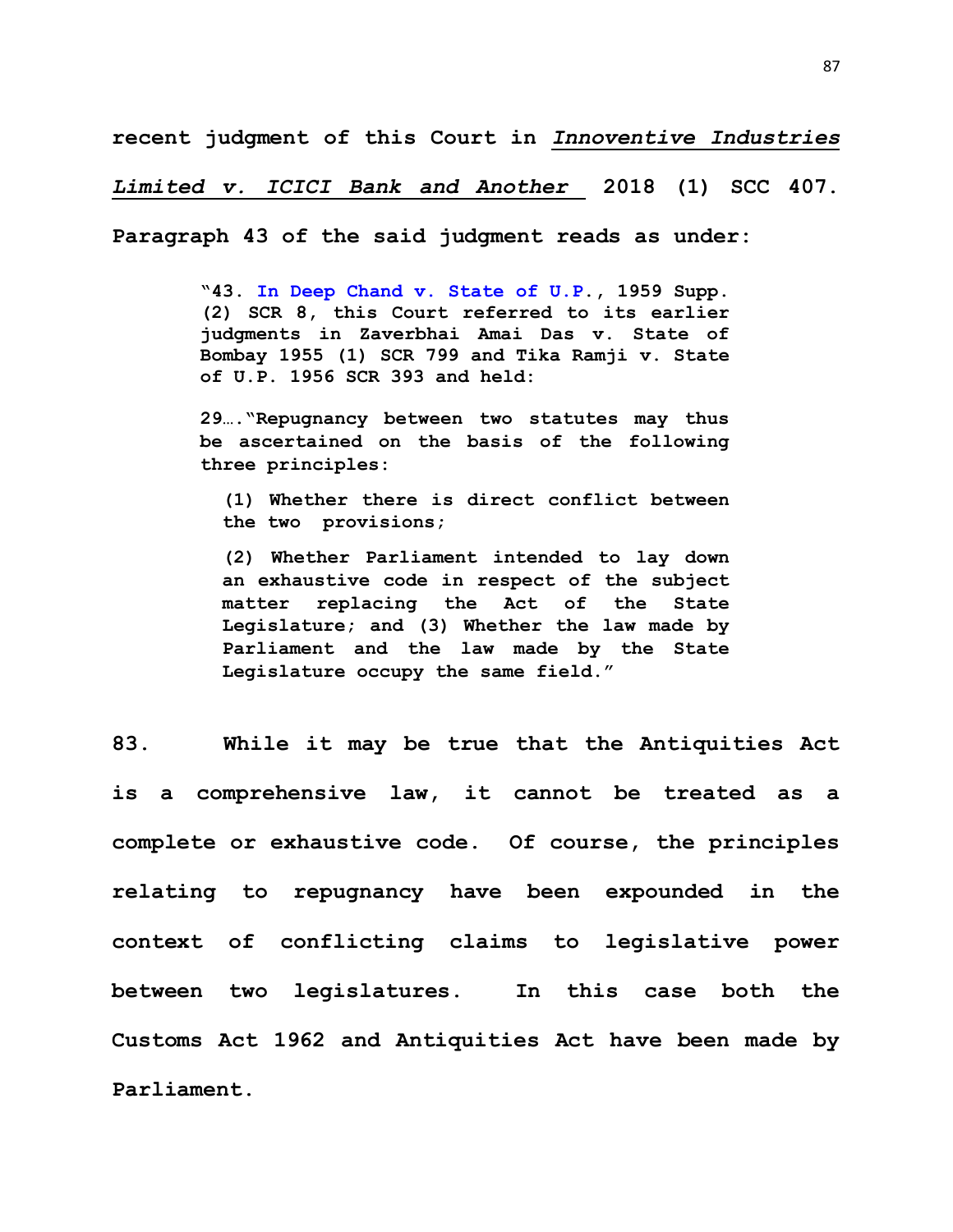**84. We have expounded the ingredients of Sections 132 and 135(1)(a) of the Customs Act. The view we are taking would give full play to the Customs Act to the extent that it is not inconsistent with the Act as contemplated under Sector 4. The view which we are declaring does not do violence to the provisions of Section 25 of the Act. The contrary view which has gained acceptance at the hands of the High Court, in our view, fails to give meaning and full play as intended to the Customs Act as provided in Section 4 of the Act. Furthermore, the principle that a transaction or the same set of facts can give rise to more than one distinct offence provided the legislative intention in this regard is clear from the provisions which creates such offences cannot be lost sight of.** 

**85. The upshot of the above discussion is as follows:- Prosecution under Sections 132 and 135(1)(a) of the Customs Act, 1962, is not barred in regard to the antiquities or art treasures. Accordingly, we allow** 

88